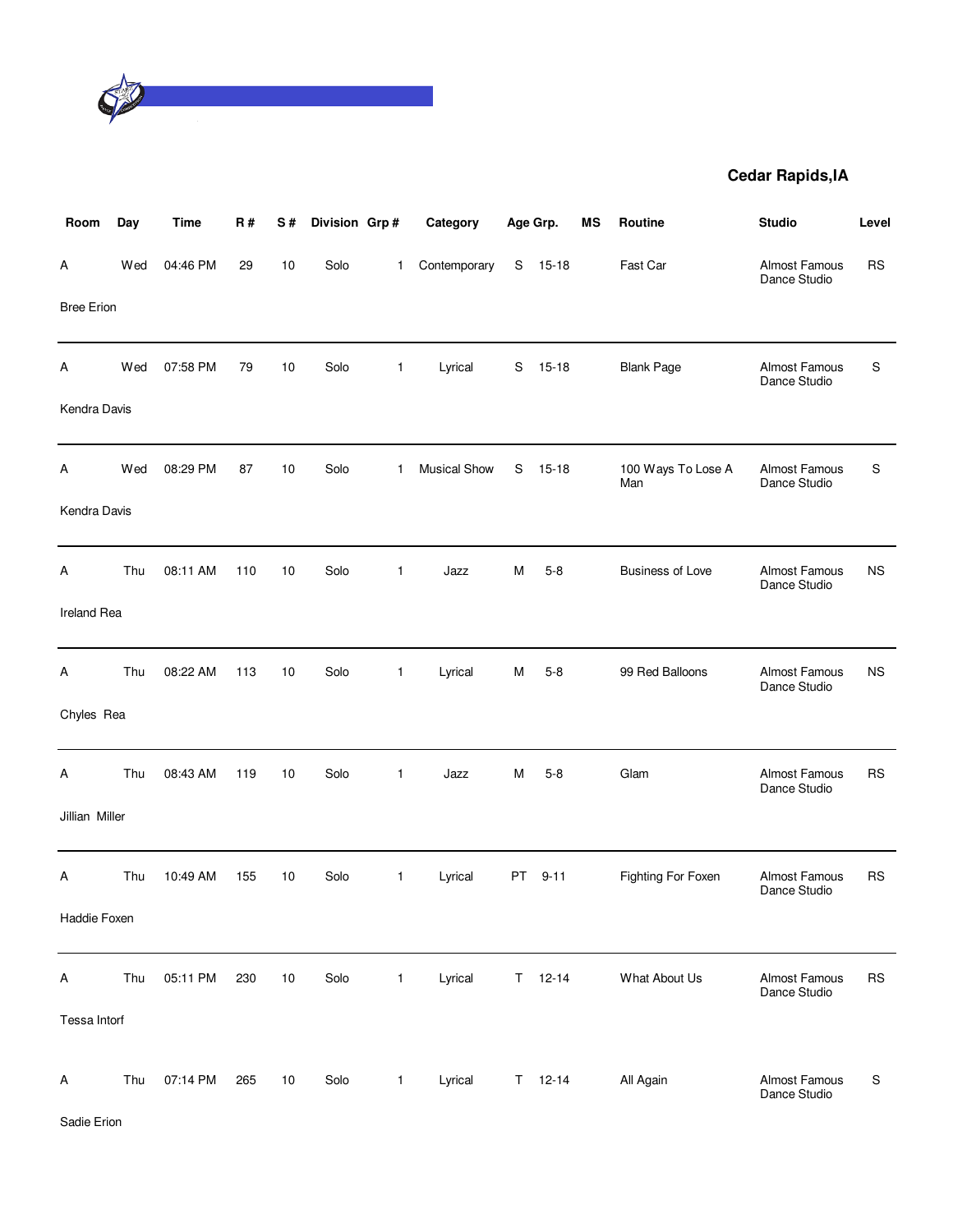

| Room            | Day | Time     | R # | S# | Division Grp# | Category |    | Age Grp.  | МS | Routine              | <b>Studio</b>         | Level     |
|-----------------|-----|----------|-----|----|---------------|----------|----|-----------|----|----------------------|-----------------------|-----------|
| $\mathsf{A}$    | Wed | 08:19 PM | 84  | 29 | Solo          | Lyrical  | S  | 15-18     |    | Girl Behind the Mask | <b>Artistry Dance</b> | S         |
| Zander Sullivan |     |          |     |    |               |          |    |           |    |                      |                       |           |
| A               | Thu | 06:25 PM | 251 | 29 | Solo          | Tap      | T. | $12 - 14$ |    | Play That            | <b>Artistry Dance</b> | <b>RS</b> |

Maisie Honerman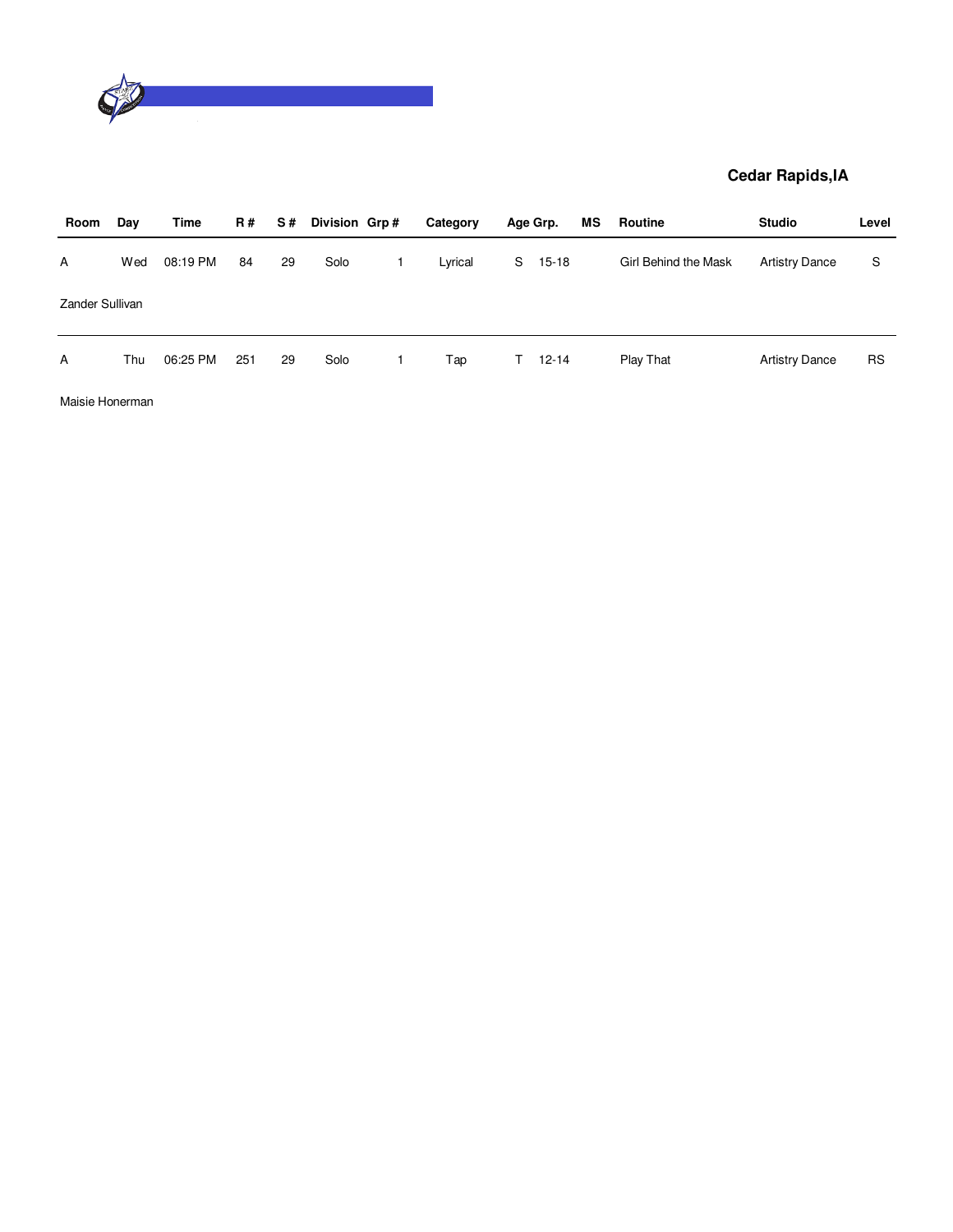

| Room               | Day | <b>Time</b>                                | <b>R#</b> | S#           | Division Grp# |                | Category             |             | Age Grp.      | <b>MS</b> | Routine           | <b>Studio</b>            | Level       |
|--------------------|-----|--------------------------------------------|-----------|--------------|---------------|----------------|----------------------|-------------|---------------|-----------|-------------------|--------------------------|-------------|
| А                  | Wed | 03:43 PM                                   | 13        | $\mathbf{1}$ | D/T           | $\overline{c}$ | Lyrical              |             | $T = 12 - 14$ |           | Rescue Me         | Cherie's Dance<br>Studio | <b>RS</b>   |
|                    |     | <b>Brynlee Deflieger, Lilly Marchbanks</b> |           |              |               |                |                      |             |               |           |                   |                          |             |
| Α                  | Wed | 05:03 PM                                   | 34        | $\mathbf{1}$ | Solo          | $\mathbf{1}$   | Contemporary         | S           | $15 - 18$     |           | Always Be         | Cherie's Dance<br>Studio | <b>RS</b>   |
| Mackenzie Paradiso |     |                                            |           |              |               |                |                      |             |               |           |                   |                          |             |
| Α                  | Wed | 05:14 PM                                   | 37        | $\mathbf{1}$ | Solo          | $\mathbf{1}$   | Contemporary         |             | S 15-18       |           | Awaken            | Cherie's Dance<br>Studio | <b>RS</b>   |
| Kianna Burk        |     |                                            |           |              |               |                |                      |             |               |           |                   |                          |             |
| А                  | Wed | 05:24 PM                                   | 40        | $\mathbf{1}$ | Solo          | $\mathbf{1}$   | Contemporary         |             | S 15-18       |           | Long Way Down     | Cherie's Dance<br>Studio | <b>RS</b>   |
| Gracie Wonase      |     |                                            |           |              |               |                |                      |             |               |           |                   |                          |             |
| А                  | Wed | 06:10 PM                                   | 52        | $\mathbf{1}$ | Solo          | 1              | Lyrical              | S           | $15 - 18$     |           | Night We Met      | Cherie's Dance<br>Studio | <b>RS</b>   |
| Shaeleigh Ehlert   |     |                                            |           |              |               |                |                      |             |               |           |                   |                          |             |
| A                  | Wed | 06:13 PM                                   | 53        | $\mathbf{1}$ | Solo          | $\mathbf{1}$   | Lyrical              |             | S 15-18       |           | Slip              | Cherie's Dance<br>Studio | <b>RS</b>   |
| Lilly Marchbanks   |     |                                            |           |              |               |                |                      |             |               |           |                   |                          |             |
| Α                  | Wed | 07:12 PM                                   | 67        | $\mathbf{1}$ | Solo          | $\mathbf{1}$   | Contemporary         | S           | $15 - 18$     |           | Fear Of The Water | Cherie's Dance<br>Studio | $\mathsf S$ |
| Mya Kirchhoff      |     |                                            |           |              |               |                |                      |             |               |           |                   |                          |             |
| A                  | Wed | 07:16 PM                                   | 68        | $\mathbf{1}$ | Solo          | 1              | Contemporary S 15-18 |             |               |           | Sorry             | Cherie's Dance<br>Studio | S           |
| Molly Barr         |     |                                            |           |              |               |                |                      |             |               |           |                   |                          |             |
| Α                  | Wed | 07:40 PM                                   | 74        | $\mathbf{1}$ | Solo          | $\mathbf{1}$   | Jazz                 | $\mathbb S$ | $15 - 18$     |           | Don't You Dare    | Cherie's Dance<br>Studio | S           |

Erin Musselman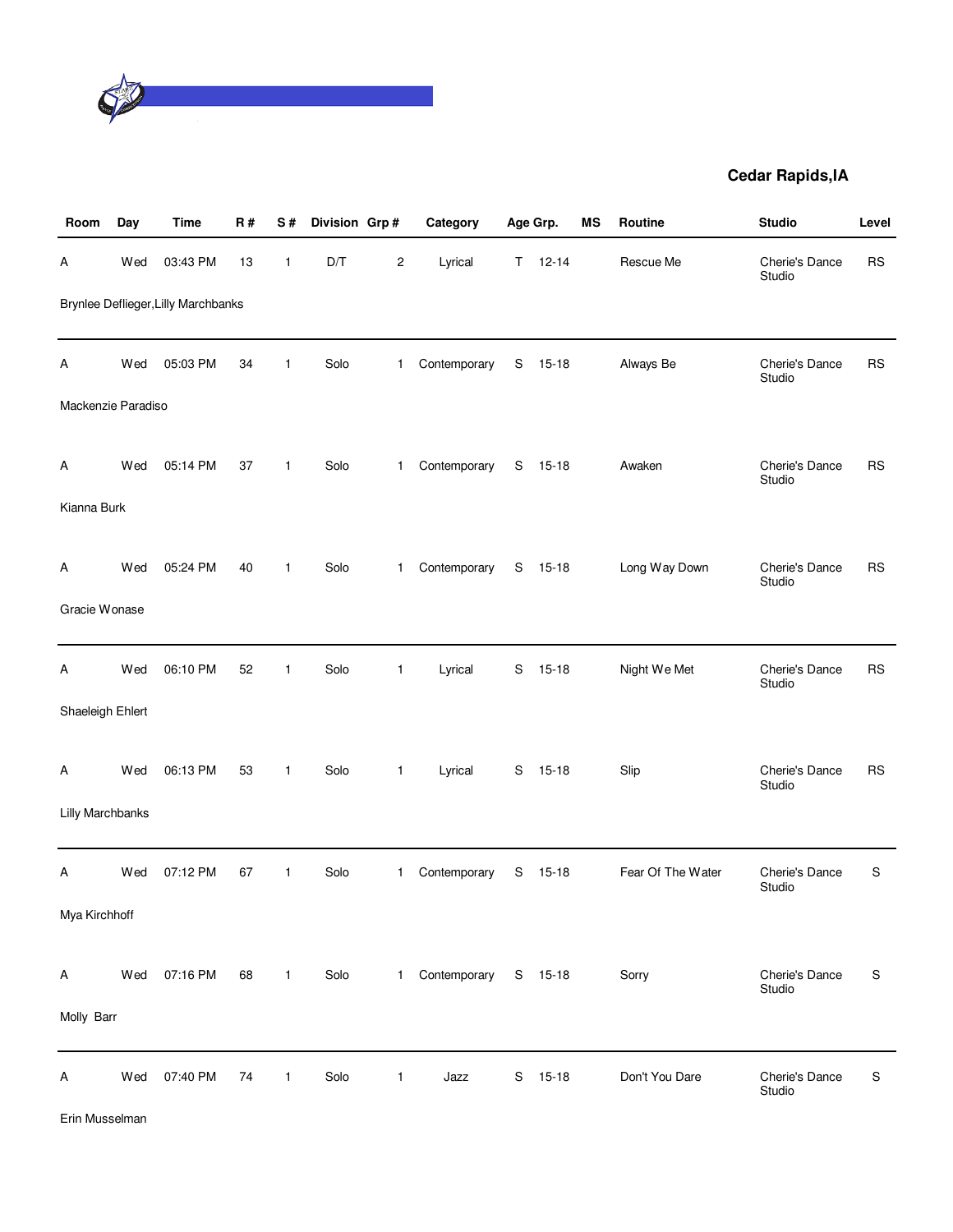

| Room                 | Day | <b>Time</b>                         | R#  | S#           | Division Grp# |                | Category                        |           | Age Grp.  | MS | Routine        | <b>Studio</b>            | Level     |
|----------------------|-----|-------------------------------------|-----|--------------|---------------|----------------|---------------------------------|-----------|-----------|----|----------------|--------------------------|-----------|
| Α                    | Wed | 08:01 PM                            | 80  | $\mathbf{1}$ | Solo          | $\mathbf{1}$   | Lyrical                         | S         | $15 - 18$ |    | Lovers Death   | Cherie's Dance<br>Studio | S         |
| Erin Musselman       |     |                                     |     |              |               |                |                                 |           |           |    |                |                          |           |
| Α                    | Wed | 09:36 PM                            | 105 | $\mathbf{1}$ | D/T           |                | 2 Novelty/Characte S 15-18<br>r |           |           |    | Nowadays       | Cherie's Dance<br>Studio | S         |
|                      |     | Jami Martin-Trainor, Erin Musselman |     |              |               |                |                                 |           |           |    |                |                          |           |
| Α                    | Thu | 10:14 AM                            | 145 | $\mathbf{1}$ | Solo          | $\mathbf{1}$   | Contemporary                    | <b>PT</b> | $9 - 11$  |    | Hold On        | Cherie's Dance<br>Studio | <b>RS</b> |
| Piper Mussmann       |     |                                     |     |              |               |                |                                 |           |           |    |                |                          |           |
| А                    | Thu | 10:17 AM                            | 146 | $\mathbf{1}$ | Solo          | $\mathbf{1}$   | Hip Hop                         |           | PT 9-11   |    | Pump It Up     | Cherie's Dance<br>Studio | <b>RS</b> |
| Niah Thomson         |     |                                     |     |              |               |                |                                 |           |           |    |                |                          |           |
| Α                    | Thu | 10:31 AM                            | 150 | $\mathbf{1}$ | Solo          | $\mathbf{1}$   | Jazz                            | PT        | $9 - 11$  |    | Strut          | Cherie's Dance<br>Studio | <b>RS</b> |
| <b>Ireland Deppe</b> |     |                                     |     |              |               |                |                                 |           |           |    |                |                          |           |
| Α                    | Thu | 10:56 AM                            | 157 | $\mathbf{1}$ | Solo          | $\mathbf{1}$   | Lyrical                         |           | PT 9-11   |    | Ashes          | Cherie's Dance<br>Studio | <b>RS</b> |
| Alexa Longner        |     |                                     |     |              |               |                |                                 |           |           |    |                |                          |           |
| Α                    | Thu | 01:48 PM                            | 189 | $\mathbf{1}$ | D/T           | $\overline{c}$ | Jazz                            | PT        | $9 - 11$  |    | Tarzan & Jane  | Cherie's Dance<br>Studio | RS        |
|                      |     | Ireland Deppe, Brooklyn Moton       |     |              |               |                |                                 |           |           |    |                |                          |           |
| A                    | Thu | 01:55 PM                            | 191 | $\mathbf{1}$ | D/T           | $\sqrt{2}$     | Jazz                            |           | PT 9-11   |    | Iko Iko        | Cherie's Dance<br>Studio | <b>RS</b> |
|                      |     | Piper Mussmann, Harlie Hemphill     |     |              |               |                |                                 |           |           |    |                |                          |           |
| Α                    | Thu | 05:18 PM                            | 232 | $\mathbf{1}$ | Solo          | $\mathbf{1}$   | Lyrical                         | Τ         | $12 - 14$ |    | Trying My Best | Cherie's Dance<br>Studio | <b>RS</b> |

Alice Bisland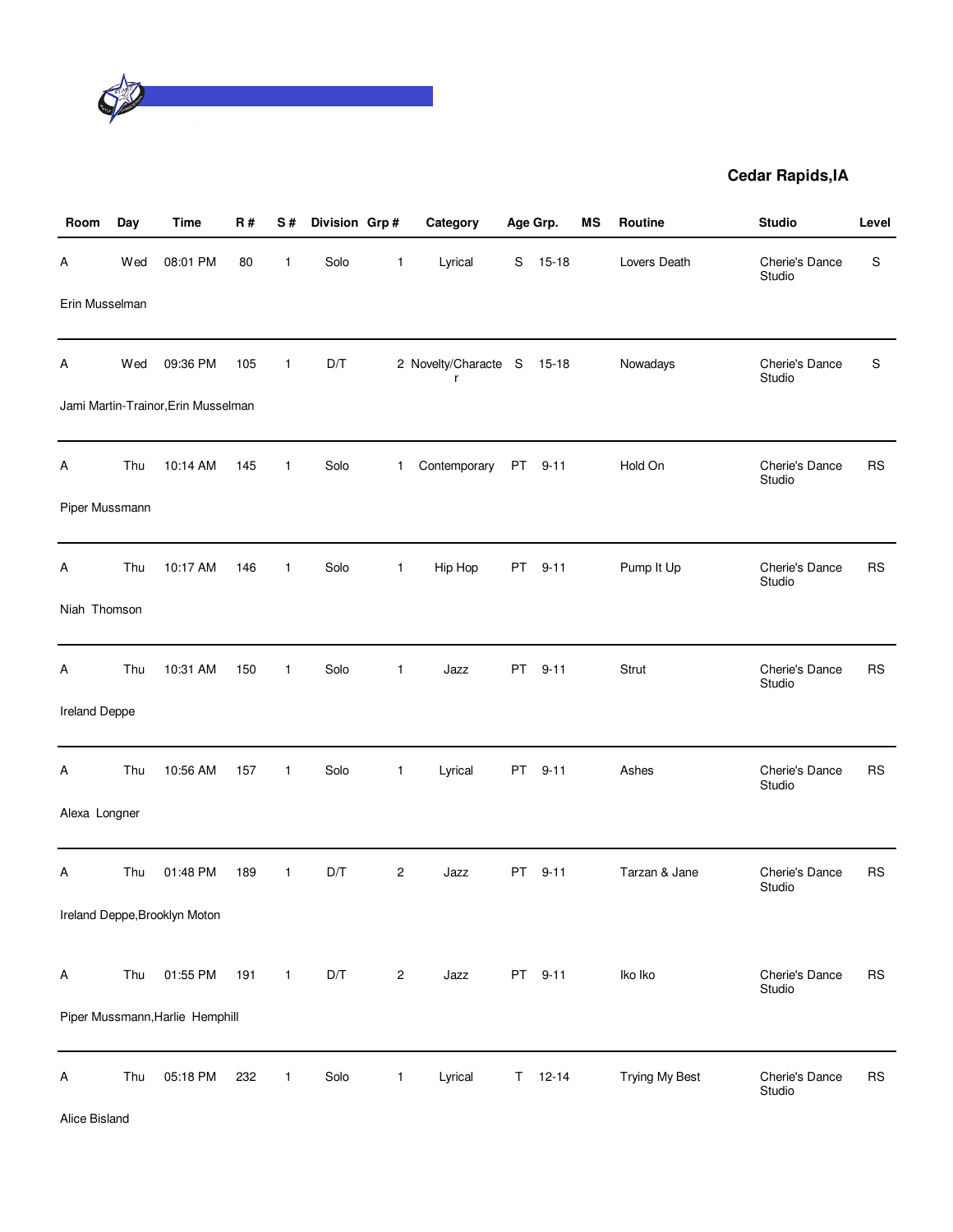

| Room            | Day | Time                                                        | R#  | S#           | Division Grp# |                  | Category                                                                                                      |           | Age Grp.    | ΜS | Routine                                                                                                                                           | <b>Studio</b>                   | Level     |
|-----------------|-----|-------------------------------------------------------------|-----|--------------|---------------|------------------|---------------------------------------------------------------------------------------------------------------|-----------|-------------|----|---------------------------------------------------------------------------------------------------------------------------------------------------|---------------------------------|-----------|
| Α               | Thu | 05:29 PM                                                    | 235 | $\mathbf{1}$ | Solo          | 1                | Lyrical                                                                                                       | T.        | $12 - 14$   |    | Cover Me With Sunshine Cherie's Dance                                                                                                             | Studio                          | RS        |
| Harlie Hemphill |     |                                                             |     |              |               |                  |                                                                                                               |           |             |    |                                                                                                                                                   |                                 |           |
| Α               | Fri | 08:19 AM                                                    | 273 | $\mathbf{1}$ | Sg            | 8                | Contemporary                                                                                                  |           | $T = 12-14$ |    | Survivor                                                                                                                                          | Cherie's Dance<br>Studio        | <b>RS</b> |
|                 |     |                                                             |     |              |               |                  |                                                                                                               |           |             |    | Kianna Burk, Kaelynne Blood, Brynlee Deflieger, Lindsi Martin-Trainor, Shaeleigh Ehlert, Mackenzie Paradiso, Gracie Wonase, Lilly Marchbanks      |                                 |           |
| A               | Fri | 09:08 AM                                                    | 284 | 1            | Lg            | 16               | Contemporary                                                                                                  | PT.       | $9 - 11$    |    | Glow                                                                                                                                              | Cherie's Dance<br>Studio        | <b>RS</b> |
|                 |     |                                                             |     |              |               |                  | Daugherty, Mackenzie Keith, Lennon Dressler, Holland Hackbarth, Joanelis Roman, Sora Cowman, Tristan Bond     |           |             |    | Alice Bisland, Piper Mussmann, Ireland Deppe, Niah Thomson, Alexa Longner, Harlie Hemphill, Ellianna Davidson, Hannah Keith, Brooklyn Moton, Emma |                                 |           |
| A               | Fri | 09:17 AM                                                    | 286 | 1            | Lg            | 12 <sup>12</sup> | Contemporary                                                                                                  | S.        | 15-18       |    | Just A Mess                                                                                                                                       | <b>Cherie's Dance</b><br>Studio | S         |
|                 |     | Ehlert, Mackenzie Paradiso, Gracie Wonase, Lilly Marchbanks |     |              |               |                  |                                                                                                               |           |             |    | Kianna Burk,Molly Barr,Kaelynne Blood,Brynlee Deflieger,Mya Kirchhoff,Lindsi Martin-Trainor,Sarah Martin-Trainor,Erin Musselman,Shaeleigh         |                                 |           |
| Α               | Fri | 11:41 AM                                                    | 318 | $\mathbf{1}$ | Sg            | 9                | Jazz                                                                                                          | PT        | $9 - 11$    |    | Let's Get Loud                                                                                                                                    | Cherie's Dance<br>Studio        | <b>NS</b> |
|                 |     |                                                             |     |              |               |                  |                                                                                                               |           |             |    | Ireland Deppe, Ellianna Davidson, Hannah Keith, Brooklyn Moton, Emma Daugherty, Holland Hackbarth, Joanelis Roman, Sora Cowman, Tristan Bond      |                                 |           |
| Α               | Fri | 12:08 PM                                                    | 324 | $\mathbf{1}$ | Sg            | $\overline{7}$   | Jazz                                                                                                          | <b>PT</b> | $9 - 11$    |    | Don't Slack                                                                                                                                       | Cherie's Dance<br>Studio        | <b>RS</b> |
|                 |     |                                                             |     |              |               |                  | Alice Bisland, Piper Mussmann, Niah Thomson, Alexa Longner, Harlie Hemphill, Mackenzie Keith, Lennon Dressler |           |             |    |                                                                                                                                                   |                                 |           |
| А               | Fri | 01:12 PM                                                    | 327 | $\mathbf{1}$ | Sg            | 8                | Jazz                                                                                                          | T.        | $12 - 14$   |    | Burn                                                                                                                                              | Cherie's Dance<br>Studio        | <b>RS</b> |
|                 |     |                                                             |     |              |               |                  |                                                                                                               |           |             |    | Kianna Burk, Kaelynne Blood, Brynlee Deflieger, Lindsi Martin-Trainor, Shaeleigh Ehlert, Mackenzie Paradiso, Gracie Wonase, Lilly Marchbanks      |                                 |           |
| A               | Fri | 02:37 PM                                                    | 346 | $\mathbf{1}$ | Sg            | $\overline{7}$   | Lyrical                                                                                                       | PT        | $9 - 11$    |    | Listen To Your Heart                                                                                                                              | <b>Cherie's Dance</b><br>Studio | <b>RS</b> |

Alice Bisland,Piper Mussmann,Niah Thomson,Alexa Longner,Harlie Hemphill,Mackenzie Keith,Lennon Dressler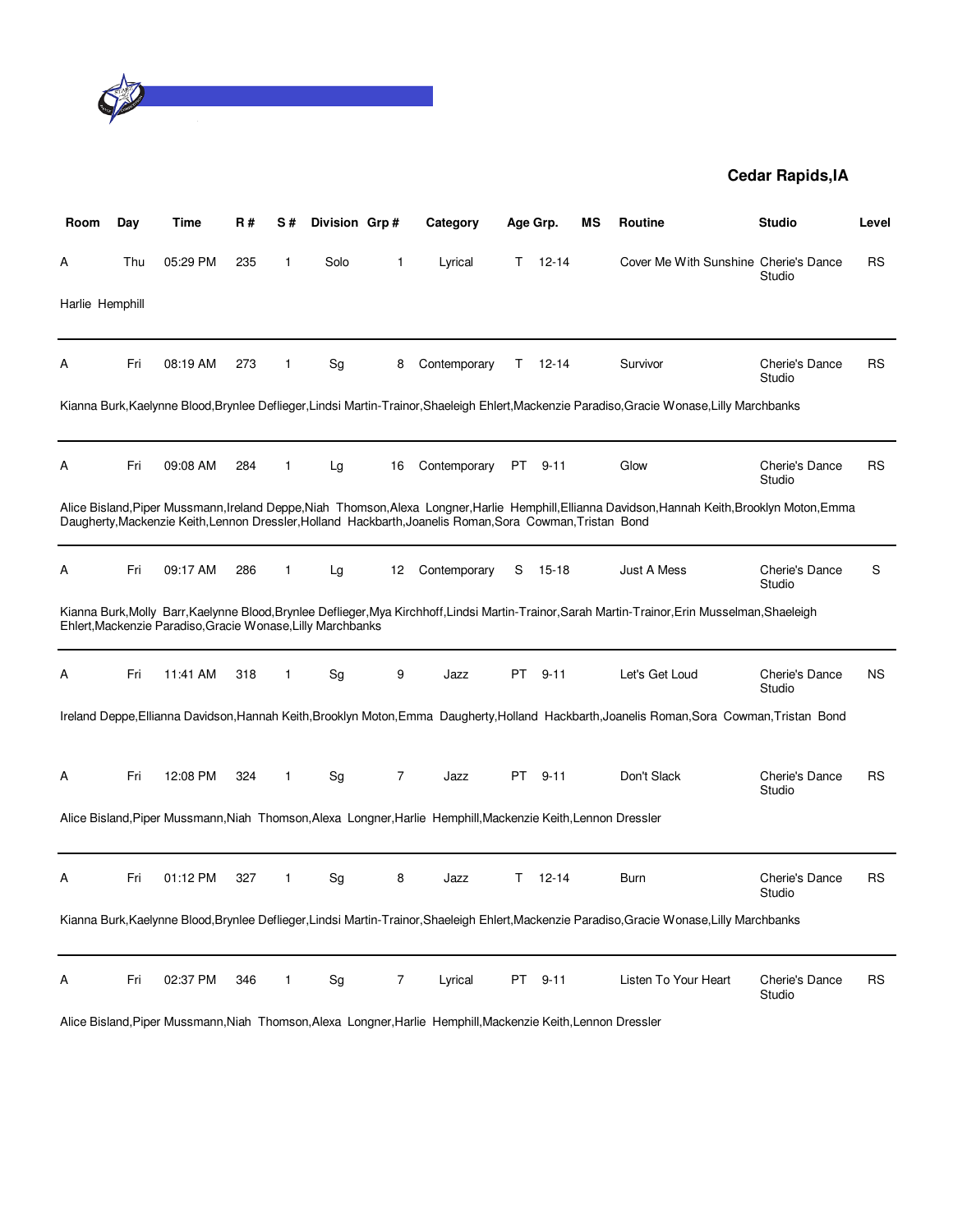

| Room | Day | Time     | <b>R#</b> | S# | Division Grp# |    | Category | Age Grp. |           | МS | Routine         | <b>Studio</b>            | Level |
|------|-----|----------|-----------|----|---------------|----|----------|----------|-----------|----|-----------------|--------------------------|-------|
|      | Fri | 06:44 PM | 384       |    | Line          | 20 | тар      |          | $12 - 14$ |    | Make Some Noise | Cherie's Dance<br>Studio |       |

Kianna Burk,Molly Barr,Kaelynne Blood,Brynlee Deflieger,Mya Kirchhoff,Alice Bisland,Lindsi Martin-Trainor,Sarah Martin-Trainor,Erin Musselman,Piper Mussmann,Ireland Deppe,Niah Thomson,Alexa Longner,Harlie Hemphill,Shaeleigh Ehlert,Mackenzie Paradiso,Gracie Wonase,Lilly Marchbanks,Brooklyn Moton,Lennon Dressler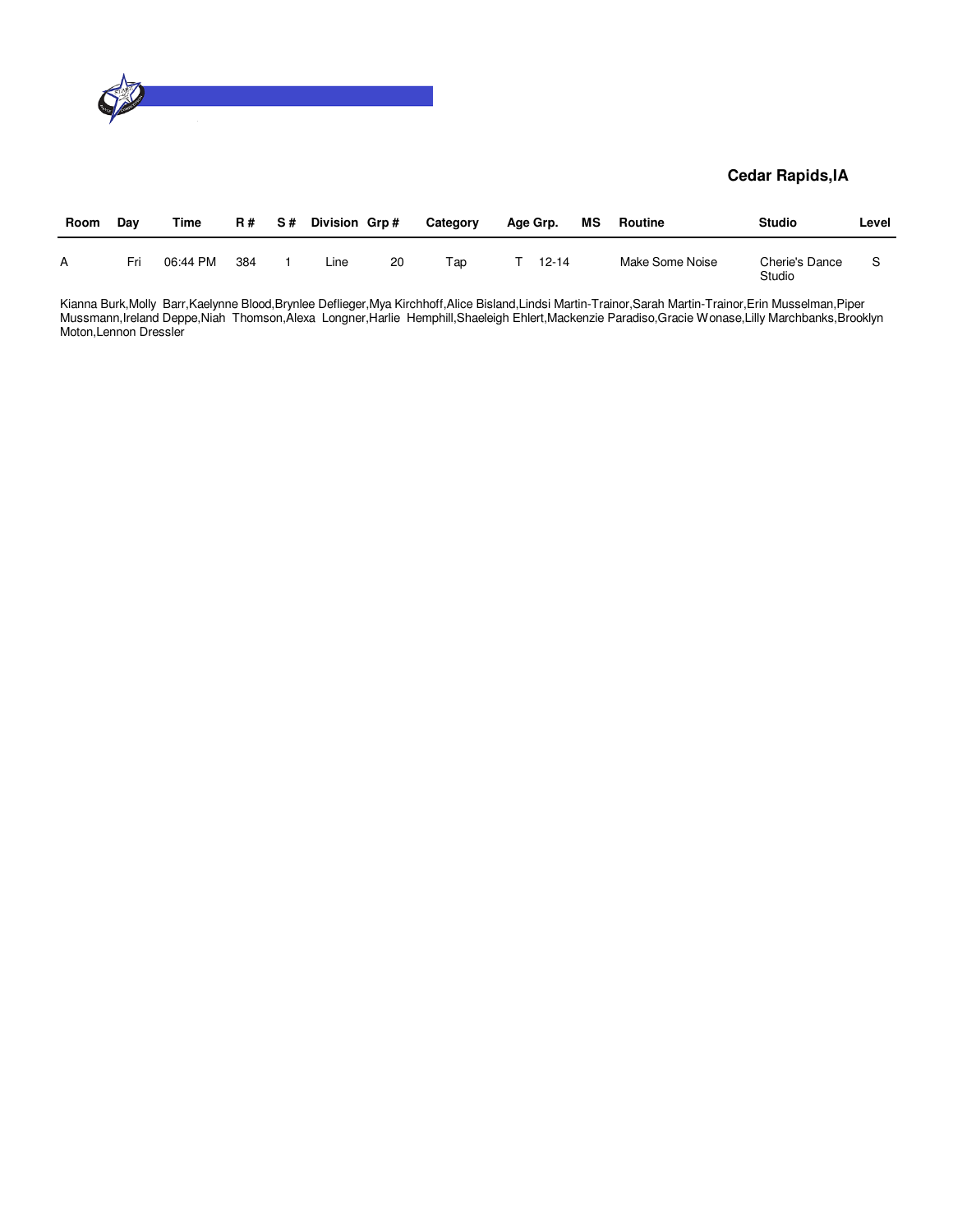

| Room                    | Day | Time                      | <b>R#</b> | S# | Division Grp# |                | Category                                                                                                           |    | Age Grp.  | ΜS | <b>Routine</b>                                                                                                                               | <b>Studio</b>               | Level     |
|-------------------------|-----|---------------------------|-----------|----|---------------|----------------|--------------------------------------------------------------------------------------------------------------------|----|-----------|----|----------------------------------------------------------------------------------------------------------------------------------------------|-----------------------------|-----------|
| Α                       | Wed | 03:11 PM                  | 4         | 16 | D/T           | $\overline{c}$ | Contemporary                                                                                                       | T. | $12 - 14$ |    | Hold On                                                                                                                                      | Concrete Elite<br>Dance Co. | <b>RS</b> |
| Rakenna King, Reah King |     |                           |           |    |               |                |                                                                                                                    |    |           |    |                                                                                                                                              |                             |           |
| Α                       | Wed | 04:07 PM                  | 19        | 16 | D/T           | 2              | Contemporary                                                                                                       | S  | $15 - 18$ |    | Change                                                                                                                                       | Concrete Elite<br>Dance Co. | <b>RS</b> |
| Lanee Bickel, Reah King |     |                           |           |    |               |                |                                                                                                                    |    |           |    |                                                                                                                                              |                             |           |
| Α                       | Thu | 01:44 PM                  | 188       | 16 | D/T           | 2              | Jazz                                                                                                               | PT | $9 - 11$  |    | Bang a Drum                                                                                                                                  | Concrete Elite<br>Dance Co. | <b>NS</b> |
|                         |     | Ruby Austin, Sydney Antes |           |    |               |                |                                                                                                                    |    |           |    |                                                                                                                                              |                             |           |
| Α                       | Fri | 09:53 AM                  | 294       | 16 | Sg            | 8              | Hip Hop                                                                                                            | T. | $12 - 14$ |    | Bounce, Shake, Walk                                                                                                                          | Concrete Elite<br>Dance Co. | <b>RS</b> |
|                         |     |                           |           |    |               |                | Braylee Otto, Charlee Bickel, Charly Kruckenberg, Ellie Vogt, Rakenna King, Shay Massner, Tinley Dea, Meadow Holub |    |           |    |                                                                                                                                              |                             |           |
| Α                       | Fri | 02:10 PM                  | 340       | 16 | Lg            | 11             | Jazz                                                                                                               | т  | $12 - 14$ |    | Higher                                                                                                                                       | Concrete Elite<br>Dance Co. | <b>RS</b> |
| Moogner Tipley Dog      |     |                           |           |    |               |                |                                                                                                                    |    |           |    | Audri Graham, Braylee Otto, Charlee Bickel, Charly Kruckenberg, Ellie Vogt, EmmaLee Snitkey, Lanee Bickel, Pepper Taylor, Rakenna King, Shay |                             |           |

Massner, Tinley Dea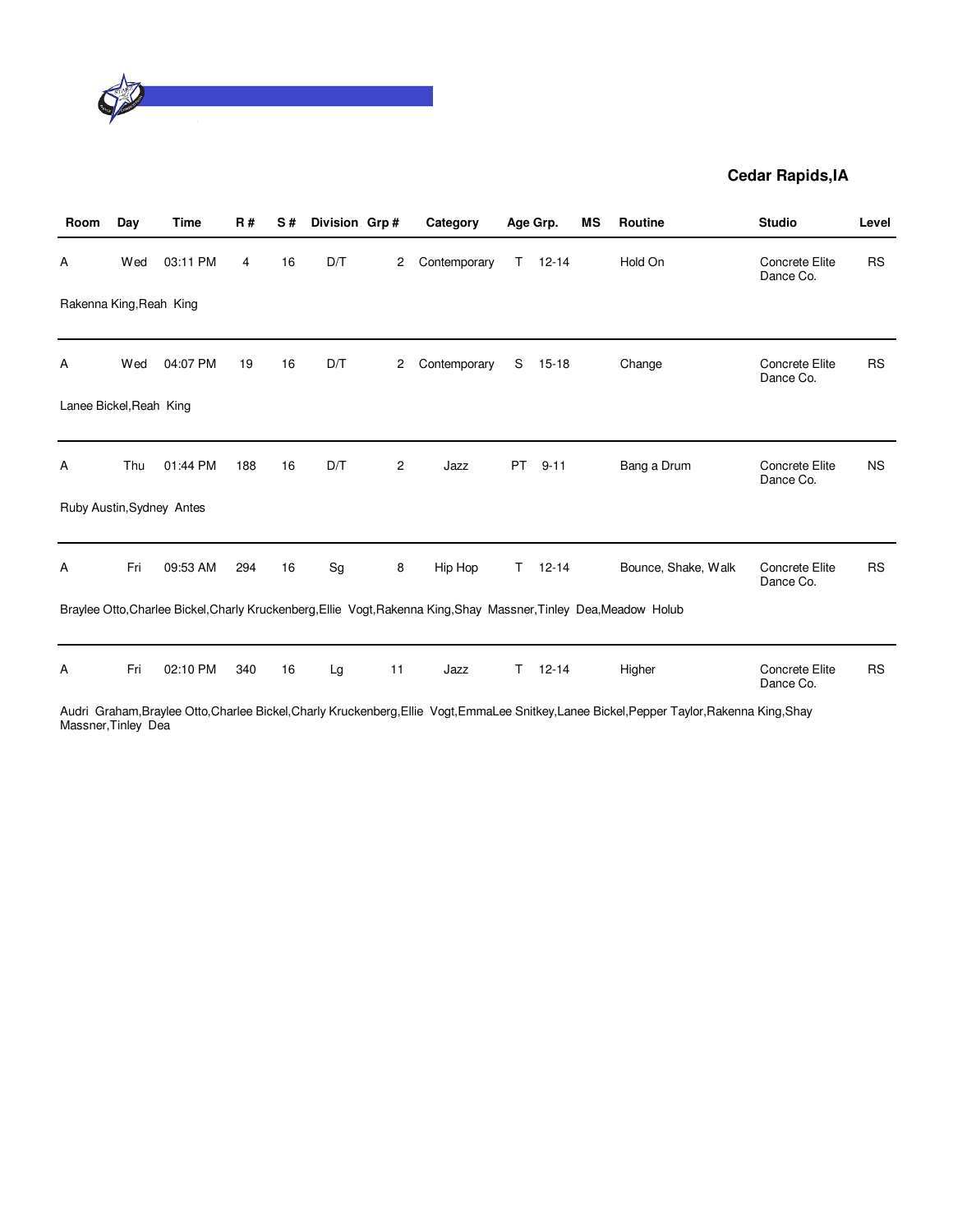

| <b>Room</b> | Day | Time                                                              | <b>R#</b> | S# | Division Grp# |    | Category |     | Age Grp.  | MS | <b>Routine</b>                                                                                                                                             | <b>Studio</b>                  | Level     |
|-------------|-----|-------------------------------------------------------------------|-----------|----|---------------|----|----------|-----|-----------|----|------------------------------------------------------------------------------------------------------------------------------------------------------------|--------------------------------|-----------|
| A           | Fri | 04:35 PM                                                          | 360       | 17 | Lg            | 15 | Open     | S   | $15 - 18$ |    | <b>That Smile</b>                                                                                                                                          | <b>Cooling Dance</b><br>Center | <b>RS</b> |
|             |     | Williams, Summer Hotchkiss, Zena Aragon, Zoey Kriner, Jenna Small |           |    |               |    |          |     |           |    | Abigail Kearns, Briana Happel, Carmen Henkle, Charleston Steinke, Claire Booth, Elise Smith, Julia Paine, Kara Perry, Kelcie Appleby, Madalyn Staggs, Shai |                                |           |
| Α           | Fri | 05:47 PM                                                          | 376       | 17 | Lg            | 10 | Tap      | PT. | $9 - 11$  |    | I'm a Believer                                                                                                                                             | Cooling Dance<br>Center        | <b>RS</b> |
|             |     |                                                                   |           |    |               |    |          |     |           |    | Ainsley Miller, Jordyn Siems, Lauren Hartkemeyer, Lexi VanRee, Lila Knittel, Olivia Boisen, Owen Sexton, Peyton Curfman, Ryin Shonka, Scarlett Giroux      |                                |           |
| A           | Fri | 05:51 PM                                                          | 377       | 17 | Lg            | 10 | Tap      | т   | $12 - 14$ |    | We're Here                                                                                                                                                 | Cooling Dance<br>Center        | <b>RS</b> |
|             |     |                                                                   |           |    |               |    |          |     |           |    | Addyson Ingham,Ashtyn Shonka,Audrey Chapman,Birgitta Sloop,Cari Travis,Cate Langridge,Ellie Groom,Kylee Cripe,Mallery Staggs,Niamh Wylie                   |                                |           |
| Α           | Fri | 05:56 PM                                                          | 378       | 17 | Lg            | 15 | Tap      | S   | $15 - 18$ |    | There is a Light                                                                                                                                           | <b>Cooling Dance</b><br>Center | <b>RS</b> |
|             |     | Staggs, Shai Williams, Summer Hotchkiss, Zena Aragon, Zoey Kriner |           |    |               |    |          |     |           |    | Abigail Kearns, Briana Happel, Carmen Henkle, Charleston Steinke, Claire Booth, Elise Smith, Jenna Small, Julia Paine, Kara Perry, Kelcie Appleby, Madalyn |                                |           |
| A           | Fri | 06:10 PM                                                          | 380       | 17 | Line          | 23 | Open     | PT. | $9 - 11$  |    | Everybody Dance Now                                                                                                                                        | <b>Cooling Dance</b><br>Center | <b>RS</b> |

Addison Taylor,Addyson Ingham,Ashtyn Shonka,Audrey Chapman,Birgitta Sloop,Cari Travis,Cate Langridge,Ellie Groom,Hannah Fowler,Henry Groom,Kaylee Pavlovec,Kaylin Winsor,Kylee Cripe,Lauren Hartkemeyer,Lauren Vavroch,Lexi VanRee,Makayla Fowler,Mallery Staggs,Olivia Boisen,Owen Sexton,Peyton Curfman,Rayna Wacha,Ryin Shonka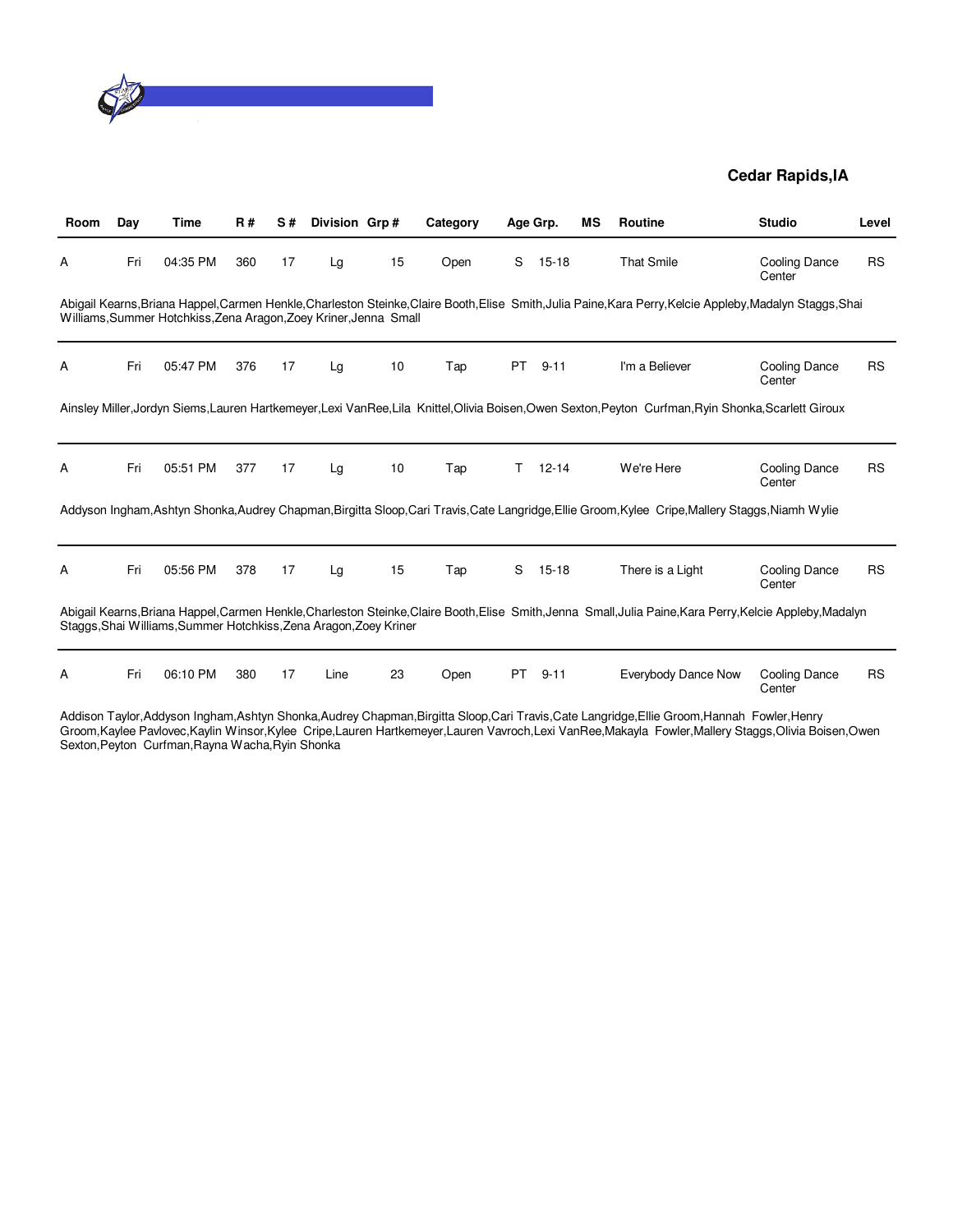

| Room          | Day | <b>Time</b>                                  | R#  | S# | Division Grp#                |                | Category     |    | Age Grp.      | MS | Routine             | <b>Studio</b> | Level     |
|---------------|-----|----------------------------------------------|-----|----|------------------------------|----------------|--------------|----|---------------|----|---------------------|---------------|-----------|
| А             | Wed | 04:14 PM                                     | 21  | 8  | D/T                          | 2              | Contemporary | S  | $15-18$       |    | Beneath The Cold    | Dance Factory | <b>RS</b> |
|               |     | Skylar Powers, Jaidyn Moore                  |     |    |                              |                |              |    |               |    |                     |               |           |
| А             | Wed | 08:15 PM                                     | 83  | 8  | Solo                         | 1              | Lyrical      | S  | $15-18$       |    | Still Love You      | Dance Factory | S         |
| Katie Ridings |     |                                              |     |    |                              |                |              |    |               |    |                     |               |           |
| А             | Thu | 10:35 AM                                     | 151 | 8  | Solo                         | $\mathbf{1}$   | Jazz         | PT | $9 - 11$      |    | Meet Me At The Roxy | Dance Factory | <b>RS</b> |
| Lela Sain     |     |                                              |     |    |                              |                |              |    |               |    |                     |               |           |
| Α             | Thu | 01:23 PM                                     | 182 | 8  | D/T                          | 3              | Contemporary |    | PT 9-11       |    | Million To One      | Dance Factory | <b>NS</b> |
|               |     | Carissa Atkins, Skylar Schumer, Riley Willen |     |    |                              |                |              |    |               |    |                     |               |           |
| А             | Thu | 01:58 PM                                     | 192 | 8  | D/T                          | $\overline{c}$ | Jazz         | PT | $9 - 11$      |    | California Girls    | Dance Factory | <b>RS</b> |
|               |     | Kinlee Gordon, Izzy Jackson                  |     |    |                              |                |              |    |               |    |                     |               |           |
| А             | Thu | 05:32 PM                                     | 236 | 8  | Solo                         | 1              | Lyrical      |    | $T = 12 - 14$ |    | Firework            | Dance Factory | <b>RS</b> |
| Zariyah Rice  |     |                                              |     |    |                              |                |              |    |               |    |                     |               |           |
| Α             | Thu | 05:53 PM                                     | 242 | 8  | Solo                         | $\mathbf{1}$   | Open         | T. | $12 - 14$     |    | Glitter In The Air  | Dance Factory | <b>RS</b> |
| Lauren Jacobs |     |                                              |     |    |                              |                |              |    |               |    |                     |               |           |
| Α             | Thu | 07:24 PM                                     | 268 | 8  | Solo                         | $\mathbf{1}$   | Open         |    | $T = 12 - 14$ |    | Moments Passed      | Dance Factory | S         |
| Elijah Davis  |     |                                              |     |    |                              |                |              |    |               |    |                     |               |           |
| Α             | Fri | 08:10 AM                                     | 271 | 8  | $\operatorname{\mathsf{Sg}}$ | 8              | Contemporary |    | $T = 12 - 14$ |    | Anyone Who Knows    | Dance Factory | <b>RS</b> |

Jessalin Gardner,Skylar Powers,Addison Swanson,Kayleigh Schumer,Gabbie Williams,Jaidyn Moore,Taylor Volmert,Lala Cohen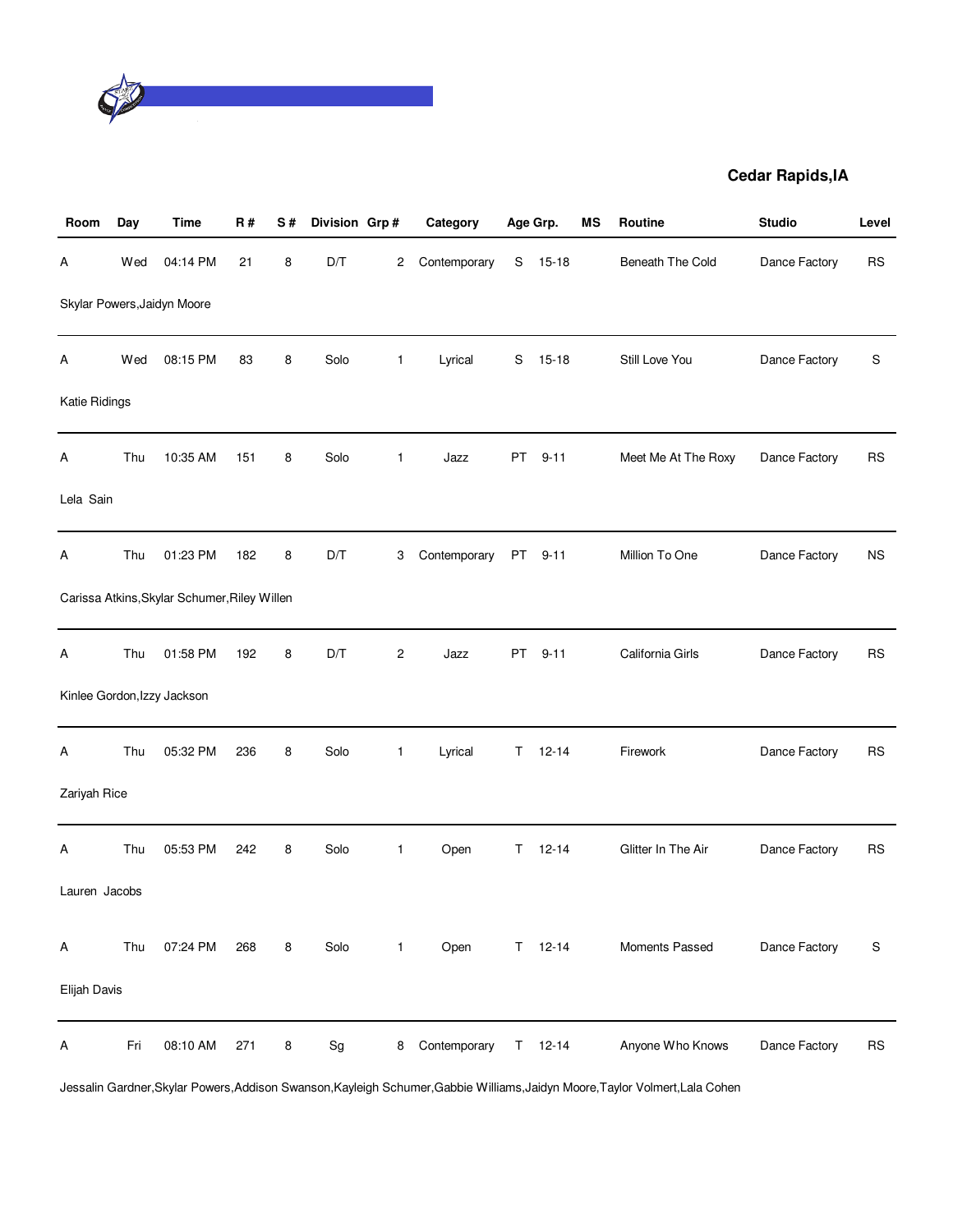

| Room | Day | Time                       | R#  | S# | Division Grp#                |                | Category                                                                                                      |    | Age Grp.      | ΜS | Routine                                                                                                                                                    | <b>Studio</b> | Level     |
|------|-----|----------------------------|-----|----|------------------------------|----------------|---------------------------------------------------------------------------------------------------------------|----|---------------|----|------------------------------------------------------------------------------------------------------------------------------------------------------------|---------------|-----------|
| А    | Fri | 08:23 AM                   | 274 | 8  | Sg                           | 7              | Contemporary                                                                                                  |    | $T = 12 - 14$ |    | You Might Not Like Me                                                                                                                                      | Dance Factory | <b>RS</b> |
|      |     |                            |     |    |                              |                | Kayleigh Schumer, Zariyah Rice, Mikayla Shryock, Kylar Burns, Lauren Jacobs, Mackenzie Shelton, Tori Stewart  |    |               |    |                                                                                                                                                            |               |           |
| А    | Fri | 08:50 AM                   | 280 | 8  | Sg                           | 7              | Contemporary                                                                                                  | S  | 15-18         |    | Comfortably Numb                                                                                                                                           | Dance Factory | S         |
|      |     |                            |     |    |                              |                | Kaycee Carman, Katie Ridings, Izzy Tucker, Kaylee Cofer, Sabrina Vargas, Reilly Edmonds, Elijah Davis         |    |               |    |                                                                                                                                                            |               |           |
| A    | Fri | 08:59 AM                   | 282 | 8  | Sg                           | 6              | Contemporary                                                                                                  | PT | $9 - 11$      |    | Growing Pains                                                                                                                                              | Dance Factory | <b>RS</b> |
|      |     |                            |     |    |                              |                | Kinlee Gordon, Izzy Jackson, Taylor Bryant, Lela Sain, Kennedy Fowler, Kelsey Thomas                          |    |               |    |                                                                                                                                                            |               |           |
| А    | Fri | 09:40 AM                   | 291 | 8  | Sg                           | 9              | Hip Hop                                                                                                       | PT | $9 - 11$      |    | Mad                                                                                                                                                        | Dance Factory | <b>RS</b> |
|      |     |                            |     |    |                              |                |                                                                                                               |    |               |    | Kinlee Gordon, Kayleigh Schumer, Zariyah Rice, Kylar Burns, Lauren Jacobs, Mackenzie Shelton, Tori Stewart, Elijah Powers, Maiyah Smith                    |               |           |
| А    | Fri | 09:49 AM                   | 293 | 8  | Sg                           | 7              | Hip Hop                                                                                                       | PT | $9 - 11$      |    | Hall Of Fame                                                                                                                                               | Dance Factory | <b>RS</b> |
|      |     |                            |     |    |                              |                | Kinlee Gordon, Izzy Jackson, Skylar Schumer, Riley Willen, Taylor Bryant, Chloe Thomas, Kelsey Thomas         |    |               |    |                                                                                                                                                            |               |           |
| А    | Fri | 10:02 AM                   | 296 | 8  | Sg                           | $\overline{7}$ | Hip Hop                                                                                                       | Τ  | $12 - 14$     |    | Savage                                                                                                                                                     | Dance Factory | <b>RS</b> |
|      |     |                            |     |    |                              |                | Jessalin Gardner, Skylar Powers, Mia Maxedon, Mikayla Shryock, Taylor Volmert, Tori Stewart, Kayleigh Schumer |    |               |    |                                                                                                                                                            |               |           |
| A    | Fri | 10:38 AM                   | 304 | 8  | Lg                           | 12             | Hip Hop                                                                                                       | S  | 15-18         |    | At The Club                                                                                                                                                | Dance Factory | S         |
|      |     | Rockwell, Brooklynn Bryant |     |    |                              |                |                                                                                                               |    |               |    | Katie Ridings, Jeniyah Bateman, Izzy Tucker, Kaylee Cofer, Sabrina Vargas, Addison Swanson, Gabbie Williams, Jaidyn Moore, Lala Cohen, Elijah Davis, Laura |               |           |
| Α    | Fri | 01:30 PM                   | 331 | 8  | Sg                           | $\overline{7}$ | Jazz                                                                                                          | T. | $12 - 14$     |    | Post That                                                                                                                                                  | Dance Factory | <b>RS</b> |
|      |     |                            |     |    |                              |                | Zariyah Rice, Mikayla Shryock, Kylar Burns, Lauren Jacobs, Mackenzie Shelton, Tori Stewart                    |    |               |    |                                                                                                                                                            |               |           |
| A    | Fri | 01:48 PM                   | 335 | 8  | $\operatorname{\mathsf{Sg}}$ | 9              | Jazz                                                                                                          | S  | $15 - 18$     |    | Womanizer                                                                                                                                                  | Dance Factory | S         |

Kaycee Carman,Katie Ridings,Jeniyah Bateman,Izzy Tucker,Kaylee Cofer,Sabrina Vargas,Reilly Edmonds,Elijah Davis,Nicole Cobbs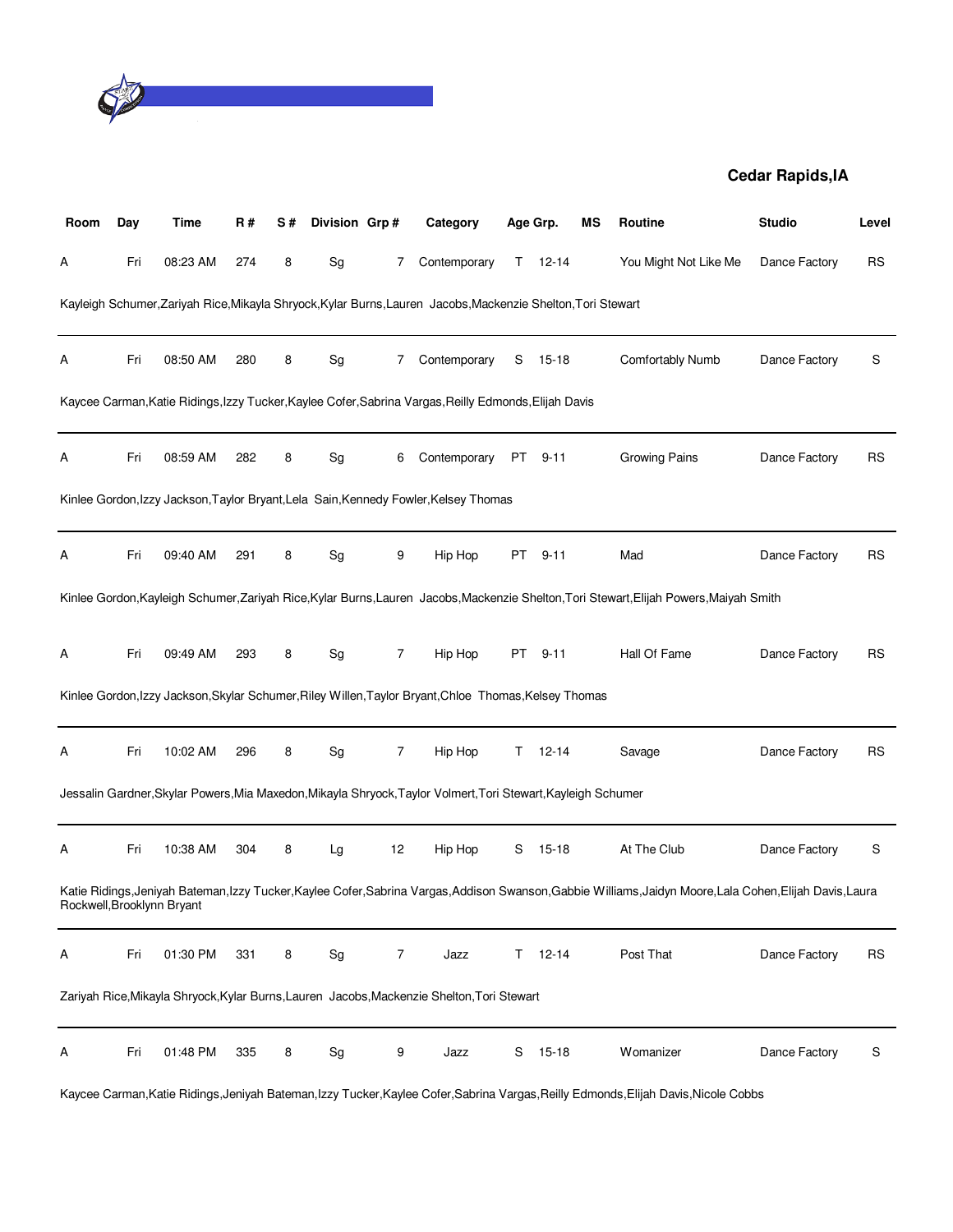

| Room | Day | Time     | <b>R#</b> | S# | Division Grp#  |    | Category                                                                                  |    | Age Grp.  | ΜS | Routine                                                                                                                                    | <b>Studio</b> | Level     |
|------|-----|----------|-----------|----|----------------|----|-------------------------------------------------------------------------------------------|----|-----------|----|--------------------------------------------------------------------------------------------------------------------------------------------|---------------|-----------|
| Α    | Fri | 01:57 PM | 337       | 8  | Lg             | 10 | Jazz                                                                                      | PT | $9 - 11$  |    | Kings & Queens                                                                                                                             | Dance Factory | NS.       |
|      |     |          |           |    |                |    |                                                                                           |    |           |    | Kinlee Gordon,Izzy Jackson,Lela Sain,Taylor Bryant,Kelsey Thomas,Chloe Thomas,Nikiya Acres,Carissa Atkins,Riley Willen,Skylar Schumer      |               |           |
| A    | Fri | 02:15 PM | 341       | 8  | Lg             | 10 | Jazz                                                                                      | T. | $12 - 14$ |    | Wind It Up                                                                                                                                 | Dance Factory | <b>RS</b> |
|      |     |          |           |    |                |    |                                                                                           |    |           |    | Jessalin Gardner, Skylar Powers, Addison Swanson, Mia Maxedon, Gabbie Williams, Jaidyn Moore, Taylor Volmert, Lala Cohen, Brooklynn Bryant |               |           |
| A    | Fri | 05:24 PM | 371       | 8  | Sg             | 6  | Tap                                                                                       |    | $12 - 14$ |    | Nanana                                                                                                                                     | Dance Factory | <b>RS</b> |
|      |     |          |           |    |                |    | Addison Swanson, Elijah Powers, Kayleigh Schumer, Kylar Burns, Mia Maxedon, Skylar Powers |    |           |    |                                                                                                                                            |               |           |
| Α    | Fri | 07:08 PM | 387       | 8  | Producti<br>on | 37 | Open                                                                                      | T. | $12 - 14$ |    | Work                                                                                                                                       | Dance Factory | S         |

Addison Swanson,Brooklynn Bryant,Carissa Atkins,Chloe Thomas,Elijah Davis,Gabbie Williams,Izzy Jackson,Izzy Tucker,Jaidyn Moore,Jeniyah Bateman,Jessalin Gardner,Kayleigh Schumer,Katie Ridings,Kaycee Carman,Kaylee Cofer,Kelsey Thomas,Kennedy Fowler,Kinlee Gordon,Kylar Burns,Lala Cohen,Laura Rockwell,Lauren Jacobs,Lela Sain,Mackenzie Shelton,Maiyah Smith,Mia Maxedon,Mikayla Shryock,Nikiya Acres,Reilly Edmonds,Riley Willen,Sabrina Vargas,Skylar Powers,Skylar Schumer,Taylor Bryant,Taylor Volmert,Tori Stewart,Zariyah Rice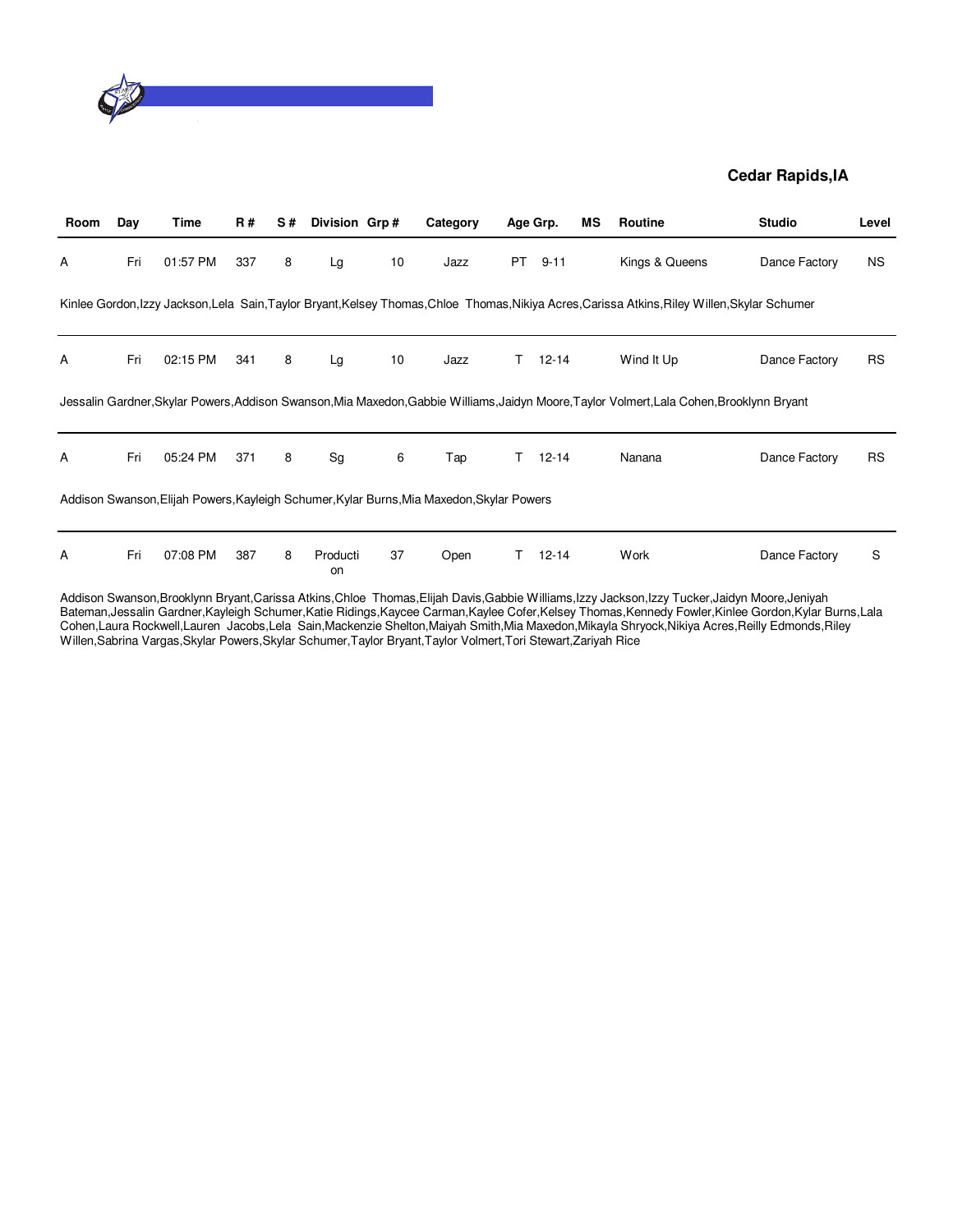

| Room                   | Day | Time     | <b>R#</b> | S# | Division Grp# |              | Category            |              | Age Grp.    | MS  | Routine               | <b>Studio</b> | Level         |
|------------------------|-----|----------|-----------|----|---------------|--------------|---------------------|--------------|-------------|-----|-----------------------|---------------|---------------|
| Α                      | Wed | 07:05 PM | 65        | 3  | Solo          | $\mathbf{1}$ | Contemporary        | S            | $15 - 18$   | $+$ | Hold On To Me         | Dance, Inc.   | S             |
| Olivia Kruser          |     |          |           |    |               |              |                     |              |             |     |                       |               |               |
| Α                      | Wed | 08:50 PM | 93        | 3  | Solo          | $\mathbf{1}$ | Tap                 | S            | $15 - 18$   | $+$ | Hands Up              | Dance, Inc.   | $\mathbb S$   |
| Olivia Kruser          |     |          |           |    |               |              |                     |              |             |     |                       |               |               |
| Α                      | Wed | 08:54 PM | 94        | 3  | Solo          | $\mathbf{1}$ | Tap                 | S            | $15 - 18$   |     | Tank                  | Dance, Inc.   | S             |
| <b>Isabella Kruser</b> |     |          |           |    |               |              |                     |              |             |     |                       |               |               |
| Α                      | Thu | 06:32 PM | 253       | 3  | Solo          | $\mathbf{1}$ | Acrobatic           | $\mathsf{T}$ | $12 - 14$   | $+$ | Only Kindness Matters | Dance, Inc.   | $\mathbb S$   |
| Annelise Bell          |     |          |           |    |               |              |                     |              |             |     |                       |               |               |
| Α                      | Thu | 06:35 PM | 254       | 3  | Solo          | $\mathbf{1}$ | Contemporary        |              | $T = 12-14$ | $+$ | For Monica            | Dance, Inc.   | ${\mathbb S}$ |
| Annelise Bell          |     |          |           |    |               |              |                     |              |             |     |                       |               |               |
| Α                      | Thu | 07:21 PM | 267       | 3  | Solo          | $\mathbf{1}$ | <b>Musical Show</b> | T.           | $12 - 14$   | $+$ | Rose's Turn           | Dance, Inc.   | S             |
| Annelise Bell          |     |          |           |    |               |              |                     |              |             |     |                       |               |               |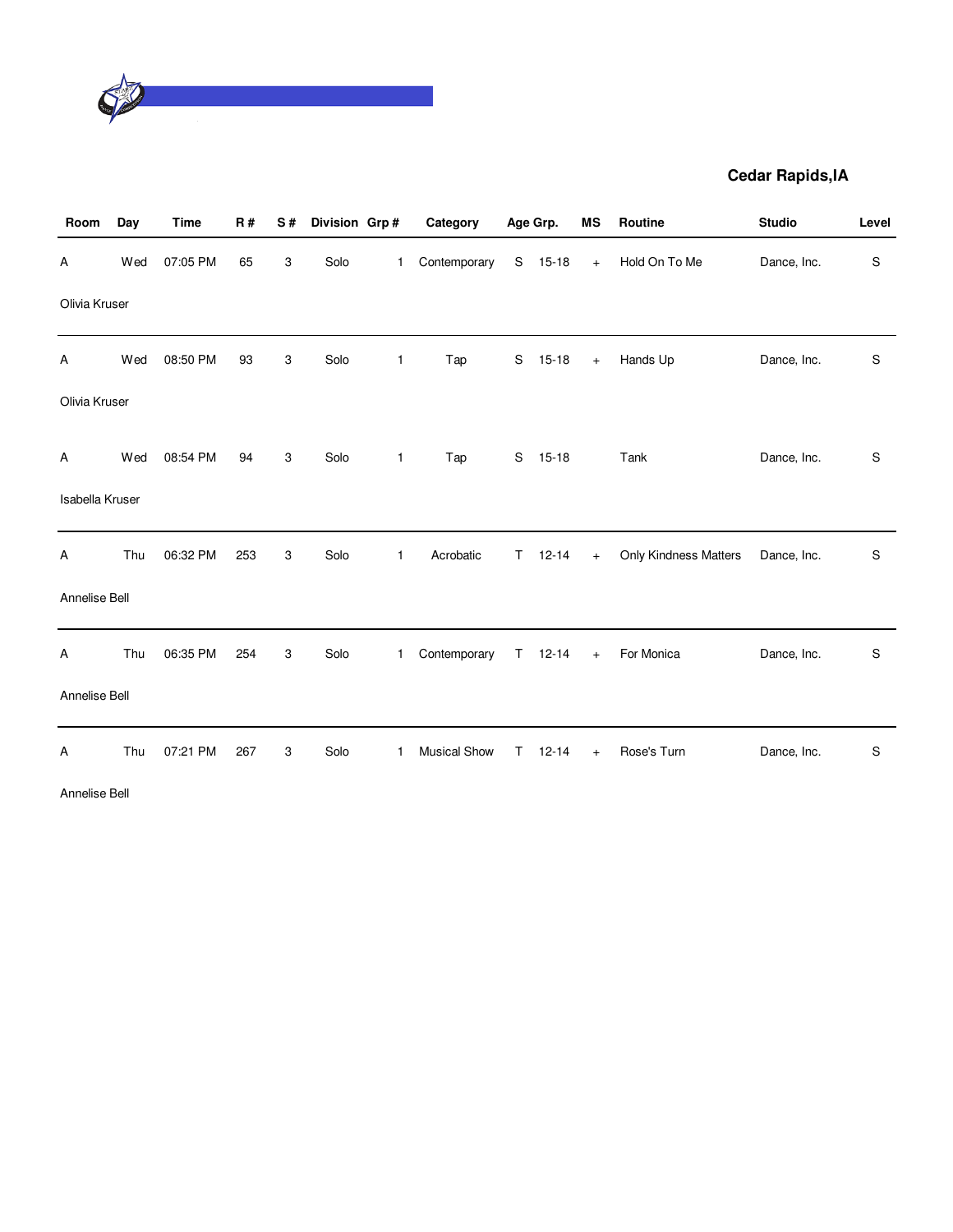

| Room                 | Day | Time                                   | <b>R#</b> | S# | Division Grp# |                | Category     | Age Grp. |               | MS | Routine                                  | <b>Studio</b>       | Level     |
|----------------------|-----|----------------------------------------|-----------|----|---------------|----------------|--------------|----------|---------------|----|------------------------------------------|---------------------|-----------|
| А                    | Wed | 06:52 PM                               | 64        | 28 | Solo          | 1              | Contemporary |          | AD 19-99      |    | Train Wreck                              | Danspired<br>Studio | <b>RS</b> |
| Keely Summerlin      |     |                                        |           |    |               |                |              |          |               |    |                                          |                     |           |
| Α                    | Thu | 08:08 AM                               | 109       | 28 | Solo          | $\mathbf{1}$   | Jazz         | М        | $5 - 8$       |    | Dancing In The Dark                      | Danspired<br>Studio | <b>NS</b> |
| Lilah Hanson-Robson  |     |                                        |           |    |               |                |              |          |               |    |                                          |                     |           |
| Α                    | Thu | 09:07 AM                               | 126       | 28 | Solo          | $\mathbf{1}$   | Contemporary | PT       | $9 - 11$      |    | Speechless                               | Danspired<br>Studio | <b>NS</b> |
| Alyia Loew           |     |                                        |           |    |               |                |              |          |               |    |                                          |                     |           |
| Α                    | Thu | 09:18 AM                               | 129       | 28 | Solo          | $\mathbf{1}$   | Hip Hop      | PT       | $9 - 11$      |    | Salute                                   | Danspired<br>Studio | <b>NS</b> |
| <b>Tara Richgels</b> |     |                                        |           |    |               |                |              |          |               |    |                                          |                     |           |
| Α                    | Thu | 09:25 AM                               | 131       | 28 | Solo          | 1              | Jazz         | PT       | $9 - 11$      |    | Girls Just Want To Have Danspired<br>Fun | Studio              | <b>NS</b> |
| Kalie Robson         |     |                                        |           |    |               |                |              |          |               |    |                                          |                     |           |
| Α                    | Thu | 09:53 AM                               | 139       | 28 | Solo          | $\mathbf{1}$   | Lyrical      | PT       | $9 - 11$      |    | Human                                    | Danspired<br>Studio | <b>NS</b> |
| Adrianna Hamm        |     |                                        |           |    |               |                |              |          |               |    |                                          |                     |           |
| Α                    | Thu | 12:59 PM                               | 175       | 28 | D/T           | 2              | Jazz         | М        | $5-8$         |    | Better When I'm<br>Dancing               | Danspired<br>Studio | <b>NS</b> |
|                      |     | Josslyn Greenwold, Lilah Hanson-Robson |           |    |               |                |              |          |               |    |                                          |                     |           |
| A                    | Thu | 03:26 PM                               | 200       | 28 | Solo          | $\mathbf{1}$   | Contemporary |          | $T = 12 - 14$ |    | Dancing With Your<br>Ghost               | Danspired<br>Studio | <b>NS</b> |
| Alyseia Loew         |     |                                        |           |    |               |                |              |          |               |    |                                          |                     |           |
| Α                    | Thu | 04:01 PM                               | 210       | 28 | Solo          | $\overline{1}$ | Lyrical      | Τ        | $12 - 14$     |    | Helium                                   | Danspired<br>Studio | <b>NS</b> |

Mariah Lynch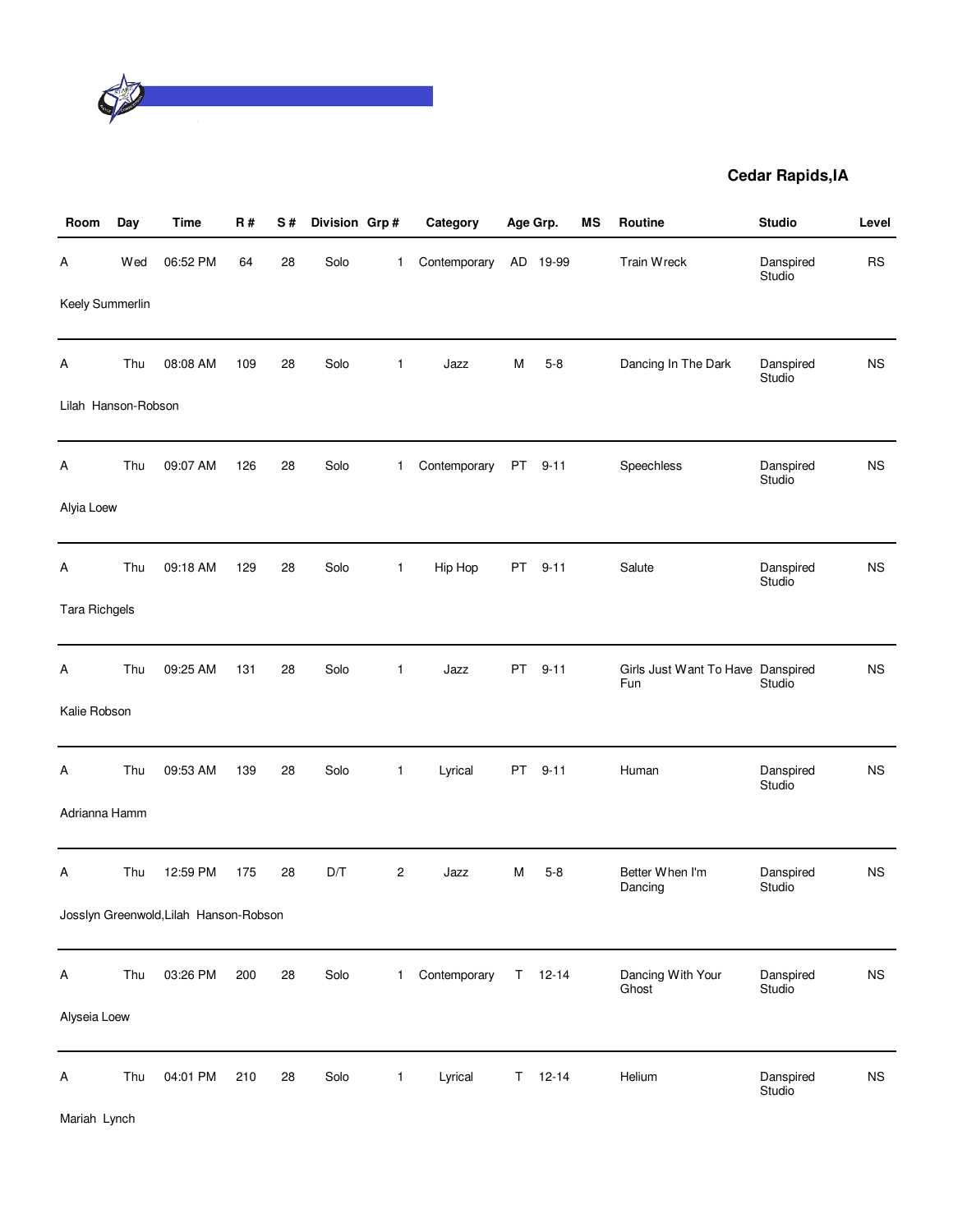

| Room         | Day | Time     | R#  | S# | Division Grp# |   | Category | Age Grp. |           | MS | Routine        | <b>Studio</b>       | Level     |
|--------------|-----|----------|-----|----|---------------|---|----------|----------|-----------|----|----------------|---------------------|-----------|
| A            | Thu | 04:12 PM | 213 | 28 | Solo          |   | Open     | T.       | $12 - 14$ |    | <b>Bruises</b> | Danspired<br>Studio | <b>NS</b> |
| Alyseia Loew |     |          |     |    |               |   |          |          |           |    |                |                     |           |
| $\mathsf{A}$ | Fri | 11:32 AM | 316 | 28 | Sg            | 4 | Jazz     | PT.      | $9 - 11$  |    | Let's Get Loud | Danspired           | <b>NS</b> |
|              |     |          |     |    |               |   |          |          |           |    |                | Studio              |           |

Alyia Loew,Brooklyn Adams,Kalie Robson,Tara Richgels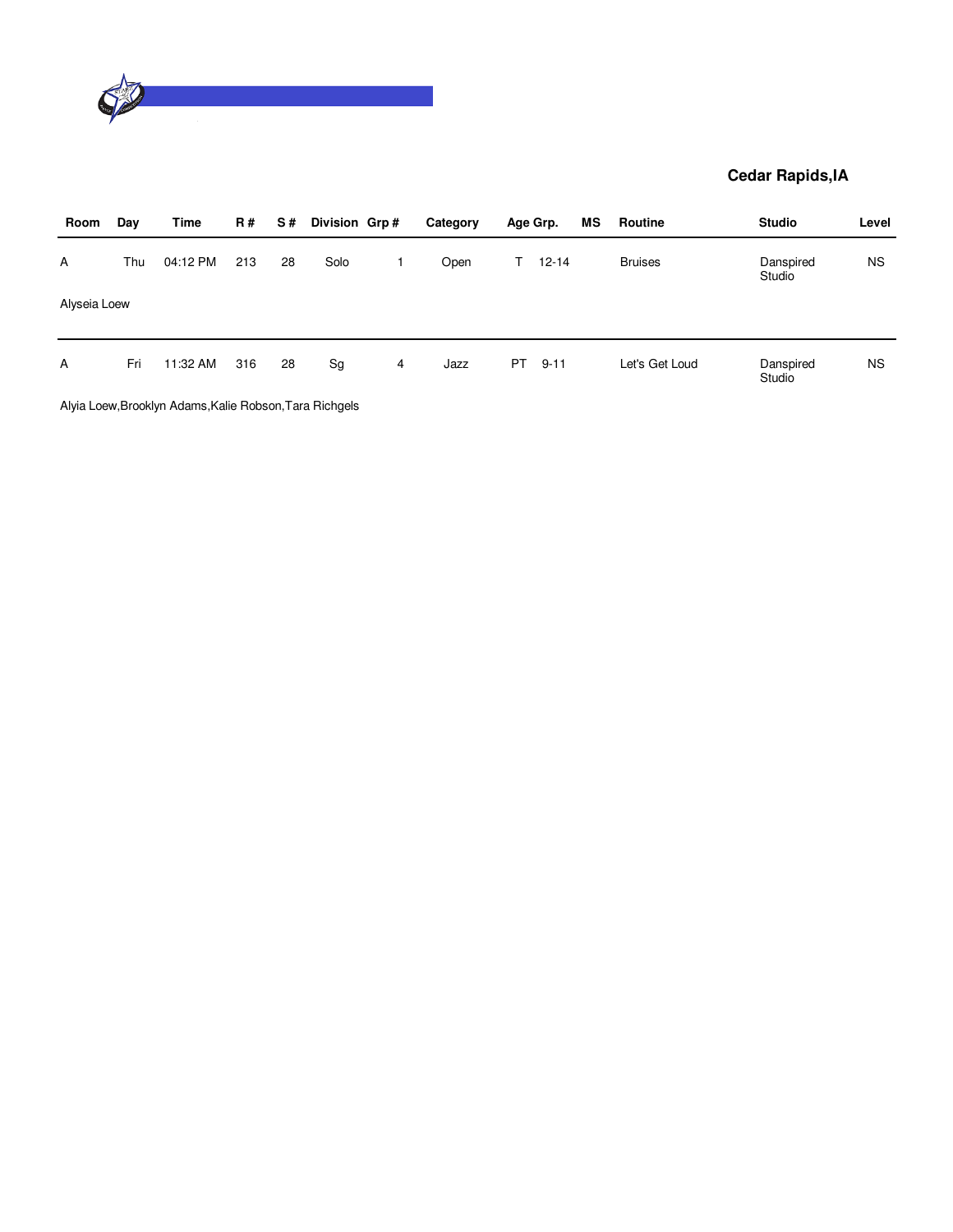

| Room          | Day | Time     | <b>R#</b> | S# | Division Grp# | Category |           | Age Grp.  | ΜS | Routine      | <b>Studio</b>              | Level     |
|---------------|-----|----------|-----------|----|---------------|----------|-----------|-----------|----|--------------|----------------------------|-----------|
| A             | Thu | 10:24 AM | 148       | 21 | Solo          | Jazz     | <b>PT</b> | $9 - 11$  |    | Strut        | Dawn Dott<br>Dance Studios | <b>RS</b> |
| Stella Huddle |     |          |           |    |               |          |           |           |    |              |                            |           |
| $\mathsf{A}$  | Thu | 05:04 PM | 228       | 21 | Solo          | Lyrical  | T.        | $12 - 14$ |    | How You Feel | Dawn Dott                  | <b>RS</b> |
|               |     |          |           |    |               |          |           |           |    |              | Dance Studios              |           |

Maggie Ritari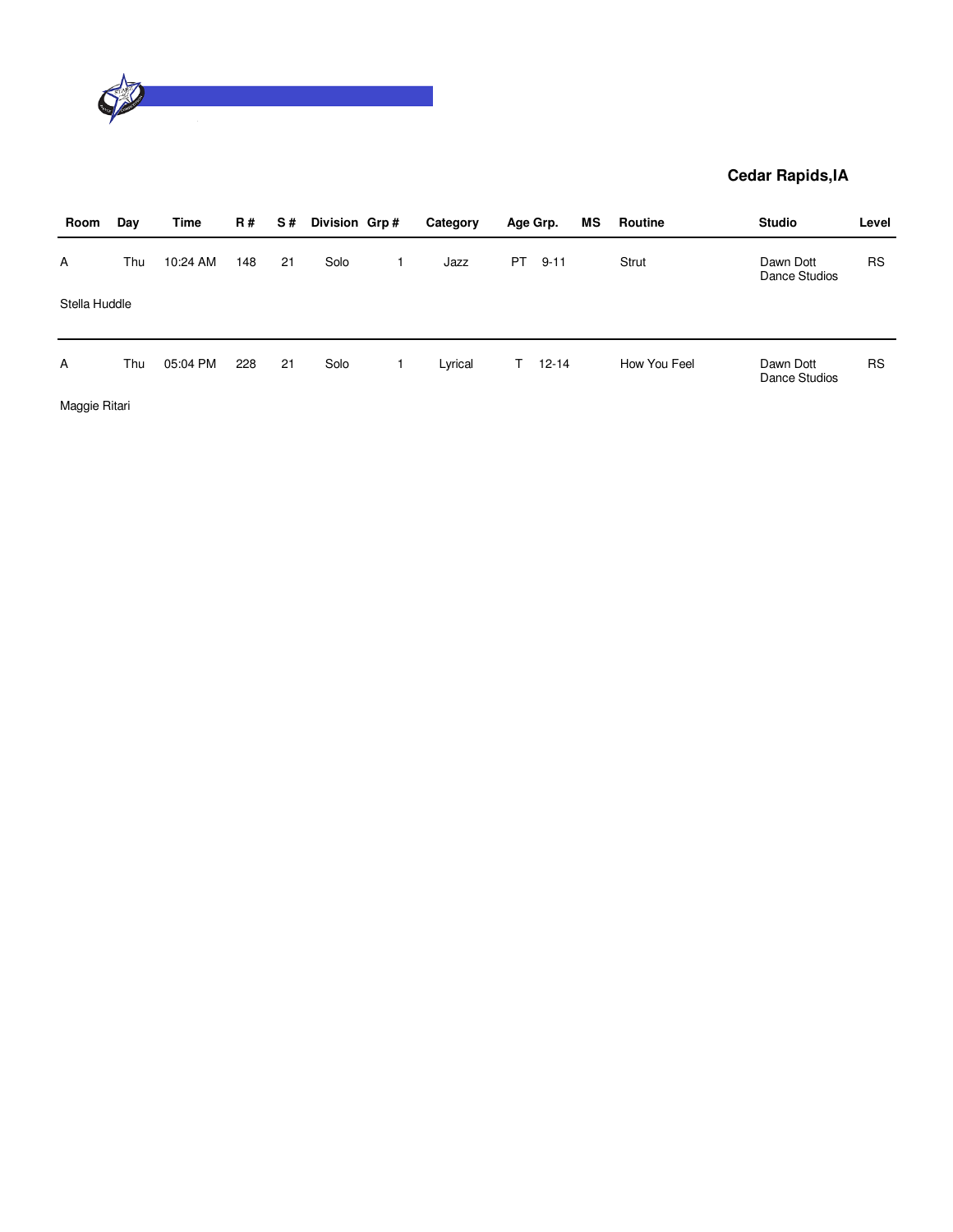

| Room | Day | Time     |    |    | R# S# Division Grp# | Category             | Age Grp. | MS | Routine   | <b>Studio</b> | Level |
|------|-----|----------|----|----|---------------------|----------------------|----------|----|-----------|---------------|-------|
| A    | Wed | 07:26 PM | 70 | 18 | Solo                | Contemporary S 15-18 |          |    | Ave Maria | Debut Dance   |       |

Joscelyn Siloro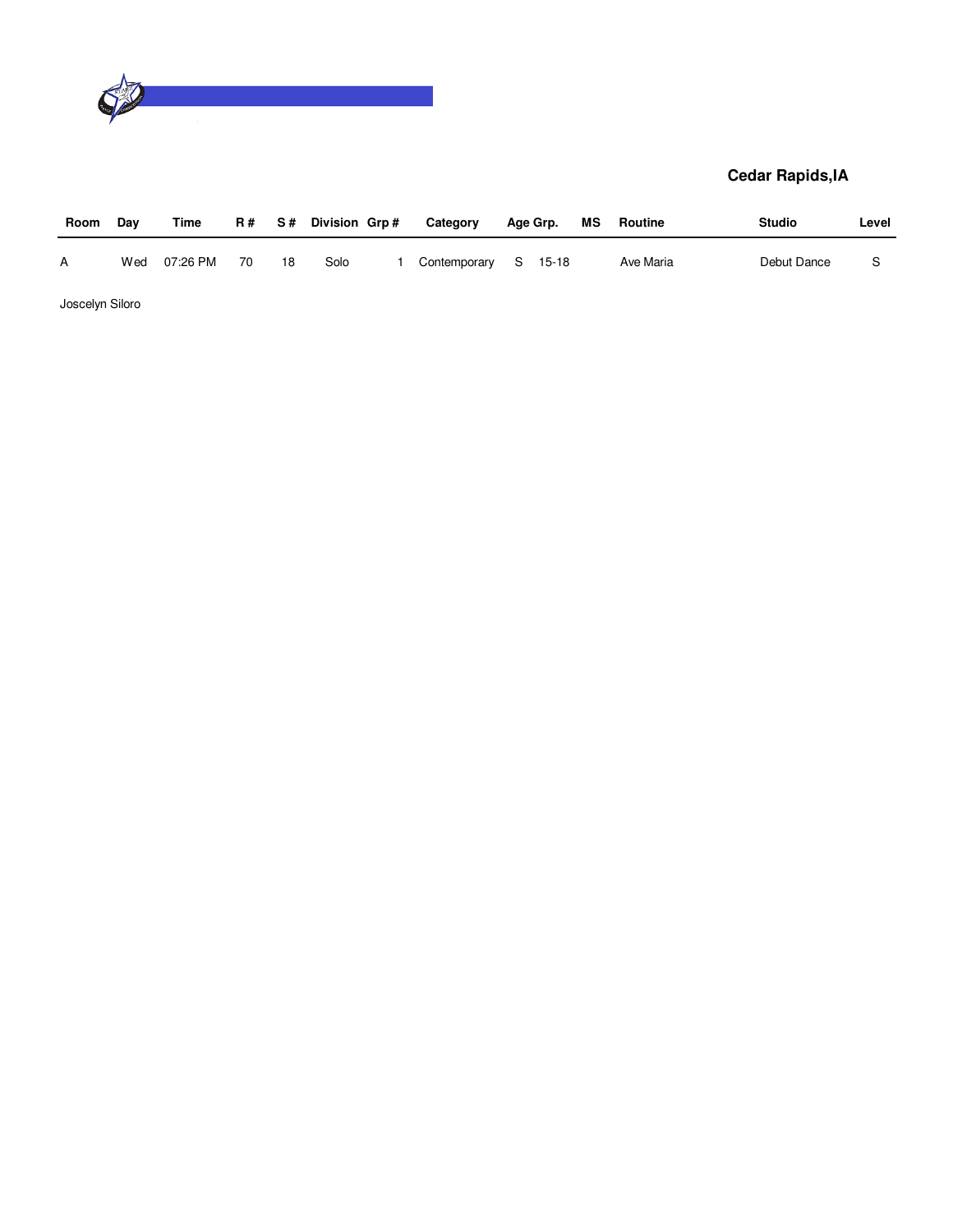

| Room         | Day | Time     | <b>R#</b> | S# | Division Grp# | Category | Age Grp.  | МS | Routine              | <b>Studio</b>               | Level     |
|--------------|-----|----------|-----------|----|---------------|----------|-----------|----|----------------------|-----------------------------|-----------|
| А            | Thu | 04:15 PM | 214       | 12 | Solo          | Clogging | $12 - 14$ |    | Old Time Rock & Roll | Dynamic<br>Dance<br>Company | <b>RS</b> |
| Gabby Kruger |     |          |           |    |               |          |           |    |                      |                             |           |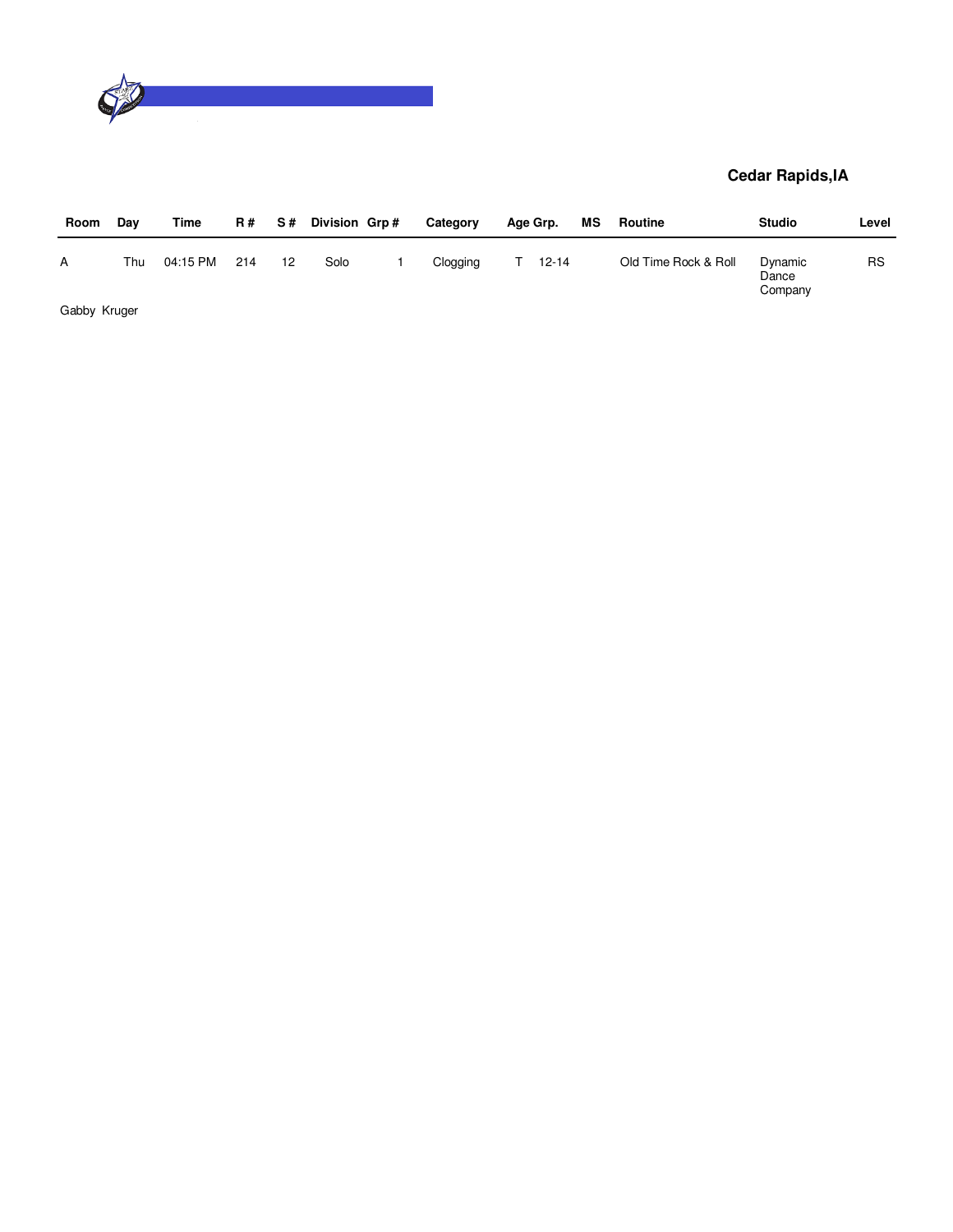

| Room                    | Day | Time                                 | <b>R#</b> | S# | Division Grp# |              | Category                  |           | Age Grp.  | <b>MS</b> | Routine              | <b>Studio</b>                 | Level     |
|-------------------------|-----|--------------------------------------|-----------|----|---------------|--------------|---------------------------|-----------|-----------|-----------|----------------------|-------------------------------|-----------|
| Α                       | Wed | 03:36 PM                             | 11        | 24 | D/T           | 2            | Lyrical                   | Τ         | $12 - 14$ |           | She Used to be Mine  | Kay's The<br>Dance<br>Academy | <b>RS</b> |
|                         |     | Addison Schumacher, Allyson Meinders |           |    |               |              |                           |           |           |           |                      |                               |           |
| Α                       | Wed | 04:32 PM                             | 26        | 24 | Solo          | $\mathbf{1}$ | Acrobatic                 | S         | $15 - 18$ |           | Are You Happy        | Kay's The<br>Dance<br>Academy | <b>NS</b> |
| Danica Behnke           |     |                                      |           |    |               |              |                           |           |           |           |                      |                               |           |
| Α                       | Wed | 05:52 PM                             | 48        | 24 | Solo          | 1            | Jazz                      | S         | $15 - 18$ |           | Beggin'              | Kay's The<br>Dance<br>Academy | <b>RS</b> |
| Allyson Meinders        |     |                                      |           |    |               |              |                           |           |           |           |                      |                               |           |
| Α                       | Wed | 06:06 PM                             | 51        | 24 | Solo          | $\mathbf{1}$ | Lyrical                   | S         | $15 - 18$ |           | The Village          | Kay's The<br>Dance<br>Academy | <b>RS</b> |
| Allyson Meinders        |     |                                      |           |    |               |              |                           |           |           |           |                      |                               |           |
| Α                       | Thu | 08:32 AM                             | 116       | 24 | Solo          |              | 1 Novelty/Characte M<br>r |           | $5 - 8$   |           | Monsters             | Kay's The<br>Dance<br>Academy | <b>NS</b> |
| <b>Brystol Landgren</b> |     |                                      |           |    |               |              |                           |           |           |           |                      |                               |           |
| Α                       | Thu | 08:36 AM                             | 117       | 24 | Solo          | 1            | Open                      | M         | $5 - 8$   |           | <b>Prince Medley</b> | Kay's The<br>Dance<br>Academy | <b>NS</b> |
| Quinn Royer             |     |                                      |           |    |               |              |                           |           |           |           |                      |                               |           |
| Α                       | Thu | 08:39 AM                             | 118       | 24 | Solo          | 1            | Tap                       | M         | $5 - 8$   |           | I Love Rock and Roll | Kay's The<br>Dance<br>Academy | <b>NS</b> |
| Brynn Baumgartner       |     |                                      |           |    |               |              |                           |           |           |           |                      |                               |           |
| Α<br>Kyra Baumgartner   | Thu | 10:03 AM                             | 142       | 24 | Solo          | 1            | Acrobatic                 | <b>PT</b> | $9 - 11$  |           | Dream it Possible    | Kay's The<br>Dance<br>Academy | <b>RS</b> |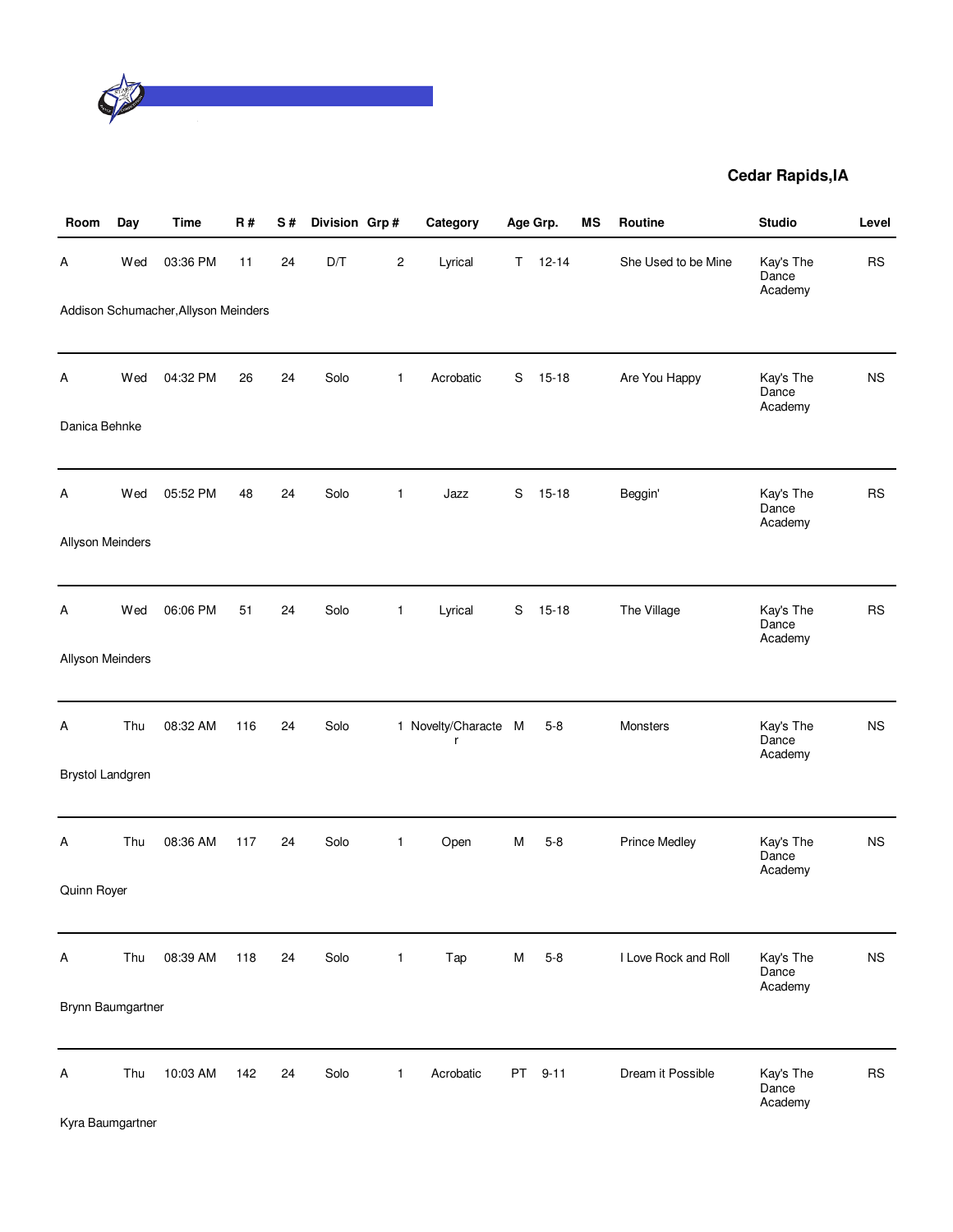

| Room               | Day | <b>Time</b>                                 | R#  | S# | Division Grp# |              | Category      |           | Age Grp.  | <b>MS</b> | Routine         | <b>Studio</b>                 | Level     |
|--------------------|-----|---------------------------------------------|-----|----|---------------|--------------|---------------|-----------|-----------|-----------|-----------------|-------------------------------|-----------|
| Α                  | Thu | 10:07 AM                                    | 143 | 24 | Solo          | $\mathbf{1}$ | <b>Ballet</b> | <b>PT</b> | $9 - 11$  |           | Hedwig's Theme  | Kay's The<br>Dance<br>Academy | <b>RS</b> |
| Elizabeth Anderson |     |                                             |     |    |               |              |               |           |           |           |                 |                               |           |
| Α                  | Thu | 11:13 AM                                    | 162 | 24 | Solo          | $\mathbf 1$  | Open          | <b>PT</b> | $9 - 11$  |           | The Saints      | Kay's The<br>Dance<br>Academy | <b>RS</b> |
| Kyra Baumgartner   |     |                                             |     |    |               |              |               |           |           |           |                 |                               |           |
| Α                  | Thu | 01:09 PM                                    | 178 | 24 | D/T           | 3            | Open          | М         | $5 - 8$   |           | Jailhouse Rock  | Kay's The<br>Dance<br>Academy | <b>NS</b> |
|                    |     | Brynn Baumgartner, Lily McGraw, Quinn Royer |     |    |               |              |               |           |           |           |                 |                               |           |
| A                  | Thu | 03:44 PM                                    | 205 | 24 | Solo          | $\mathbf{1}$ | Jazz          | Τ         | $12 - 14$ |           | Heads Will Roll | Kay's The<br>Dance<br>Academy | <b>NS</b> |
| Addison Schumacher |     |                                             |     |    |               |              |               |           |           |           |                 |                               |           |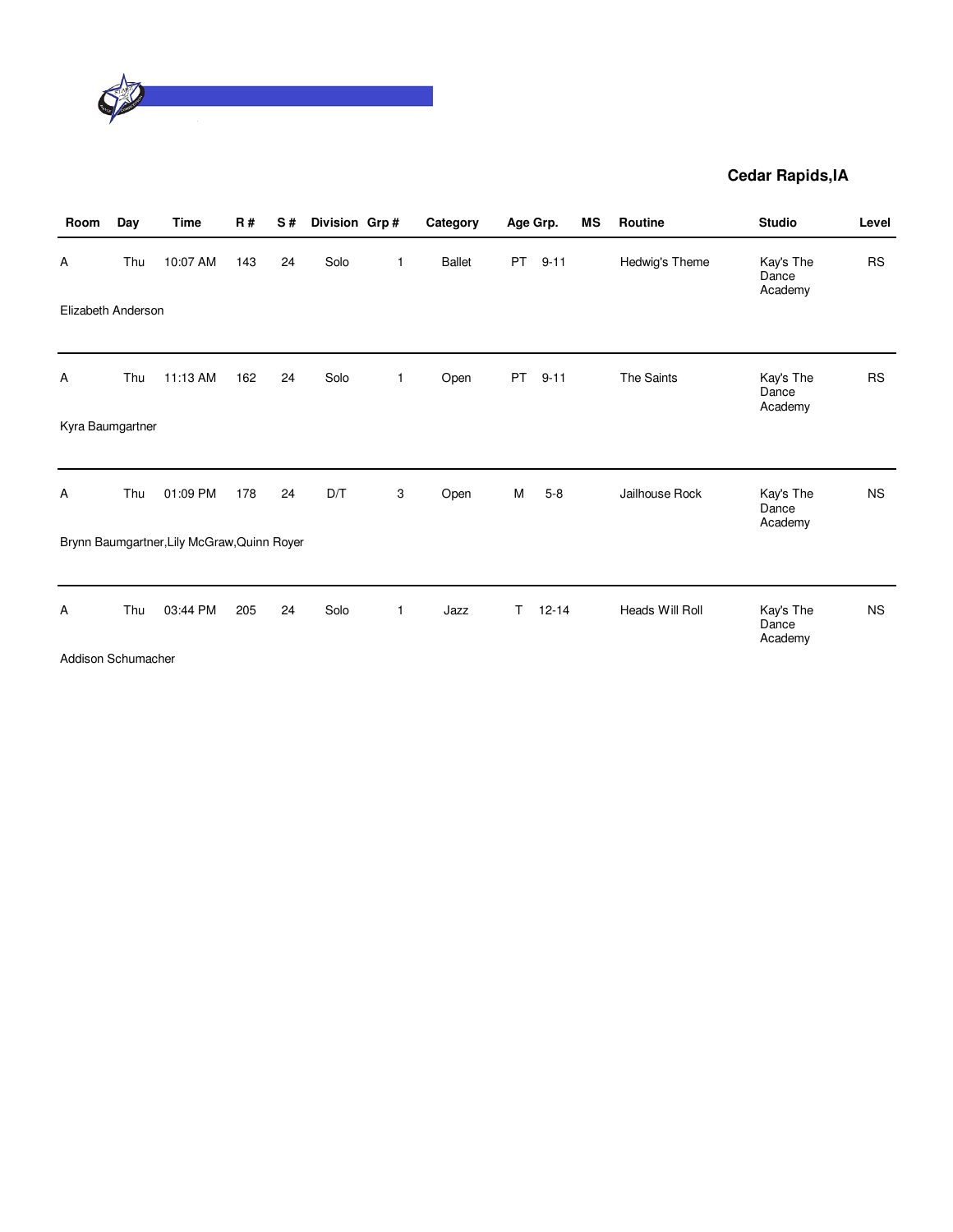

| Room           | Day | <b>Time</b> | <b>R#</b> | S# | Division Grp# | Category                   |   | Age Grp.  | ΜS | Routine                                  | <b>Studio</b>   | Level     |
|----------------|-----|-------------|-----------|----|---------------|----------------------------|---|-----------|----|------------------------------------------|-----------------|-----------|
| Α              | Wed | 08:36 PM    | 89        | 25 | Solo          | 1 Novelty/Characte S 15-18 |   |           |    | <b>Topsy Turvy</b>                       | <b>KC Elite</b> | S         |
| Kristen Fisher |     |             |           |    |               |                            |   |           |    |                                          |                 |           |
| A              | Wed | 08:47 PM    | 92        | 25 | Solo          | Open                       | S | $15 - 18$ |    | You Should See Me In A KC Elite<br>Crown |                 | S         |
| Kristen Fisher |     |             |           |    |               |                            |   |           |    |                                          |                 |           |
| A              | Thu | 08:00 AM    | 107       | 25 | Solo          | Hip Hop                    | М | $5 - 8$   |    | Cruella De Vil                           | <b>KC Elite</b> | <b>NS</b> |

Blakleigh Northup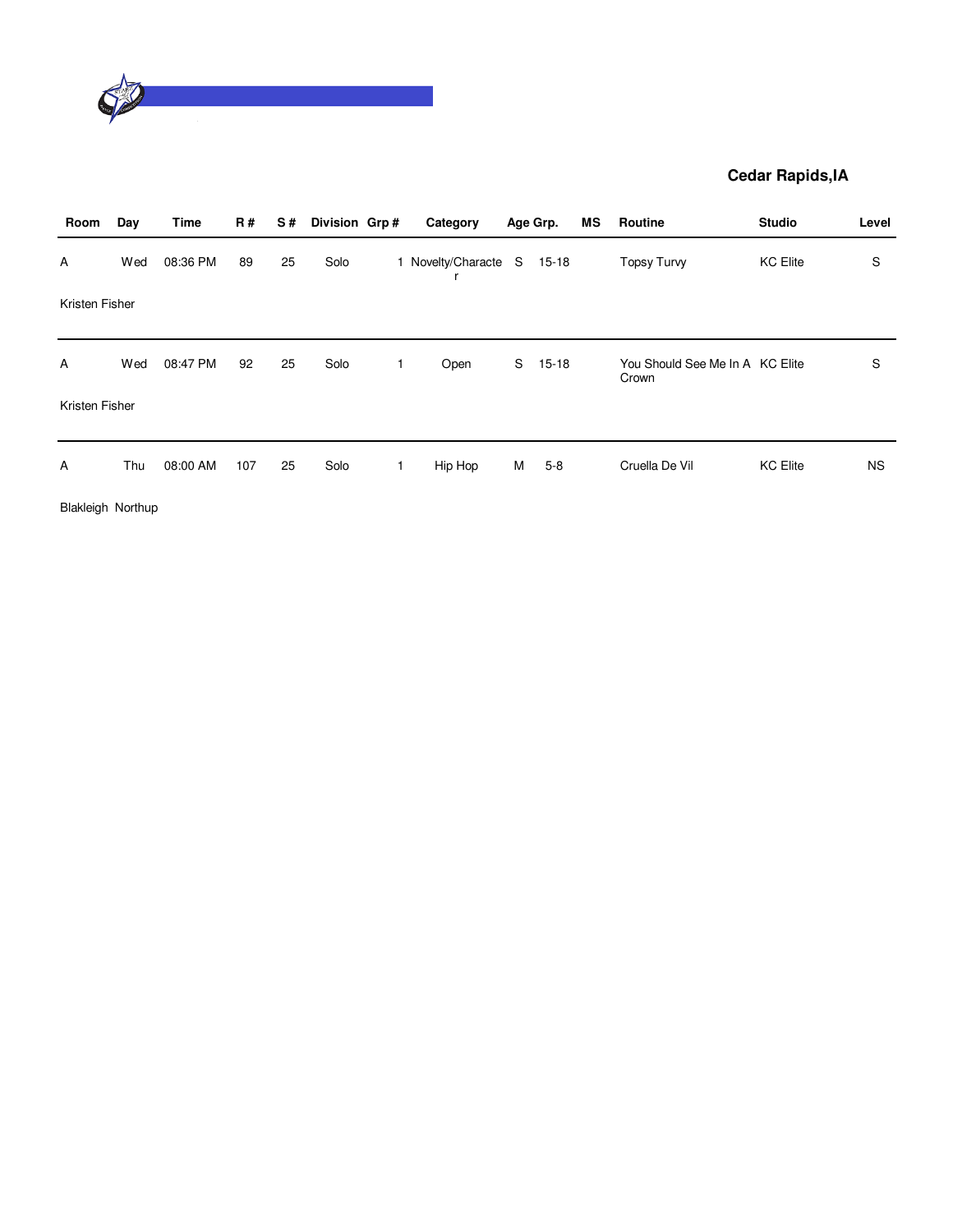

| Room            | Day | <b>Time</b>                  | <b>R#</b> | S# | Division Grp# |                | Category |    | Age Grp.  | MS | <b>Routine</b> | <b>Studio</b>              | Level     |
|-----------------|-----|------------------------------|-----------|----|---------------|----------------|----------|----|-----------|----|----------------|----------------------------|-----------|
| Α               | Wed | 03:22 PM                     | 7         | 9  | D/T           | $\overline{c}$ | Jazz     | T  | $12 - 14$ |    | A Little Party | Kelly's School<br>of Dance | <b>RS</b> |
|                 |     | Elsie Williams, Lila Swenson |           |    |               |                |          |    |           |    |                |                            |           |
| Α               | Wed | 06:03 PM                     | 50        | 9  | Solo          | 1              | Jazz     | S  | $15 - 18$ |    | Emergency      | Kelly's School<br>of Dance | <b>RS</b> |
| Samantha Wubben |     |                              |           |    |               |                |          |    |           |    |                |                            |           |
| A               | Wed | 06:20 PM                     | 55        | 9  | Solo          | $\mathbf{1}$   | Lyrical  | S  | $15 - 18$ |    | Carry You      | Kelly's School<br>of Dance | <b>RS</b> |
| Samantha Wubben |     |                              |           |    |               |                |          |    |           |    |                |                            |           |
| Α               | Thu | 04:50 PM                     | 224       | 9  | Solo          | $\mathbf{1}$   | Jazz     | T. | $12 - 14$ |    | Think          | Kelly's School<br>of Dance | <b>RS</b> |
| Elsie Williams  |     |                              |           |    |               |                |          |    |           |    |                |                            |           |
| Α               | Thu | 05:57 PM                     | 243       | 9  | Solo          | 1              | Open     | T. | $12 - 14$ |    | All that Jazz  | Kelly's School<br>of Dance | <b>RS</b> |

Elsie Williams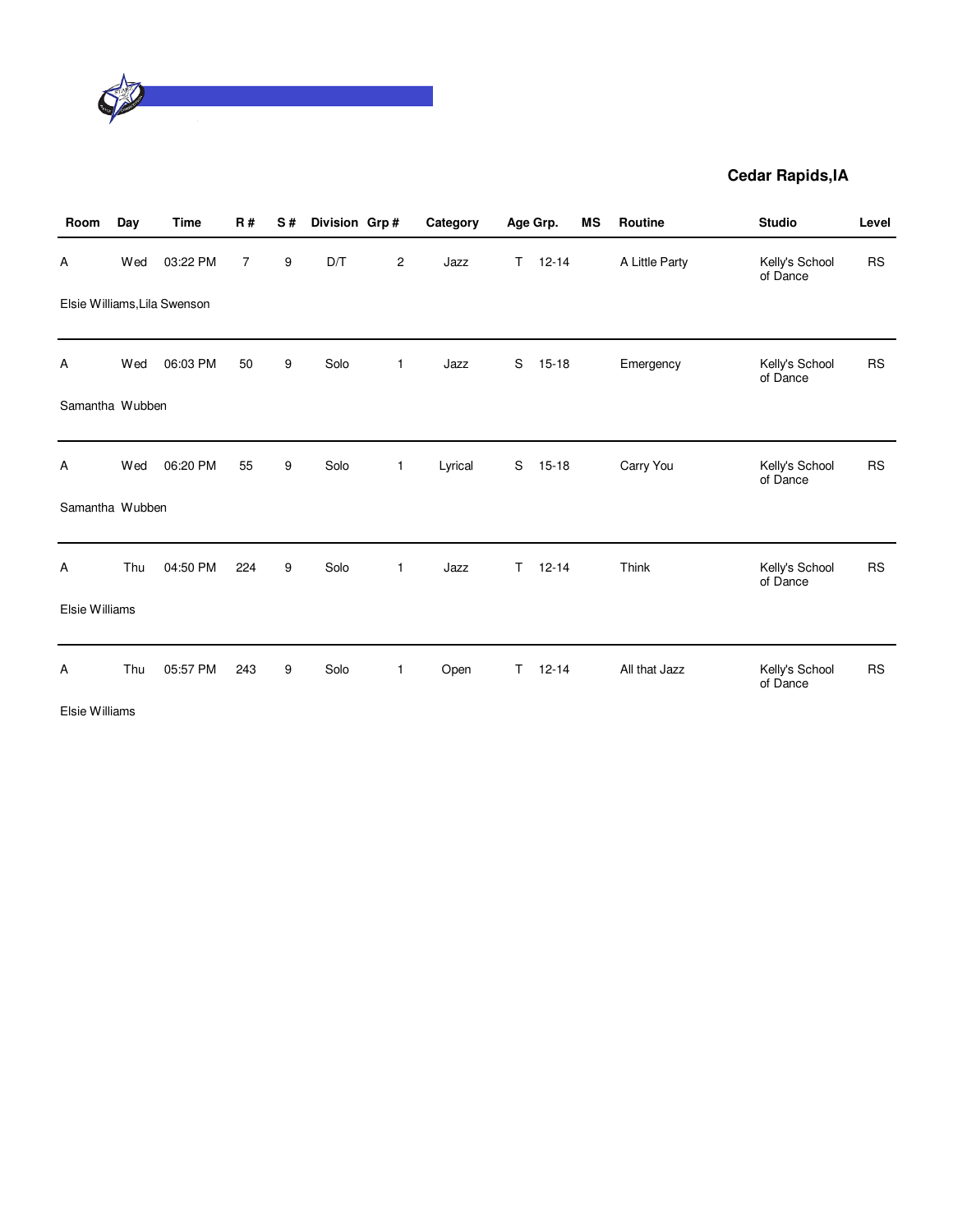

| Room                           | Day | Time     | <b>R#</b> | S# | Division Grp# |                | Category     |    | Age Grp.  | МS | Routine   | <b>Studio</b>                      | Level |
|--------------------------------|-----|----------|-----------|----|---------------|----------------|--------------|----|-----------|----|-----------|------------------------------------|-------|
| A<br>Jade Spire, Nicole Heeren | Wed | 09:01 PM | 96        | 23 | D/T           | 2              | Contemporary | S  | $15 - 18$ |    | Stand Up  | Kidz In Motion<br>Dance<br>Compamy | S     |
|                                |     |          |           |    |               |                |              |    |           |    |           |                                    |       |
| A                              | Wed | 09:29 PM | 104       | 23 | D/T           | $\overline{2}$ | Jazz         | S. | $15 - 18$ |    | Boyfriend | Kidz In Motion<br>Dance<br>Compamy | S     |

Jade Spire,Nicole Heeren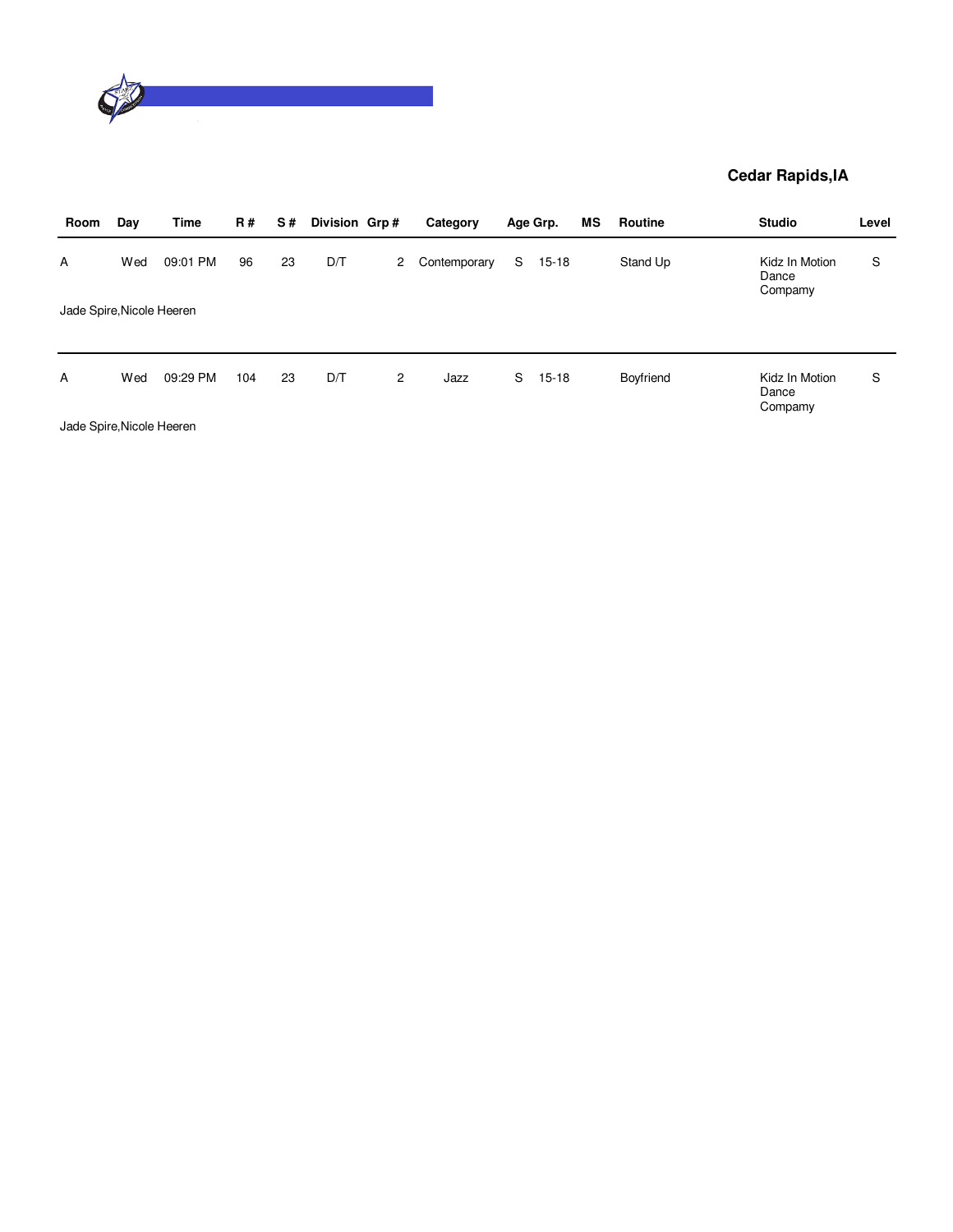

| Room               | Day | <b>Time</b> | R#  | S# | Division Grp# |              | Category     |           | Age Grp.  | <b>MS</b> | Routine              | <b>Studio</b>     | Level     |
|--------------------|-----|-------------|-----|----|---------------|--------------|--------------|-----------|-----------|-----------|----------------------|-------------------|-----------|
| A                  | Thu | 08:53 AM    | 122 | 22 | Solo          | 1            | Musical Show | M         | $5 - 8$   |           | I'm Getting Good     | <b>KrAz Dance</b> | <b>RS</b> |
| Adalyn Webster     |     |             |     |    |               |              |              |           |           |           |                      |                   |           |
| Α                  | Thu | 11:06 AM    | 160 | 22 | Solo          | $\mathbf{1}$ | Lyrical      | <b>PT</b> | $9 - 11$  |           | Vienna               | <b>KrAz Dance</b> | <b>RS</b> |
| Kiana Puchalski    |     |             |     |    |               |              |              |           |           |           |                      |                   |           |
| Α                  | Thu | 11:17 AM    | 163 | 22 | Solo          | 1            | Lyrical      | <b>PT</b> | $9 - 11$  |           | Wherever You Will Go | <b>KrAz Dance</b> | <b>RS</b> |
| <b>Rylee Mayes</b> |     |             |     |    |               |              |              |           |           |           |                      |                   |           |
| A                  | Thu | 04:57 PM    | 226 | 22 | Solo          | 1            | Jazz         | T.        | $12 - 14$ |           | About That Walk      | <b>KrAz Dance</b> | <b>RS</b> |
| Sloan Schuler      |     |             |     |    |               |              |              |           |           |           |                      |                   |           |
| Α                  | Thu | 06:21 PM    | 250 | 22 | Solo          | 1            | Tap          | T         | $12 - 14$ |           | Havana               | <b>KrAz Dance</b> | <b>RS</b> |
| Skylar Hasbargen   |     |             |     |    |               |              |              |           |           |           |                      |                   |           |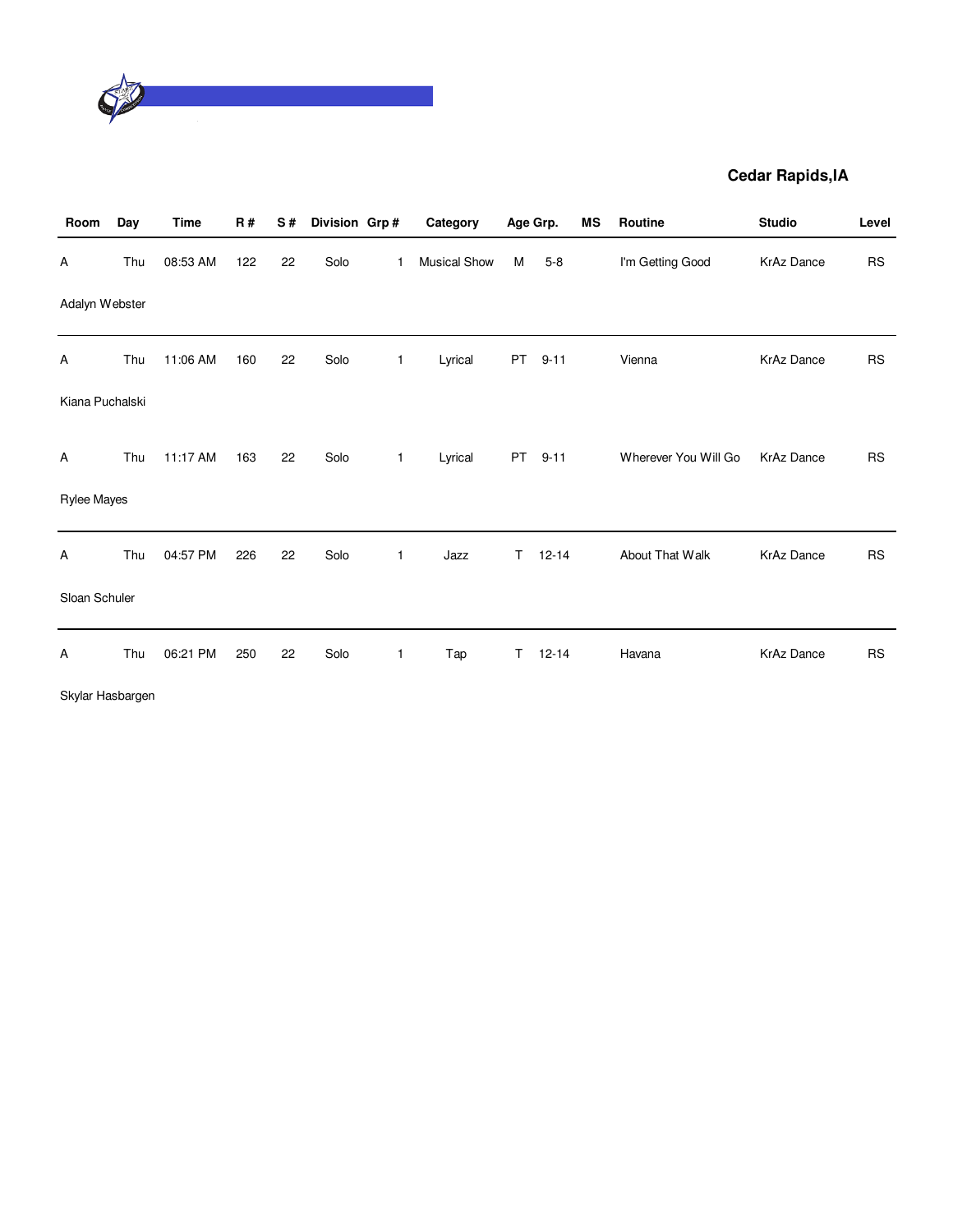

| 11:03 AM<br>159 | $5\phantom{.0}$                                                           | Solo |             |              |    |           |                |                                  |           |
|-----------------|---------------------------------------------------------------------------|------|-------------|--------------|----|-----------|----------------|----------------------------------|-----------|
|                 |                                                                           |      | $\mathbf 1$ | Lyrical      | PT | $9 - 11$  | Tomorrow       | Michelle's<br>School of<br>Dance | <b>RS</b> |
|                 |                                                                           |      |             |              |    |           |                |                                  |           |
| 180             | $5\phantom{.0}$                                                           | D/T  | 3           | Lyrical      | M  | $5-8$     | Faith In Me    | Michelle's<br>School of<br>Dance | <b>RS</b> |
|                 |                                                                           |      |             |              |    |           |                |                                  |           |
| 219             | 5                                                                         | Solo | 1           | Contemporary | T. | $12 - 14$ | City Of Stars  | Michelle's<br>School of          | <b>RS</b> |
|                 |                                                                           |      |             |              |    |           |                |                                  |           |
| 245             | 5                                                                         | Solo | $\mathbf 1$ | Open         | T. | $12 - 14$ | Yellow Flicker | Michelle's<br>School of<br>Dance | <b>RS</b> |
|                 | 01:16 PM<br>Andi Einck, Avery Fara, Stevie Hunter<br>04:33 PM<br>06:04 PM |      |             |              |    |           |                |                                  | Dance     |

Tessa Lebo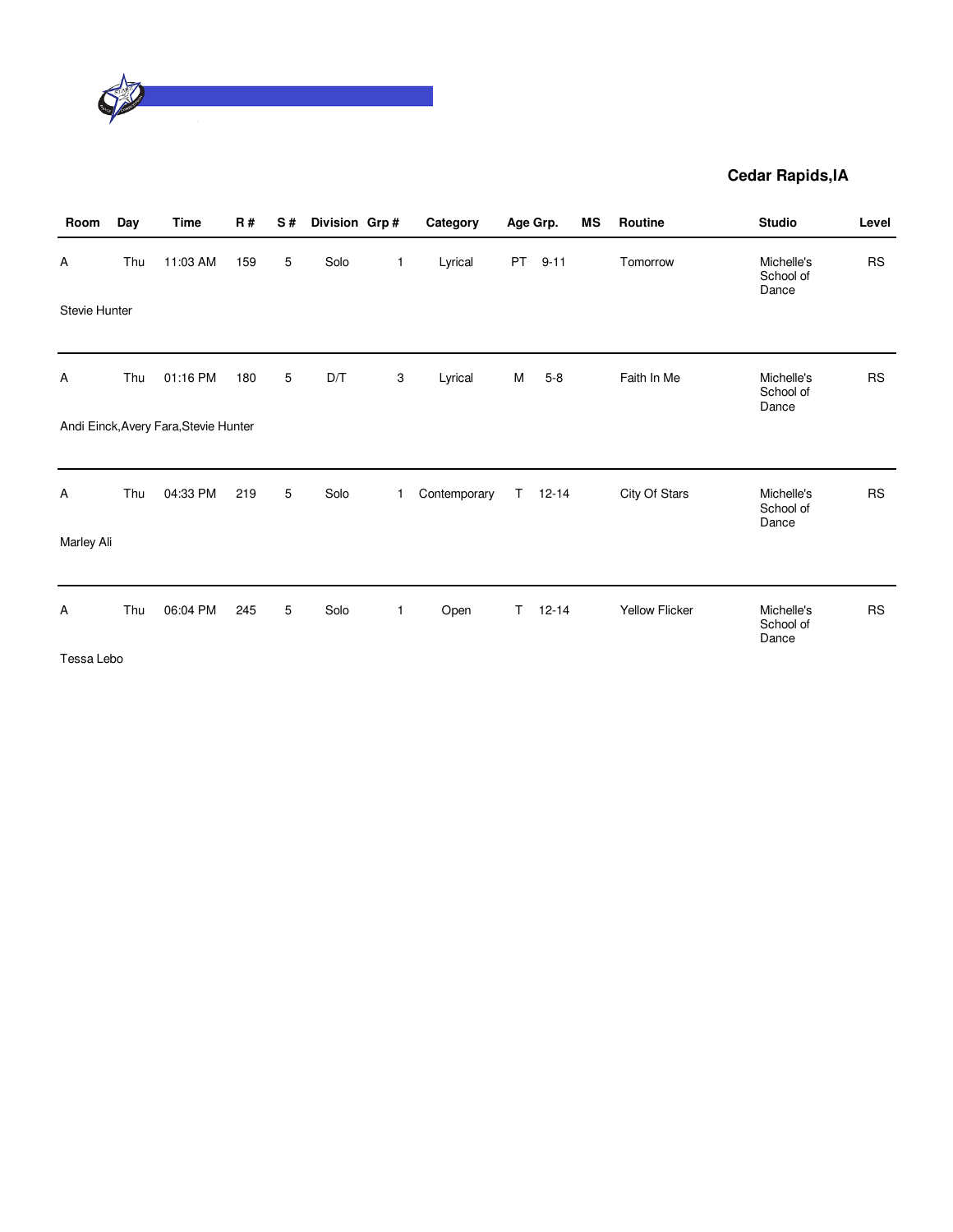

| Room                       | Day | <b>Time</b>                     | <b>R#</b> | S# | Division Grp# |                | Category            |    | Age Grp.  | MS | Routine            | <b>Studio</b>                   | Level     |
|----------------------------|-----|---------------------------------|-----------|----|---------------|----------------|---------------------|----|-----------|----|--------------------|---------------------------------|-----------|
| А                          | Wed | 03:29 PM                        | 9         | 11 | D/T           | 2              | Lyrical             | Τ  | $12 - 14$ |    | Home               | Mind & Sole<br>Dance<br>Company | <b>RS</b> |
|                            |     | Jillian Derr, Kaydnce Maynard   |           |    |               |                |                     |    |           |    |                    |                                 |           |
| Α                          | Wed | 03:39 PM                        | 12        | 11 | D/T           | $\overline{c}$ | Lyrical             | T. | $12 - 14$ |    | Pieces             | Mind & Sole<br>Dance            | <b>RS</b> |
| Mylee Merritt, Olivia Derr |     |                                 |           |    |               |                |                     |    |           |    |                    | Company                         |           |
|                            |     |                                 |           |    |               |                |                     |    |           |    |                    |                                 |           |
| Α                          | Wed | 03:50 PM                        | 15        | 11 | D/T           | 2              | <b>Musical Show</b> | T. | $12 - 14$ |    | Loathing           | Mind & Sole<br>Dance<br>Company | <b>RS</b> |
|                            |     | AnaLeigh Livingston, Autumn Day |           |    |               |                |                     |    |           |    |                    |                                 |           |
|                            |     |                                 |           |    |               |                |                     |    |           |    |                    |                                 |           |
| Α                          | Wed | 04:00 PM                        | 17        | 11 | D/T           | $\overline{c}$ | Open                | T. | $12 - 14$ |    | Jekyll & Hide      | Mind & Sole<br>Dance<br>Company | <b>RS</b> |
|                            |     | Avalyn Krieg, Katelyn Barnes    |           |    |               |                |                     |    |           |    |                    |                                 |           |
|                            |     |                                 |           |    |               |                |                     |    |           |    |                    |                                 |           |
| Α                          | Wed | 04:21 PM                        | 23        | 11 | D/T           | 2              | Hip Hop             | S  | $15 - 18$ |    | Harmony vs The Mix | Mind & Sole<br>Dance<br>Company | <b>RS</b> |
|                            |     | Allyana Climer, Hannah Brint    |           |    |               |                |                     |    |           |    |                    |                                 |           |
|                            |     |                                 |           |    |               |                |                     |    |           |    |                    |                                 |           |
| Α                          | Wed | 04:39 PM                        | 27        | 11 | Solo          | 1              | Lyrical             | S  | $15 - 18$ |    | Cry Me a River     | Mind & Sole<br>Dance<br>Company | <b>NS</b> |
| Zoe Kinnamon               |     |                                 |           |    |               |                |                     |    |           |    |                    |                                 |           |
|                            |     |                                 |           |    |               |                |                     |    |           |    |                    |                                 |           |
| Α                          | Wed | 05:21 PM                        | 39        | 11 | Solo          | $\mathbf{1}$   | Contemporary        | S  | $15 - 18$ |    | Angels             | Mind & Sole<br>Dance<br>Company | <b>RS</b> |
| Emily Barnes               |     |                                 |           |    |               |                |                     |    |           |    |                    |                                 |           |
| Α                          | Wed | 05:42 PM                        | 45        | 11 | Solo          | $\mathbf{1}$   | Hip Hop             | S  | $15 - 18$ |    | No Diggity         | Mind & Sole<br>Dance<br>Company | RS        |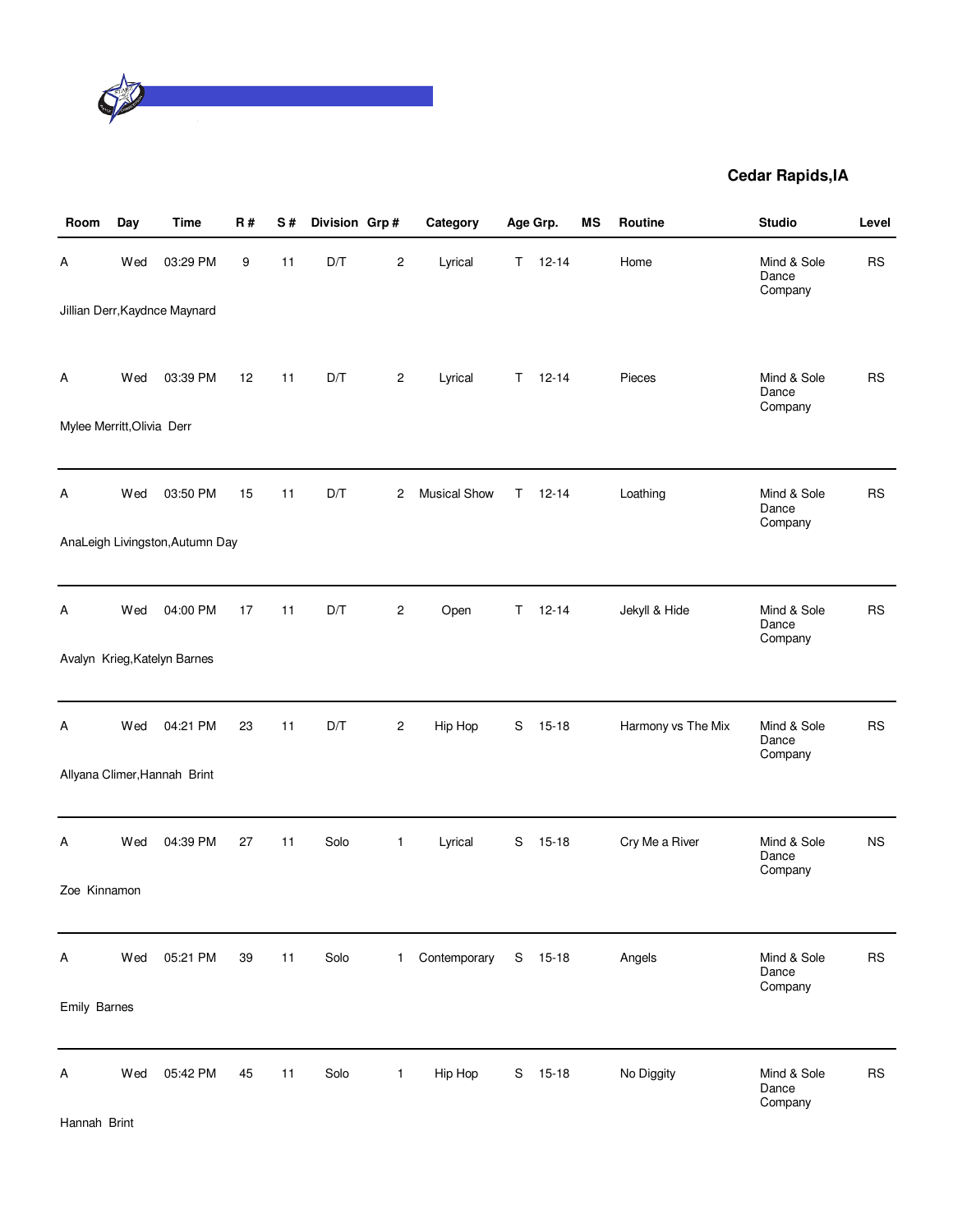

| Room                 | Day | <b>Time</b> | <b>R#</b> | S# | Division Grp# |              | Category | Age Grp.  |          | <b>MS</b> | Routine             | <b>Studio</b>                   | Level         |
|----------------------|-----|-------------|-----------|----|---------------|--------------|----------|-----------|----------|-----------|---------------------|---------------------------------|---------------|
| Α                    | Wed | 08:26 PM    | 86        | 11 | Solo          | 1            | Lyrical  |           | AD 19-99 |           | Lovely              | Mind & Sole<br>Dance<br>Company | ${\mathbb S}$ |
| Aubry King           |     |             |           |    |               |              |          |           |          |           |                     |                                 |               |
| Α                    | Thu | 08:25 AM    | 114       | 11 | Solo          | $\mathbf{1}$ | Lyrical  | М         | $5 - 8$  |           | A Whole New World   | Mind & Sole<br>Dance<br>Company | <b>NS</b>     |
| Hannah Rose          |     |             |           |    |               |              |          |           |          |           |                     |                                 |               |
| Α                    | Thu | 08:29 AM    | 115       | 11 | Solo          | $\mathbf{1}$ | Lyrical  | M         | $5 - 8$  |           | Lost Boy            | Mind & Sole<br>Dance<br>Company | <b>NS</b>     |
| Braelynn Snodgrass   |     |             |           |    |               |              |          |           |          |           |                     |                                 |               |
| A                    | Thu | 08:46 AM    | 120       | 11 | Solo          | 1            | Jazz     | м         | $5 - 8$  |           | All Day             | Mind & Sole<br>Dance<br>Company | <b>RS</b>     |
| Sophia Hawes         |     |             |           |    |               |              |          |           |          |           |                     |                                 |               |
| A                    | Thu | 09:39 AM    | 135       | 11 | Solo          | 1            | Jazz     | PT        | $9 - 11$ |           | Just Watch Me Now   | Mind & Sole<br>Dance<br>Company | <b>NS</b>     |
| Ellie Reavis         |     |             |           |    |               |              |          |           |          |           |                     |                                 |               |
| Α                    | Thu | 10:28 AM    | 149       | 11 | Solo          | $\mathbf{1}$ | Jazz     | <b>PT</b> | $9 - 11$ |           | Dear Future Husband | Mind & Sole<br>Dance<br>Company | <b>RS</b>     |
| <b>Bailey Palmer</b> |     |             |           |    |               |              |          |           |          |           |                     |                                 |               |
| A                    | Thu | 10:38 AM    | 152       | 11 | Solo          | $\mathbf{1}$ | Jazz     |           | PT 9-11  |           | Ugly Heart          | Mind & Sole<br>Dance<br>Company | <b>RS</b>     |
| Olivia Brotherton    |     |             |           |    |               |              |          |           |          |           |                     |                                 |               |
| Α<br>Kaylynn Bucy    | Thu | 10:45 AM    | 154       | 11 | Solo          | 1            | Lyrical  | PT        | $9 - 11$ |           | Reflection          | Mind & Sole<br>Dance<br>Company | <b>RS</b>     |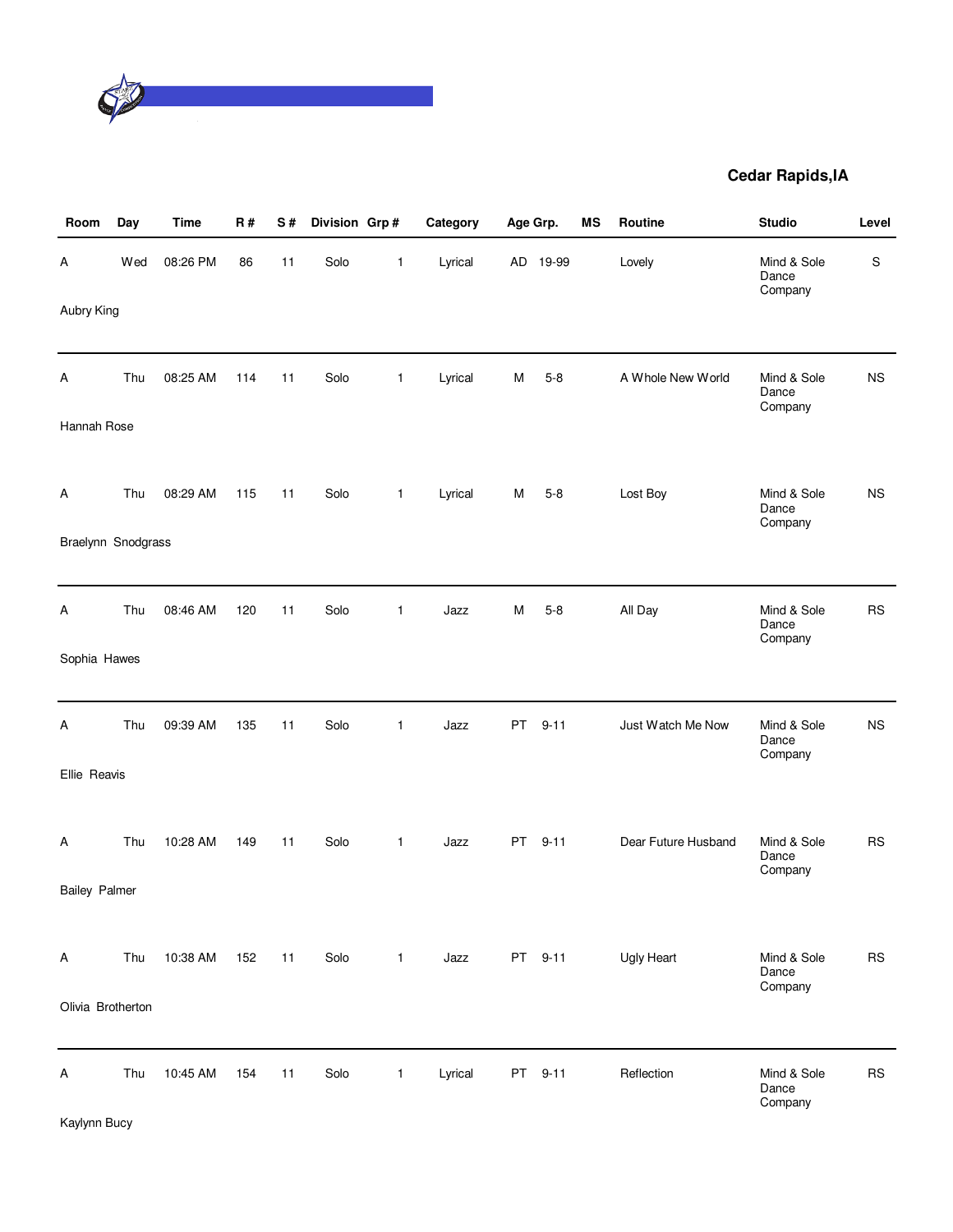

| Room                   | Day | <b>Time</b>                                | R#  | S# | Division Grp# |              | Category            |           | Age Grp.      | MS | Routine            | <b>Studio</b>                   | Level     |
|------------------------|-----|--------------------------------------------|-----|----|---------------|--------------|---------------------|-----------|---------------|----|--------------------|---------------------------------|-----------|
| Α                      | Thu | 10:52 AM                                   | 156 | 11 | Solo          | 1            | Lyrical             | PT        | $9 - 11$      |    | Dancing Queen      | Mind & Sole<br>Dance<br>Company | <b>RS</b> |
| Aubry Fink             |     |                                            |     |    |               |              |                     |           |               |    |                    |                                 |           |
| A                      | Thu | 11:10 AM                                   | 161 | 11 | Solo          | $\mathbf{1}$ | <b>Musical Show</b> | <b>PT</b> | $9 - 11$      |    | Born to Entertain  | Mind & Sole<br>Dance<br>Company | <b>RS</b> |
| Alena Fink             |     |                                            |     |    |               |              |                     |           |               |    |                    |                                 |           |
| Α                      | Thu | 02:05 PM                                   | 194 | 11 | D/T           | 2            | <b>Musical Show</b> | PT.       | $9 - 11$      |    | Sweet Child        | Mind & Sole<br>Dance<br>Company | <b>RS</b> |
|                        |     | Bailey Palmer, Gabriella Courtney          |     |    |               |              |                     |           |               |    |                    |                                 |           |
| A                      | Thu | 02:09 PM                                   | 195 | 11 | D/T           | 2            | <b>Musical Show</b> | PT        | $9 - 11$      |    | Together Again     | Mind & Sole<br>Dance<br>Company | <b>RS</b> |
| Alena Fink, Aubry Fink |     |                                            |     |    |               |              |                     |           |               |    |                    |                                 |           |
| Α                      | Thu | 02:16 PM                                   | 197 | 11 | D/T           | 3            | Tap                 | PT        | $9 - 11$      |    | Awesome Piano      | Mind & Sole<br>Dance<br>Company | <b>RS</b> |
|                        |     | Aubry Fink, Courtney Lucie, Katelyn Barnes |     |    |               |              |                     |           |               |    |                    |                                 |           |
| Α                      | Thu | 03:40 PM                                   | 204 | 11 | Solo          | 1            | Hip Hop             | Τ         | $12 - 14$     |    | <b>Nelly Remix</b> | Mind & Sole<br>Dance<br>Company | <b>NS</b> |
| Skylar Athide          |     |                                            |     |    |               |              |                     |           |               |    |                    |                                 |           |
| A                      | Thu | 04:05 PM                                   | 211 | 11 | Solo          | 1            | Lyrical             |           | $T = 12 - 14$ |    | Without Me         | Mind & Sole<br>Dance<br>Company | <b>NS</b> |
| Olivia Derr            |     |                                            |     |    |               |              |                     |           |               |    |                    |                                 |           |
| Α                      | Thu | 04:43 PM                                   | 222 | 11 | Solo          | $\mathbf{1}$ | Jazz                | T.        | $12 - 14$     |    | Got Your Number    | Mind & Sole<br>Dance<br>Company | <b>RS</b> |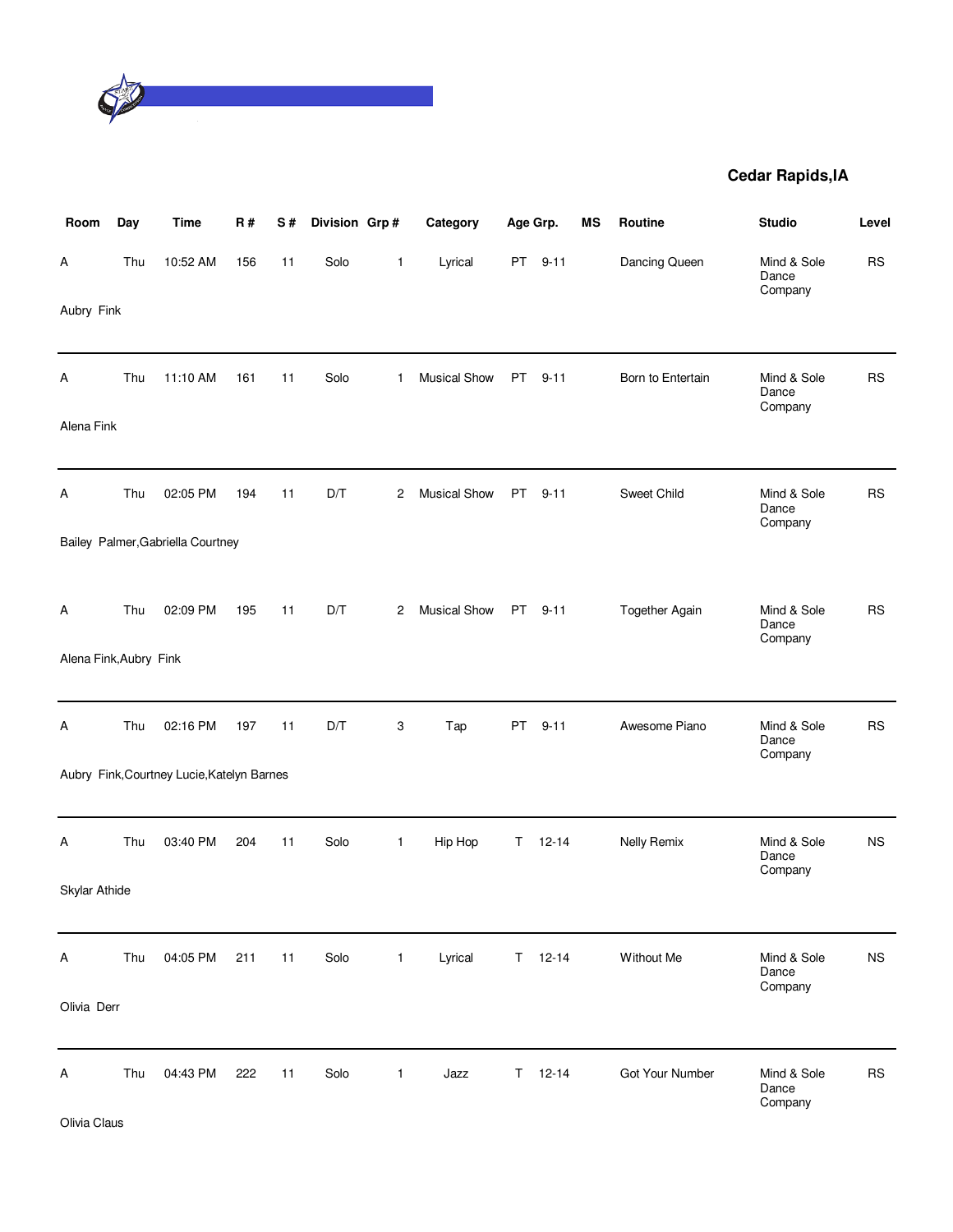

| Room                | Day | <b>Time</b> | <b>R#</b> | $\mathbf S$ # | Division Grp# |              | Category            |    | Age Grp.      | <b>MS</b> | Routine                           | <b>Studio</b>                   | Level     |
|---------------------|-----|-------------|-----------|---------------|---------------|--------------|---------------------|----|---------------|-----------|-----------------------------------|---------------------------------|-----------|
| Α                   | Thu | 05:08 PM    | 229       | 11            | Solo          | 1            | Lyrical             | T. | $12 - 14$     |           | I Was Here                        | Mind & Sole<br>Dance<br>Company | <b>RS</b> |
| Katelyn Barnes      |     |             |           |               |               |              |                     |    |               |           |                                   |                                 |           |
| Α                   | Thu | 05:15 PM    | 231       | 11            | Solo          | 1            | Lyrical             | T. | $12 - 14$     |           | Miss Invisible                    | Mind & Sole<br>Dance            | <b>RS</b> |
| Autumn Day          |     |             |           |               |               |              |                     |    |               |           |                                   | Company                         |           |
| A                   | Thu | 05:25 PM    | 234       | 11            | Solo          | 1            | Lyrical             | T. | $12 - 14$     |           | New Life                          | Mind & Sole                     | <b>RS</b> |
|                     |     |             |           |               |               |              |                     |    |               |           |                                   | Dance<br>Company                |           |
| Mylee Merritt       |     |             |           |               |               |              |                     |    |               |           |                                   |                                 |           |
| Α                   | Thu | 05:39 PM    | 238       | 11            | Solo          | $\mathbf{1}$ | <b>Musical Show</b> | T. | $12 - 14$     |           | Never Fall in Love with<br>an Elf | Mind & Sole<br>Dance<br>Company | <b>RS</b> |
| AnaLeigh Livingston |     |             |           |               |               |              |                     |    |               |           |                                   |                                 |           |
| A                   | Thu | 05:50 PM    | 241       | 11            | Solo          | 1            | Open                | Τ  | $12 - 14$     |           | Lucky                             | Mind & Sole<br>Dance<br>Company | <b>RS</b> |
| Kaydnce Maynard     |     |             |           |               |               |              |                     |    |               |           |                                   |                                 |           |
| Α                   | Thu | 06:00 PM    | 244       | 11            | Solo          | 1            | Open                | T. | $12 - 14$     |           | That's Life                       | Mind & Sole<br>Dance<br>Company | <b>RS</b> |
| Avalyn Krieg        |     |             |           |               |               |              |                     |    |               |           |                                   |                                 |           |
| A                   | Thu | 06:11 PM    | 247       | 11            | Solo          | $\mathbf{1}$ | Tap                 |    | $T = 12-14$   |           | Dancin' Fool                      | Mind & Sole                     | <b>RS</b> |
|                     |     |             |           |               |               |              |                     |    |               |           |                                   | Dance<br>Company                |           |
| Courtney Lucie      |     |             |           |               |               |              |                     |    |               |           |                                   |                                 |           |
| A                   | Thu | 06:18 PM    | 249       | 11            | Solo          | $\mathbf{1}$ | Tap                 |    | $T = 12 - 14$ |           | Jolene                            | Mind & Sole<br>Dance<br>Company | <b>RS</b> |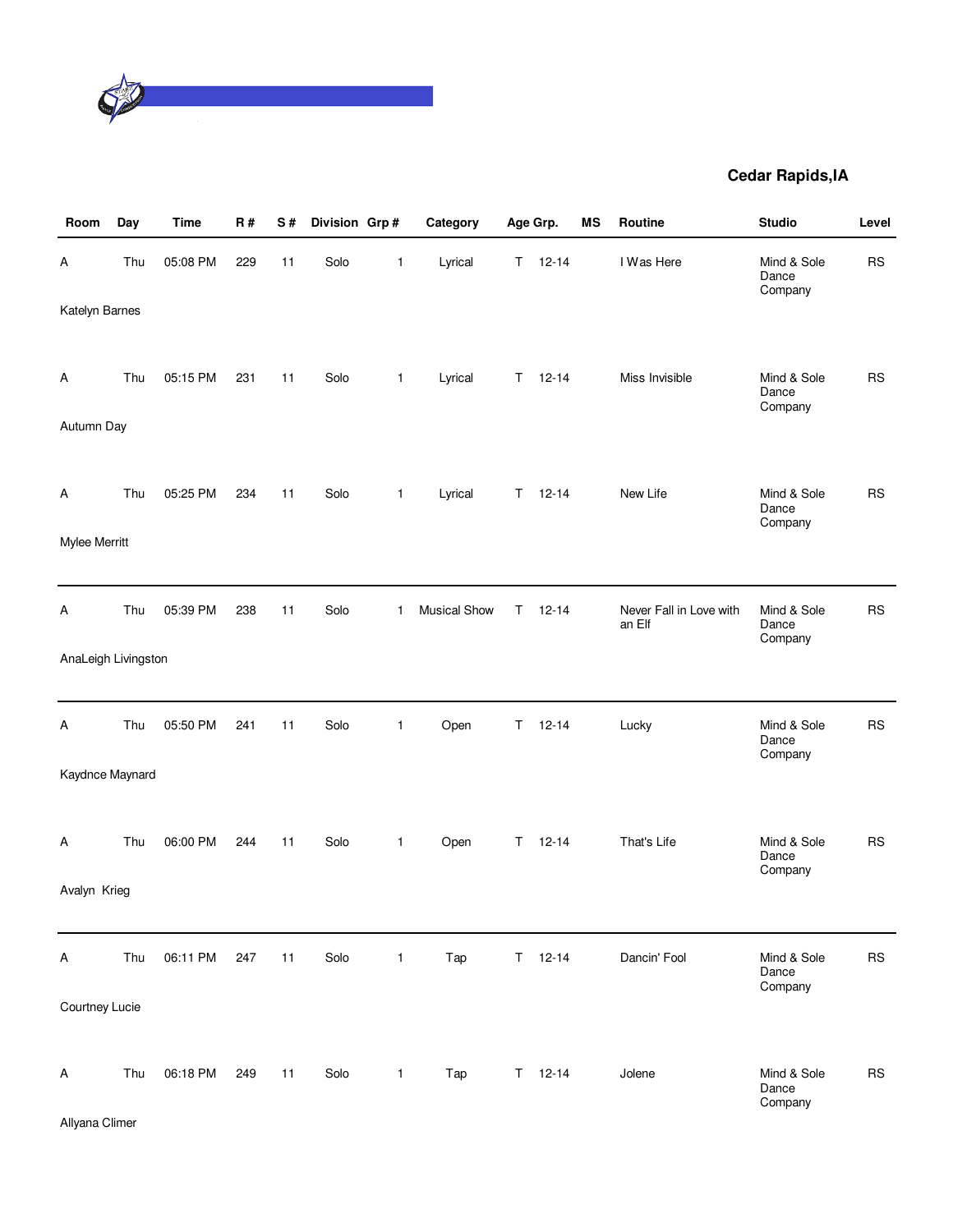

| Room           | Day | Time                                                                        | R#  | S# | Division Grp# |                | Category                                                                                                        |    | Age Grp.  | ΜS | Routine                                                                                                                                                   | <b>Studio</b>                   | Level     |
|----------------|-----|-----------------------------------------------------------------------------|-----|----|---------------|----------------|-----------------------------------------------------------------------------------------------------------------|----|-----------|----|-----------------------------------------------------------------------------------------------------------------------------------------------------------|---------------------------------|-----------|
| A              | Thu | 06:28 PM                                                                    | 252 | 11 | Solo          | 1              | Tap                                                                                                             | T. | $12 - 14$ |    | Mamma Mia                                                                                                                                                 | Mind & Sole<br>Dance<br>Company | RS        |
| Katelyn Barnes |     |                                                                             |     |    |               |                |                                                                                                                 |    |           |    |                                                                                                                                                           |                                 |           |
| А              | Fri | 09:13 AM                                                                    | 285 | 11 | Lg            | 11             | Contemporary                                                                                                    | T. | 12-14     |    | Spectrum                                                                                                                                                  | Mind & Sole<br>Dance<br>Company | RS        |
|                |     |                                                                             |     |    |               |                |                                                                                                                 |    |           |    | Aubry King, Avalyn Krieg, Emily Barnes, Hannah Brint, Katelyn Barnes, Mylee Merritt, Olivia Derr, Olivia Claus, Olivia Claus, Skylar Athide, Zoe Kinnamon |                                 |           |
| Α              | Fri | 11:05 AM                                                                    | 310 | 11 | Sg            | 6              | Jazz                                                                                                            | Μ  | $5-8$     |    | Let's Hear for the Boys                                                                                                                                   | Mind & Sole<br>Dance<br>Company | <b>NS</b> |
|                |     |                                                                             |     |    |               |                | Avistyn Hobby, Gracie Ross, Hattie Brown, Madison Laws, Makayla Hawes, Whitney Hawes                            |    |           |    |                                                                                                                                                           |                                 |           |
| A              | Fri | 11:19 AM                                                                    | 313 | 11 | Sg            | $\overline{7}$ | Jazz                                                                                                            | м  | $5-8$     |    | Genie in a Bottle                                                                                                                                         | Mind & Sole<br>Dance<br>Company | <b>NS</b> |
|                |     |                                                                             |     |    |               |                | Annie Burling, Braelynn Snodgrass, Kerridan Murphy, Logan Burrell, Mesa Kohl, Paisley Fitch, Sophie Mazzotti    |    |           |    |                                                                                                                                                           |                                 |           |
| A              | Fri | 11:23 AM                                                                    | 314 | 11 | Sg            | 5              | Jazz                                                                                                            | м  | $5 - 8$   |    | In Love with a Monster                                                                                                                                    | Mind & Sole<br>Dance<br>Company | <b>NS</b> |
|                |     | Aubriana Dickerson, Baylor Leffler, Mia Griffiths, Mya Harrell, Tyler Jonas |     |    |               |                |                                                                                                                 |    |           |    |                                                                                                                                                           |                                 |           |
| А              | Fri | 11:59 AM                                                                    | 322 | 11 | Sg            | 6              | Jazz                                                                                                            | PT | $9 - 11$  |    | Rain On Me                                                                                                                                                | Mind & Sole<br>Dance<br>Company | RS        |
|                |     |                                                                             |     |    |               |                | Alena Fink, Aubry Fink, Ellie Reavis, Hannah Rose, Kaylynn Bucy, Sophia Hawes                                   |    |           |    |                                                                                                                                                           |                                 |           |
| Α              | Fri | 01:52 PM                                                                    | 336 | 11 | Lg            | 16             | Jazz                                                                                                            | м  | $5-8$     |    | Vengabus                                                                                                                                                  | Mind & Sole<br>Dance<br>Company | <b>NS</b> |
|                |     |                                                                             |     |    |               |                | Burrell, Madison Laws, Madison Harrell, Makayla Hawes, Mesa Kohl, Paisley Fitch, Sophie Mazzotti, Whitney Hawes |    |           |    | Annie Burling, Avistyn Hobby, Braelynn Snodgrass, Charlotte Brotherton, Emmalyn Dickerson, Gracie Ross, Hattie Brown, Kerridan Murphy, Logan              |                                 |           |
| Α              | Fri | 02:06 PM                                                                    | 339 | 11 | Lg            | 12             | Jazz                                                                                                            | PT | $9 - 11$  |    | Fighter                                                                                                                                                   | Mind & Sole<br>Dance<br>Company | <b>RS</b> |
|                |     |                                                                             |     |    |               |                |                                                                                                                 |    |           |    | Allyana Climer, AnaLeigh Livingston, Autumn Day, Bailey Palmer, Courtney Lucie, Gabriella Courtney, Hannah Rose, Jillian Derr, Kaydnce Maynard, Kaylynn   |                                 |           |

Bucy,Olivia Brotherton,Sophia Hawes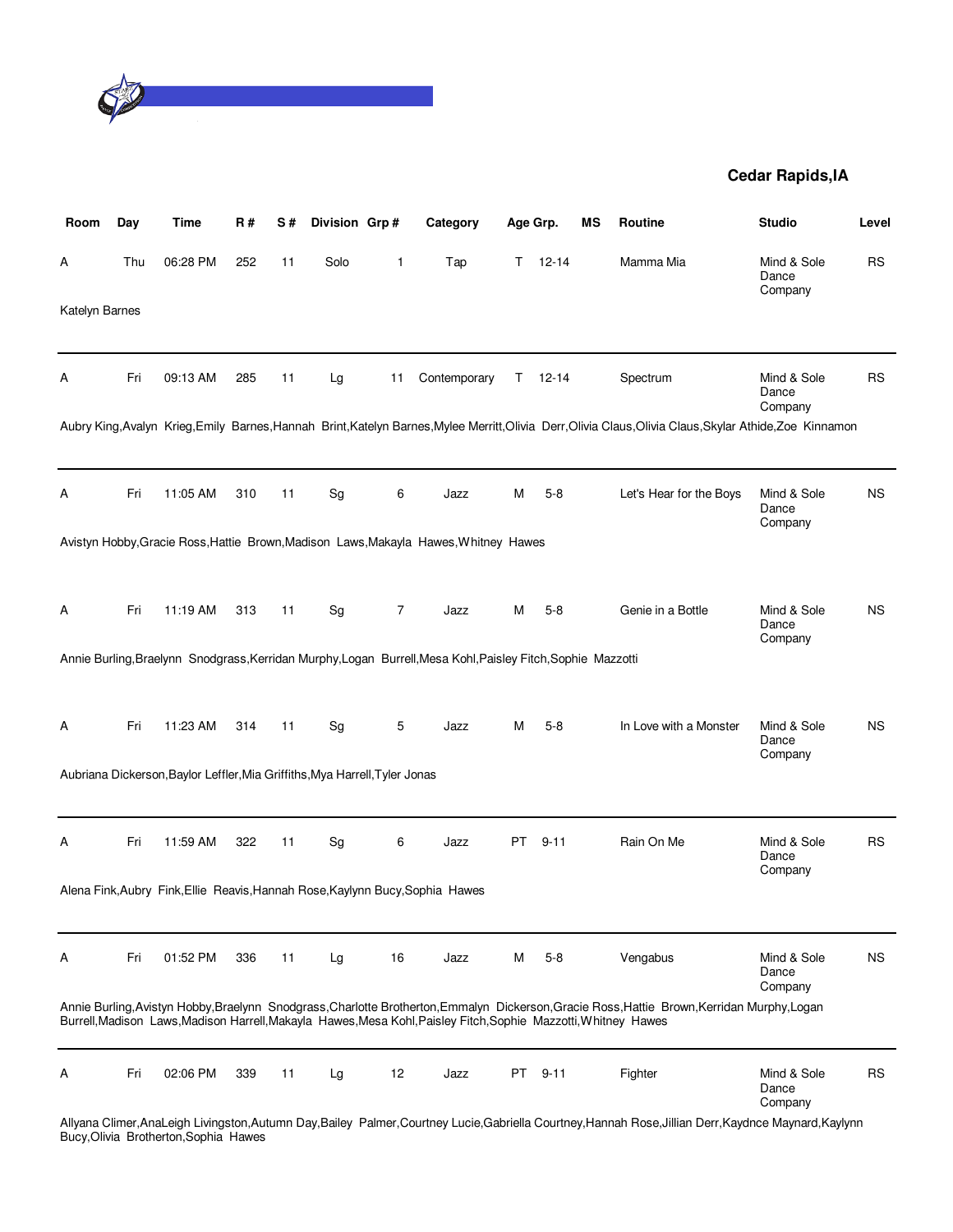

| Room | Day | <b>Time</b>                                                             | <b>R#</b> | S# | Division Grp#  |    | Category                                                                                                                |           | Age Grp.  | ΜS | Routine                   | <b>Studio</b>                   | Level     |
|------|-----|-------------------------------------------------------------------------|-----------|----|----------------|----|-------------------------------------------------------------------------------------------------------------------------|-----------|-----------|----|---------------------------|---------------------------------|-----------|
| A    | Fri | 02:51 PM                                                                | 349       | 11 | Sg             | 7  | Lyrical                                                                                                                 | T.        | $12 - 14$ |    | Somewhere only we<br>Know | Mind & Sole<br>Dance<br>Company | <b>RS</b> |
|      |     |                                                                         |           |    |                |    | Allyana Climer, AnaLeigh Livingston, Autumn Day, Courtney Lucie, Kaydnce Maynard, Olivia Brotherton, Olivia Derr        |           |           |    |                           |                                 |           |
| Α    | Fri | 04:21 PM                                                                | 357       | 11 | Sg             | 5  | Open                                                                                                                    | T         | $12 - 14$ |    | The Man                   | Mind & Sole<br>Dance<br>Company | <b>RS</b> |
|      |     | Avalyn Krieg, Emily Barnes, Katelyn Barnes, Mylee Merritt, Olivia Claus |           |    |                |    |                                                                                                                         |           |           |    |                           |                                 |           |
|      |     |                                                                         |           |    |                |    |                                                                                                                         |           |           |    |                           |                                 |           |
| Α    | Fri | 04:48 PM                                                                | 363       | 11 | Sg             | 5  | Tap                                                                                                                     | M         | $5 - 8$   |    | The Andy Griffith Show    | Mind & Sole<br>Dance<br>Company | <b>NS</b> |
|      |     |                                                                         |           |    |                |    | Braelynn Snodgrass, Kerridan Murphy, Madison Laws, Mesa Kohl, Sophie Mazzotti                                           |           |           |    |                           |                                 |           |
|      |     |                                                                         |           |    |                |    |                                                                                                                         |           |           |    |                           |                                 |           |
| Α    | Fri | 05:02 PM                                                                | 366       | 11 | Sg             | 8  | Tap                                                                                                                     | <b>PT</b> | $9 - 11$  |    | Automation                | Mind & Sole<br>Dance<br>Company | <b>RS</b> |
|      |     |                                                                         |           |    |                |    | Alena Fink, Allyana Climer, Aubry Fink, Avalyn Krieg, Courtney Lucie, Kaydnce Maynard, Mylee Merritt, Olivia Brotherton |           |           |    |                           |                                 |           |
|      |     |                                                                         |           |    |                |    |                                                                                                                         |           |           |    |                           |                                 |           |
| Α    | Fri | 05:15 PM                                                                | 369       | 11 | Sg             | 4  | Tap                                                                                                                     | т         | $12 - 14$ |    | The Shakedown             | Mind & Sole<br>Dance<br>Company | <b>RS</b> |
|      |     | Allyana Climer, Avalyn Krieg, Jillian Derr, Olivia Claus                |           |    |                |    |                                                                                                                         |           |           |    |                           |                                 |           |
|      |     |                                                                         |           |    |                |    |                                                                                                                         |           |           |    |                           |                                 |           |
| Α    | Fri | 06:17 PM                                                                | 381       | 11 | Producti<br>on | 40 | <b>Musical Show</b>                                                                                                     | <b>PT</b> | $9 - 11$  |    | <b>Haunted Mansion</b>    | Mind & Sole<br>Dance<br>Company | <b>RS</b> |

Alena Fink,Allyana Climer,AnaLeigh Livingston,Annie Burling,Aubry Fink,Autumn Day,Avalyn Krieg,Avistyn Hobby,Bailey Palmer,Braelynn Snodgrass,Charlotte Brotherton,Courtney Lucie,Ellie Reavis,Emily Barnes,Emmalyn Dickerson,Gabriella Courtney,Gracie Ross,Hannah Brint,Hannah Rose,Hattie Brown,Jillian Derr,Katelyn Barnes,Kaydnce Maynard,Kaylynn Bucy,Kerridan Murphy,Logan Burrell,Madison Laws,Madison Harrell,Makayla Hawes,Mesa Kohl,Mylee Merritt,Olivia Brotherton,Olivia Derr,Olivia Claus,Paisley Fitch,Skylar Athide,Sophia Hawes,Sophie Mazzotti,Whitney Hawes,Zoe Kinnamon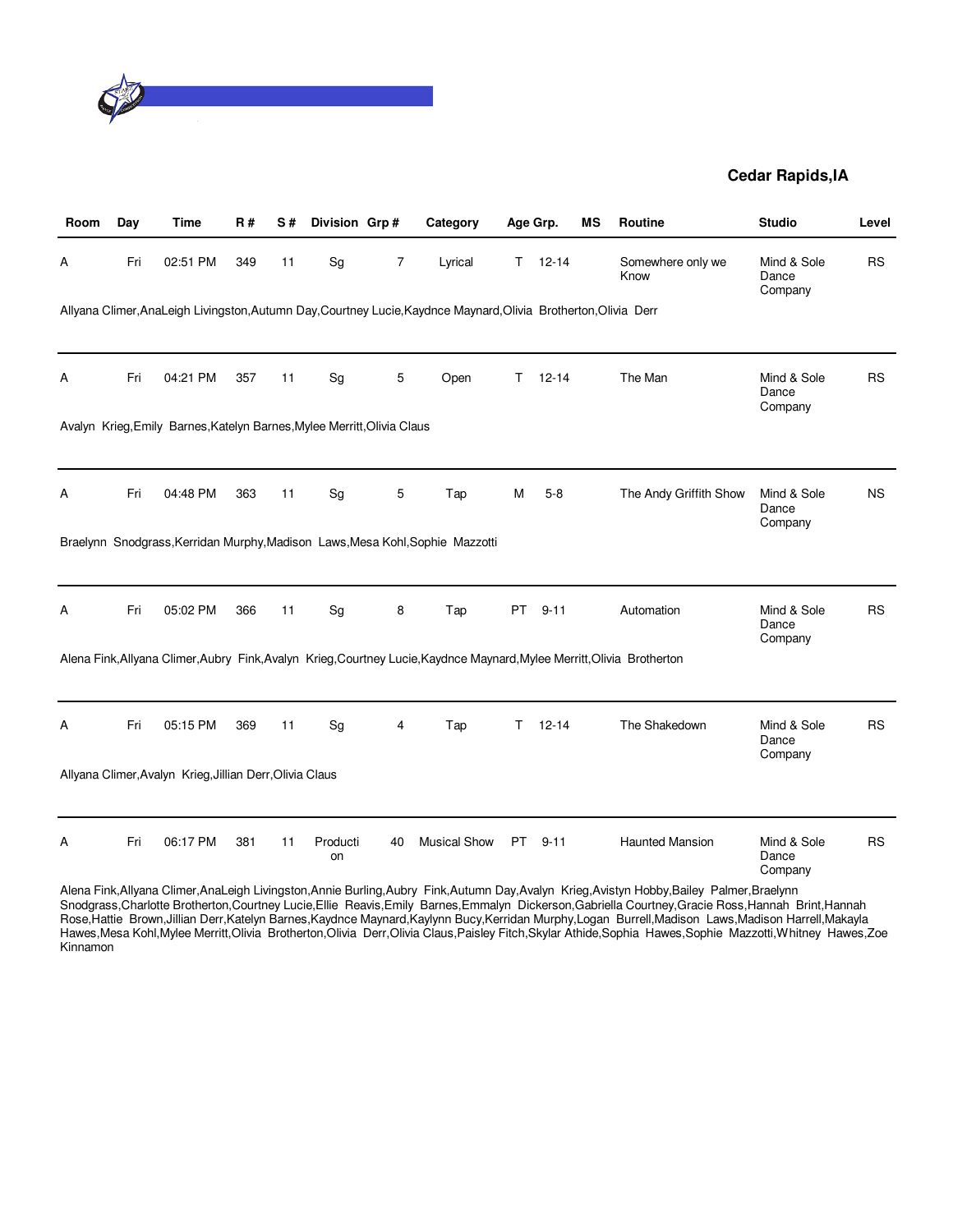

| Room | Day | Time     |     |    | R# S# Division Grp# | Category | Age Grp. |     | MS | Routine | <b>Studio</b> | Level     |
|------|-----|----------|-----|----|---------------------|----------|----------|-----|----|---------|---------------|-----------|
| A    | Thu | 08:04 AM | 108 | 26 | Solo                | Jazz     | M        | 5-8 |    | Test    | <b>NDS</b>    | <b>NS</b> |

Abigail Lord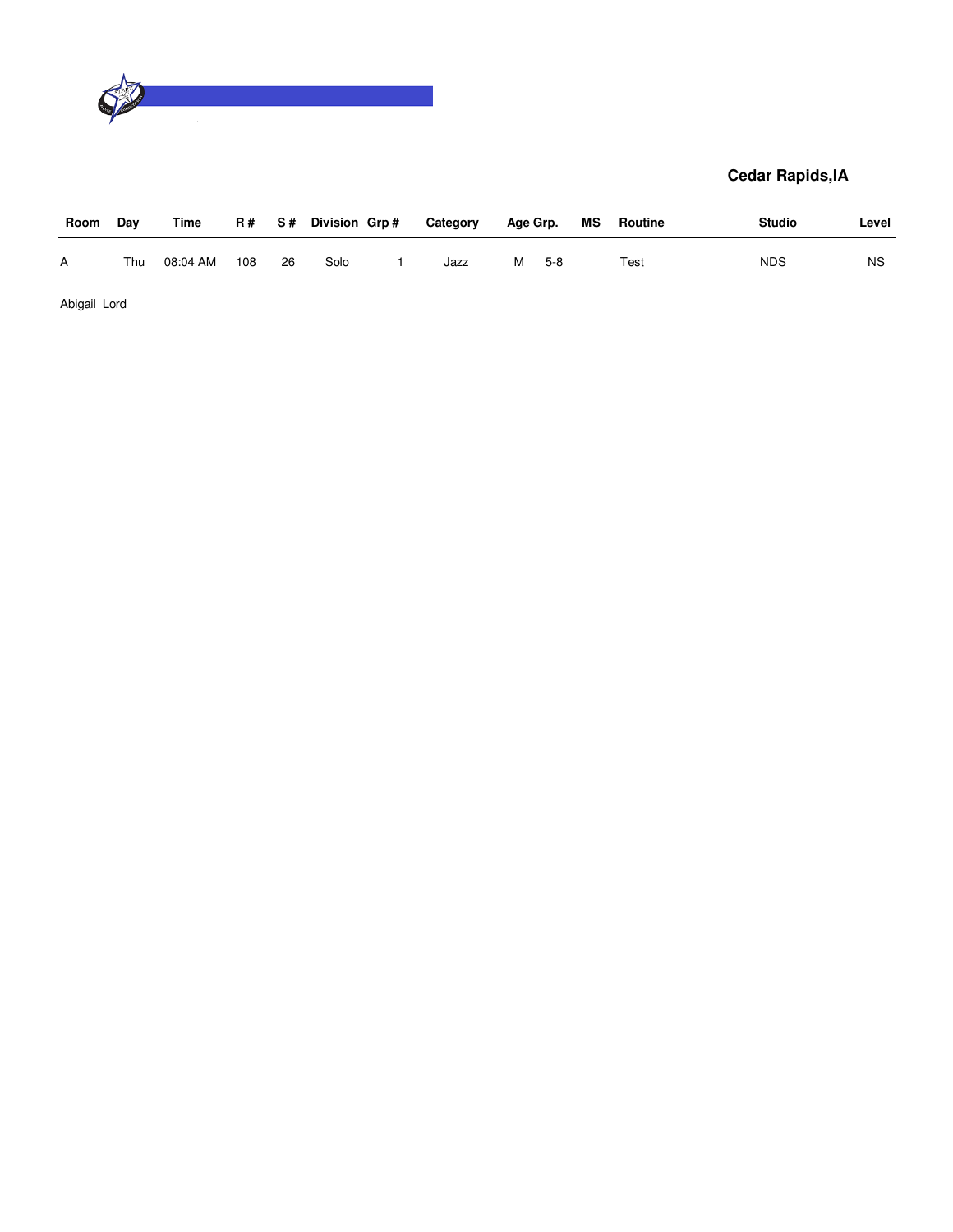

| Room               | Day | <b>Time</b>                          | <b>R#</b>               | S#             | Division Grp# |              | Category            |    | Age Grp.  | <b>MS</b> | <b>Routine</b>                        | <b>Studio</b>                       | Level     |
|--------------------|-----|--------------------------------------|-------------------------|----------------|---------------|--------------|---------------------|----|-----------|-----------|---------------------------------------|-------------------------------------|-----------|
| A                  | Wed | 03:04 PM                             | $\overline{\mathbf{c}}$ | $\overline{c}$ | D/T           | 2            | <b>Musical Show</b> | T. | $12 - 14$ |           | A Cover Is Not The Book Nicole Rock's | School of<br>Dance                  | <b>NS</b> |
|                    |     | Kiley Crawford, Madeline Christensen |                         |                |               |              |                     |    |           |           |                                       |                                     |           |
| Α                  | Wed | 04:53 PM                             | 31                      | 2              | Solo          | $\mathbf{1}$ | Contemporary        | S  | $15-18$   |           | Silent Scream                         | Nicole Rock's<br>School of<br>Dance | <b>RS</b> |
| Lynsee Smith       |     |                                      |                         |                |               |              |                     |    |           |           |                                       |                                     |           |
| A                  | Wed | 05:00 PM                             | 33                      | $\overline{c}$ | Solo          | $\mathbf{1}$ | Contemporary        | S  | $15-18$   |           | Instead                               | Nicole Rock's<br>School of<br>Dance | <b>RS</b> |
| Jazmine Woode      |     |                                      |                         |                |               |              |                     |    |           |           |                                       |                                     |           |
| Α                  | Wed | 05:07 PM                             | 35                      | $\overline{2}$ | Solo          | $\mathbf 1$  | Contemporary        | S  | $15 - 18$ |           | Toxic                                 | Nicole Rock's<br>School of<br>Dance | <b>RS</b> |
| Olivia Fonteyne    |     |                                      |                         |                |               |              |                     |    |           |           |                                       |                                     |           |
| Α                  | Wed | 05:38 PM                             | 44                      | $\overline{c}$ | Solo          | $\mathbf{1}$ | Hip Hop             | S  | $15 - 18$ |           | Power                                 | Nicole Rock's<br>School of<br>Dance | <b>RS</b> |
| <b>Bailey Roth</b> |     |                                      |                         |                |               |              |                     |    |           |           |                                       |                                     |           |
| Α                  | Wed | 05:45 PM                             | 46                      | 2              | Solo          | 1            | Jazz                | S  | $15-18$   |           | Smile                                 | Nicole Rock's<br>School of<br>Dance | <b>RS</b> |
| Ashlyn Voss        |     |                                      |                         |                |               |              |                     |    |           |           |                                       |                                     |           |
| Α                  | Wed | 05:49 PM                             | 47                      | $\overline{c}$ | Solo          | $\mathbf{1}$ | Jazz                | S  | $15 - 18$ |           | <b>Blow Me One Last Kiss</b>          | Nicole Rock's<br>School of<br>Dance | <b>RS</b> |
| Lynsee Smith       |     |                                      |                         |                |               |              |                     |    |           |           |                                       |                                     |           |
| A                  | Wed | 06:38 PM                             | 60                      | $\overline{c}$ | Solo          | 1            | Tap                 | S  | $15-18$   |           | Jessie's Girl                         | Nicole Rock's<br>School of<br>Dance | <b>RS</b> |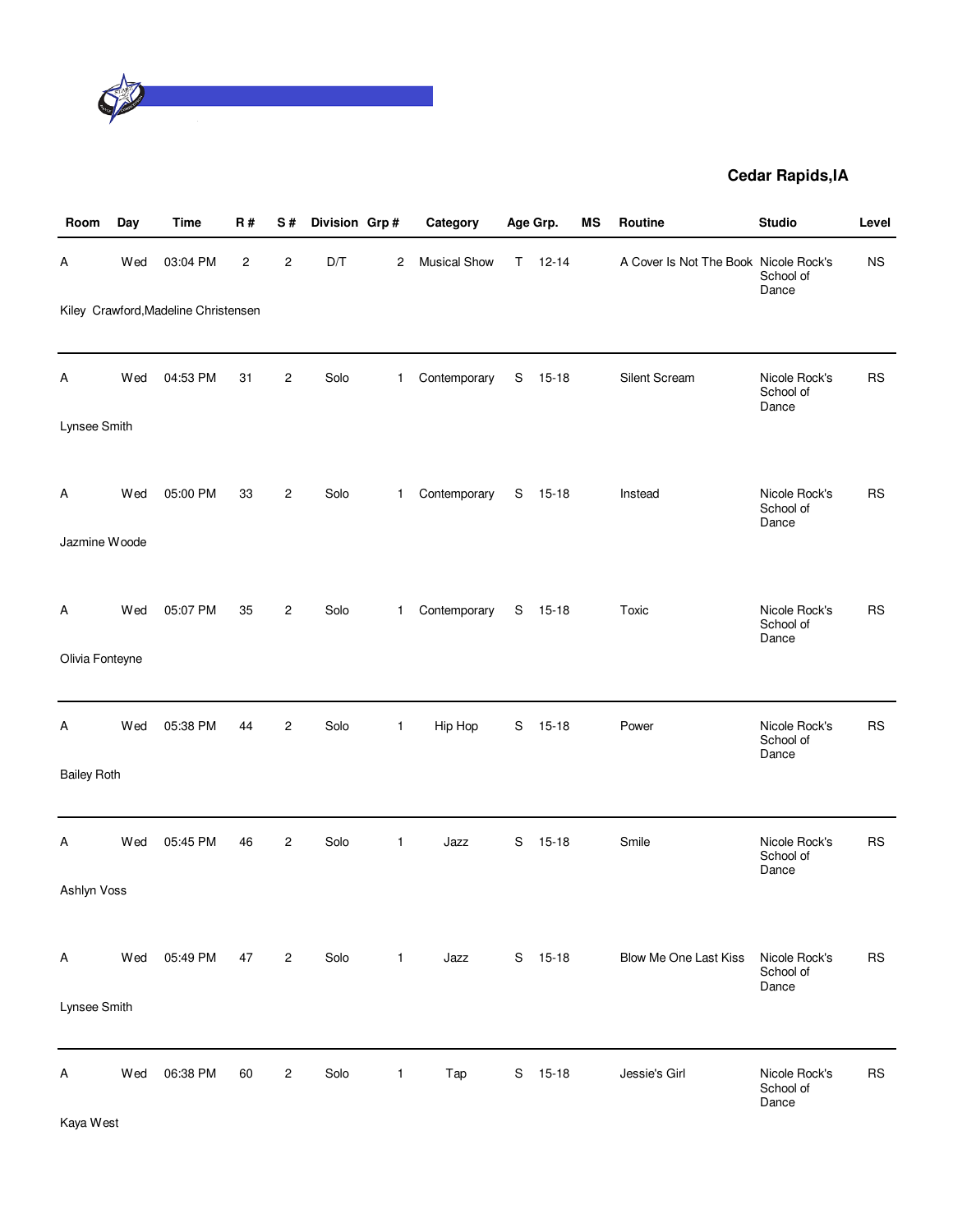

| Room                | Day | <b>Time</b>                                            | R#  | S#             | Division Grp#                |                | Category                                                                                                  |     | Age Grp.  | <b>MS</b> | Routine             | <b>Studio</b>                       | Level     |
|---------------------|-----|--------------------------------------------------------|-----|----------------|------------------------------|----------------|-----------------------------------------------------------------------------------------------------------|-----|-----------|-----------|---------------------|-------------------------------------|-----------|
| A                   | Thu | 09:32 AM                                               | 133 | 2              | Solo                         | 1              | Jazz                                                                                                      |     | PT 9-11   |           | Walking On Sunshine | Nicole Rock's<br>School of<br>Dance | <b>NS</b> |
| Jaclynne Driscoll   |     |                                                        |     |                |                              |                |                                                                                                           |     |           |           |                     |                                     |           |
| A                   | Thu | 09:42 AM                                               | 136 | $\overline{c}$ | Solo                         | 1              | Jazz                                                                                                      | PT  | $9 - 11$  |           | Party in the USA    | Nicole Rock's<br>School of<br>Dance | <b>NS</b> |
| Lorelei Christensen |     |                                                        |     |                |                              |                |                                                                                                           |     |           |           |                     |                                     |           |
|                     |     |                                                        |     |                |                              |                |                                                                                                           |     |           |           |                     |                                     |           |
| Α                   | Thu | 01:30 PM                                               | 184 | 2              | D/T                          | $\overline{c}$ | Jazz                                                                                                      | PT. | $9 - 11$  |           | Dance Dr            | Nicole Rock's<br>School of<br>Dance | ΝS        |
|                     |     | Alora Yoder, Lorelei Christensen                       |     |                |                              |                |                                                                                                           |     |           |           |                     |                                     |           |
|                     |     |                                                        |     |                |                              |                |                                                                                                           |     |           |           |                     |                                     |           |
| A                   | Thu | 01:51 PM                                               | 190 | $\overline{c}$ | D/T                          | $\overline{c}$ | Jazz                                                                                                      |     | PT 9-11   |           | <b>Black Magic</b>  | Nicole Rock's<br>School of<br>Dance | <b>RS</b> |
|                     |     | Danica Wieland-Plowman, Layla Oxley                    |     |                |                              |                |                                                                                                           |     |           |           |                     |                                     |           |
|                     |     |                                                        |     |                |                              |                |                                                                                                           |     |           |           |                     |                                     |           |
| A                   | Thu | 04:40 PM                                               | 221 | $\mathbf{2}$   | Solo                         | $\mathbf{1}$   | Jazz                                                                                                      | T.  | $12 - 14$ |           | Time Machine        | Nicole Rock's<br>School of<br>Dance | <b>RS</b> |
| Danica Rippentrop   |     |                                                        |     |                |                              |                |                                                                                                           |     |           |           |                     |                                     |           |
| А                   | Thu | 05:36 PM                                               | 237 | $\overline{c}$ | Solo                         | $\mathbf 1$    | <b>Musical Show</b>                                                                                       | T.  | $12 - 14$ |           | Fabulous            | Nicole Rock's                       | <b>RS</b> |
|                     |     |                                                        |     |                |                              |                |                                                                                                           |     |           |           |                     | School of<br>Dance                  |           |
| Layla Oxley         |     |                                                        |     |                |                              |                |                                                                                                           |     |           |           |                     |                                     |           |
| A                   | Fri | 11:10 AM                                               | 311 | $\overline{c}$ | Sg                           | $\overline{7}$ | Jazz                                                                                                      | M   | $5 - 8$   |           | Let's Get Loud      | Nicole Rock's                       | <b>NS</b> |
|                     |     |                                                        |     |                |                              |                |                                                                                                           |     |           |           |                     | School of<br>Dance                  |           |
|                     |     |                                                        |     |                |                              |                | Aanileah Cavazos, Isabel Drew, Kaylee Driscoll, Tinley Kubicek, Aubrey Phelps, Avery Kelly, Hannah Oliver |     |           |           |                     |                                     |           |
| Α                   | Fri | 11:14 AM                                               | 312 | 2              | $\operatorname{\mathsf{Sg}}$ | 4              | Jazz                                                                                                      | м   | $5 - 8$   |           | Kaboom Pow          | Nicole Rock's                       | <b>NS</b> |
|                     |     |                                                        |     |                |                              |                |                                                                                                           |     |           |           |                     | School of<br>Dance                  |           |
|                     |     | Aylee Rocha, Gianna Leeper, Kai Yoder, Paisley Stelter |     |                |                              |                |                                                                                                           |     |           |           |                     |                                     |           |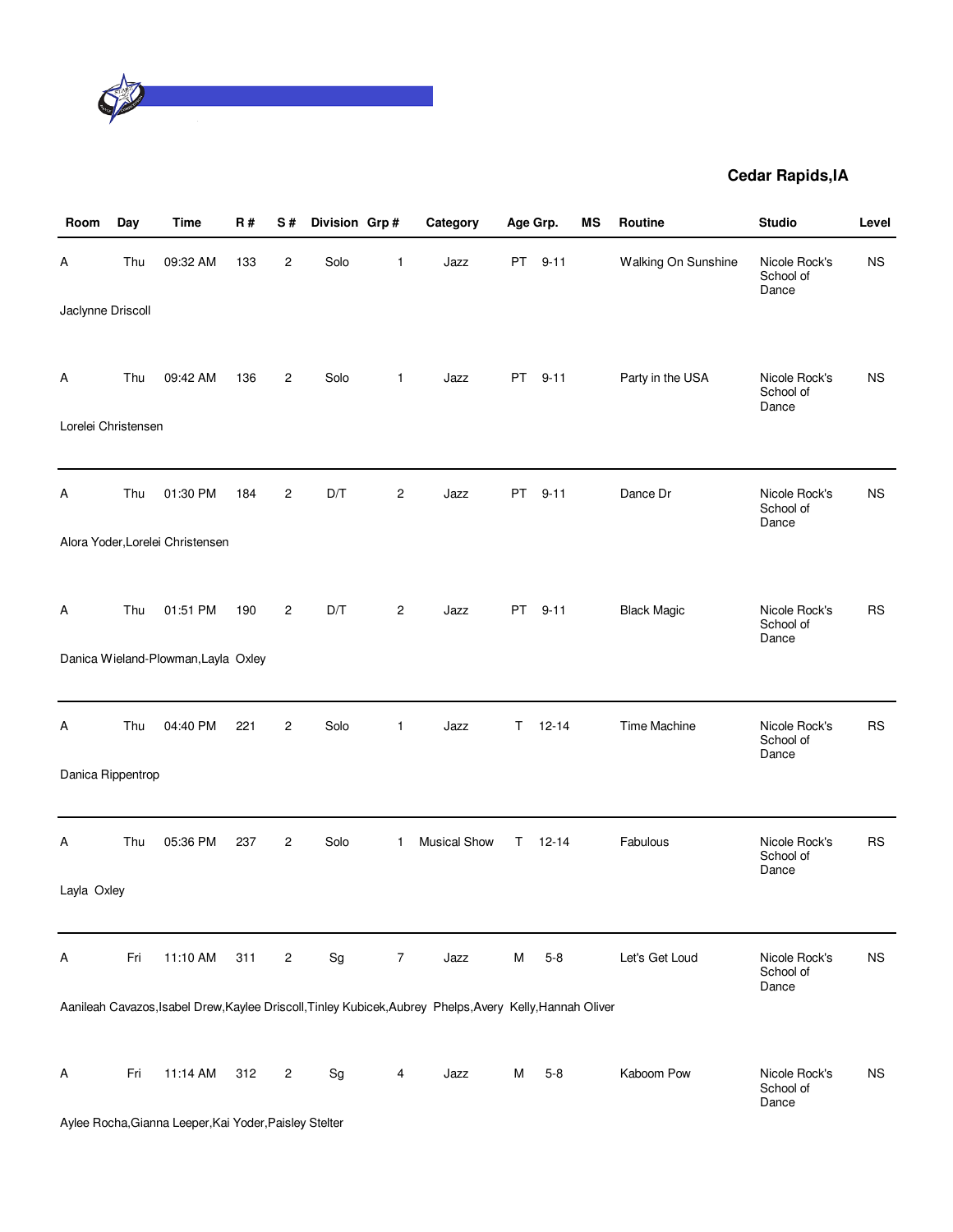

| Room | Day | Time     | <b>R#</b> | S#             | Division Grp# |   | Category                                                                                              |     | Age Grp.  | ΜS | Routine                                                                                                                   | <b>Studio</b>                       | Level     |
|------|-----|----------|-----------|----------------|---------------|---|-------------------------------------------------------------------------------------------------------|-----|-----------|----|---------------------------------------------------------------------------------------------------------------------------|-------------------------------------|-----------|
| A    | Fri | 01:03 PM | 325       | $\overline{2}$ | Sg            | 8 | Jazz                                                                                                  | T.  | $12 - 14$ |    | <b>Tainted Love</b>                                                                                                       | Nicole Rock's<br>School of<br>Dance | <b>RS</b> |
|      |     |          |           |                |               |   |                                                                                                       |     |           |    | Bailey Roth, Danica Rippentrop, Jaclynne Driscoll, Kaya West, Kinsley Trenkamp, Layla Oxley, Lynsee Smith, Regan Fonteyne |                                     |           |
|      |     |          |           |                |               |   |                                                                                                       |     |           |    |                                                                                                                           |                                     |           |
| A    | Fri | 02:24 PM | 343       | $\overline{2}$ | Sg            | 6 | Lyrical                                                                                               | PT. | $9 - 11$  |    | Rainbow                                                                                                                   | Nicole Rock's<br>School of<br>Dance | <b>NS</b> |
|      |     |          |           |                |               |   | Aanileah Cavazos, Ella Everson, Hannah Oliver, Isabel Drew, Jaclynne Driscoll, Danica Wieland-Plowman |     |           |    |                                                                                                                           |                                     |           |
|      |     |          |           |                |               |   |                                                                                                       |     |           |    |                                                                                                                           |                                     |           |
| A    | Fri | 02:55 PM | 350       | $\overline{2}$ | Sg            | 6 | Lyrical                                                                                               | T.  | $12 - 14$ |    | Latch                                                                                                                     | Nicole Rock's<br>School of<br>Dance | <b>RS</b> |

Bailey Roth,Danica Rippentrop,Kaya West,Kiley Crawford,Layla Oxley,Lynsee Smith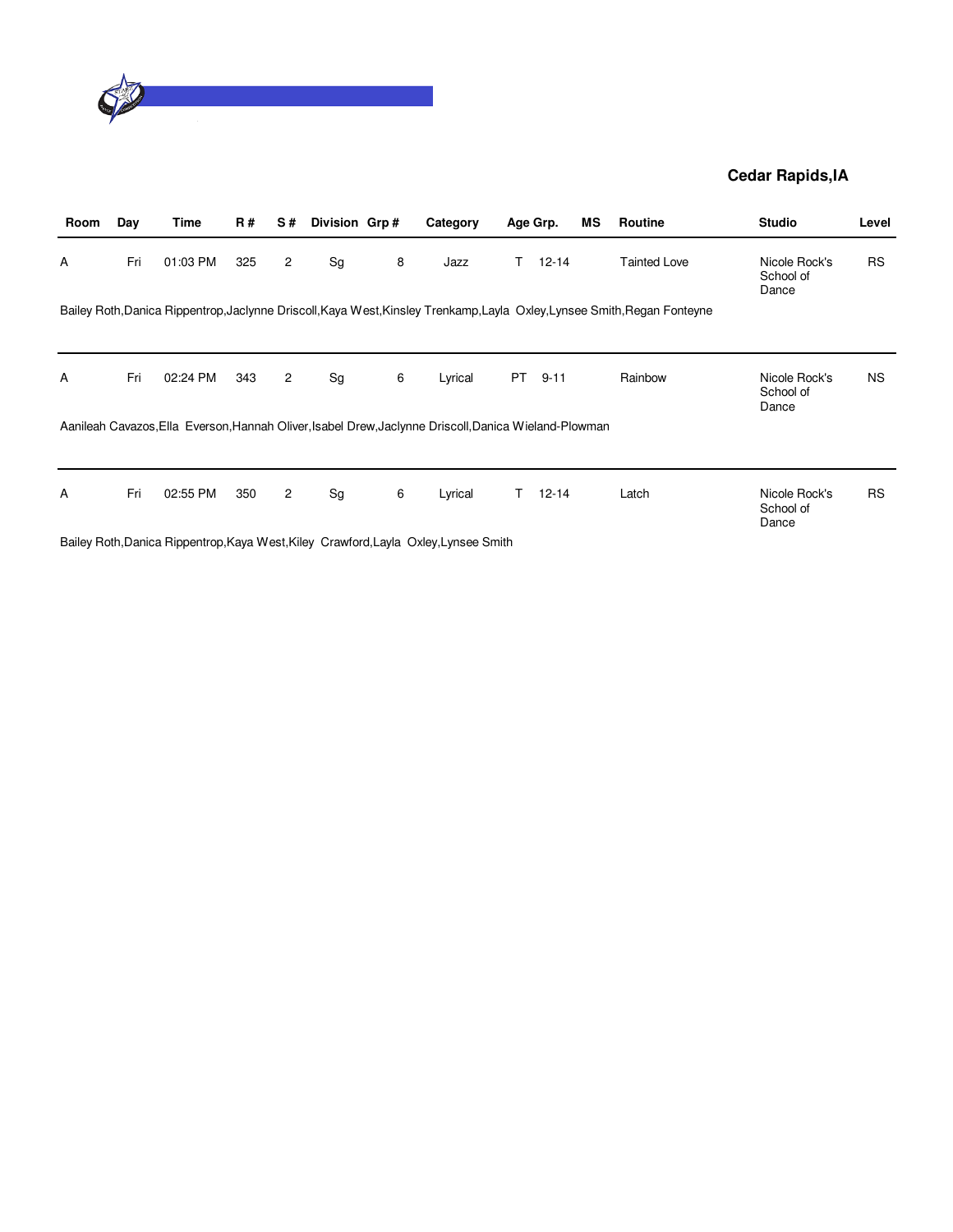

| Room                     | Day | <b>Time</b>                                    | <b>R#</b> | S# | Division Grp# |                | Category     |    | Age Grp.      | ΜS | Routine             | <b>Studio</b> | Level       |
|--------------------------|-----|------------------------------------------------|-----------|----|---------------|----------------|--------------|----|---------------|----|---------------------|---------------|-------------|
| Α                        | Wed | 07:09 PM                                       | 66        | 27 | Solo          | $\mathbf{1}$   | Contemporary | S  | $15 - 18$     |    | Easy on Me          | NiMoli Studio | S           |
| Natalie Ori              |     |                                                |           |    |               |                |              |    |               |    |                     |               |             |
| Α                        | Wed | 07:30 PM                                       | 71        | 27 | Solo          | 1              | Hip Hop      | S  | $15 - 18$     |    | Look                | NiMoli Studio | S           |
| Ellie Downs              |     |                                                |           |    |               |                |              |    |               |    |                     |               |             |
| A                        | Wed | 07:33 PM                                       | 72        | 27 | Solo          | $\mathbf{1}$   | Hip Hop      | S  | $15-18$       |    | Where They From     | NiMoli Studio | S           |
| Natalie Schaefer         |     |                                                |           |    |               |                |              |    |               |    |                     |               |             |
| A                        | Wed | 07:37 PM                                       | 73        | 27 | Solo          | $\mathbf{1}$   | Hip Hop      | S  | $15 - 18$     |    | <b>Britney</b>      | NiMoli Studio | S           |
| Chloe Caskey             |     |                                                |           |    |               |                |              |    |               |    |                     |               |             |
| Α                        | Wed | 07:54 PM                                       | 78        | 27 | Solo          | $\mathbf{1}$   | Lyrical      | S  | $15 - 18$     |    | Its All Coming Back | NiMoli Studio | S           |
| Meghan Griesemer         |     |                                                |           |    |               |                |              |    |               |    |                     |               |             |
| Α                        | Wed | 09:04 PM                                       | 97        | 27 | D/T           | $\overline{c}$ | Hip Hop      | T. | $12 - 14$     |    | Pass that Dutch     | NiMoli Studio | S           |
| Mia Weller, Molly Ashley |     |                                                |           |    |               |                |              |    |               |    |                     |               |             |
| Α                        | Wed | 09:08 PM                                       | 98        | 27 | D/T           | 3              | Hip Hop      | T. | $12 - 14$     |    | Lessons on Lessons  | NiMoli Studio | S           |
|                          |     | Cameron Stolze, Luella Mathany, Natasha Wells  |           |    |               |                |              |    |               |    |                     |               |             |
| Α                        | Wed | 09:11 PM                                       | 99        | 27 | D/T           | 3              | Hip Hop      |    | $T = 12 - 14$ |    | Icy Chicks          | NiMoli Studio | S           |
|                          |     | Anna Karsten, Charley Wellman, Chase Woytowitz |           |    |               |                |              |    |               |    |                     |               |             |
| Α                        | Wed | 09:15 PM                                       | 100       | 27 | D/T           | $\sqrt{2}$     | Hip Hop      | S  | $15 - 18$     |    | Fire Hazard         | NiMoli Studio | $\mathbf S$ |

GiaBari Tenah,Dembari Taneh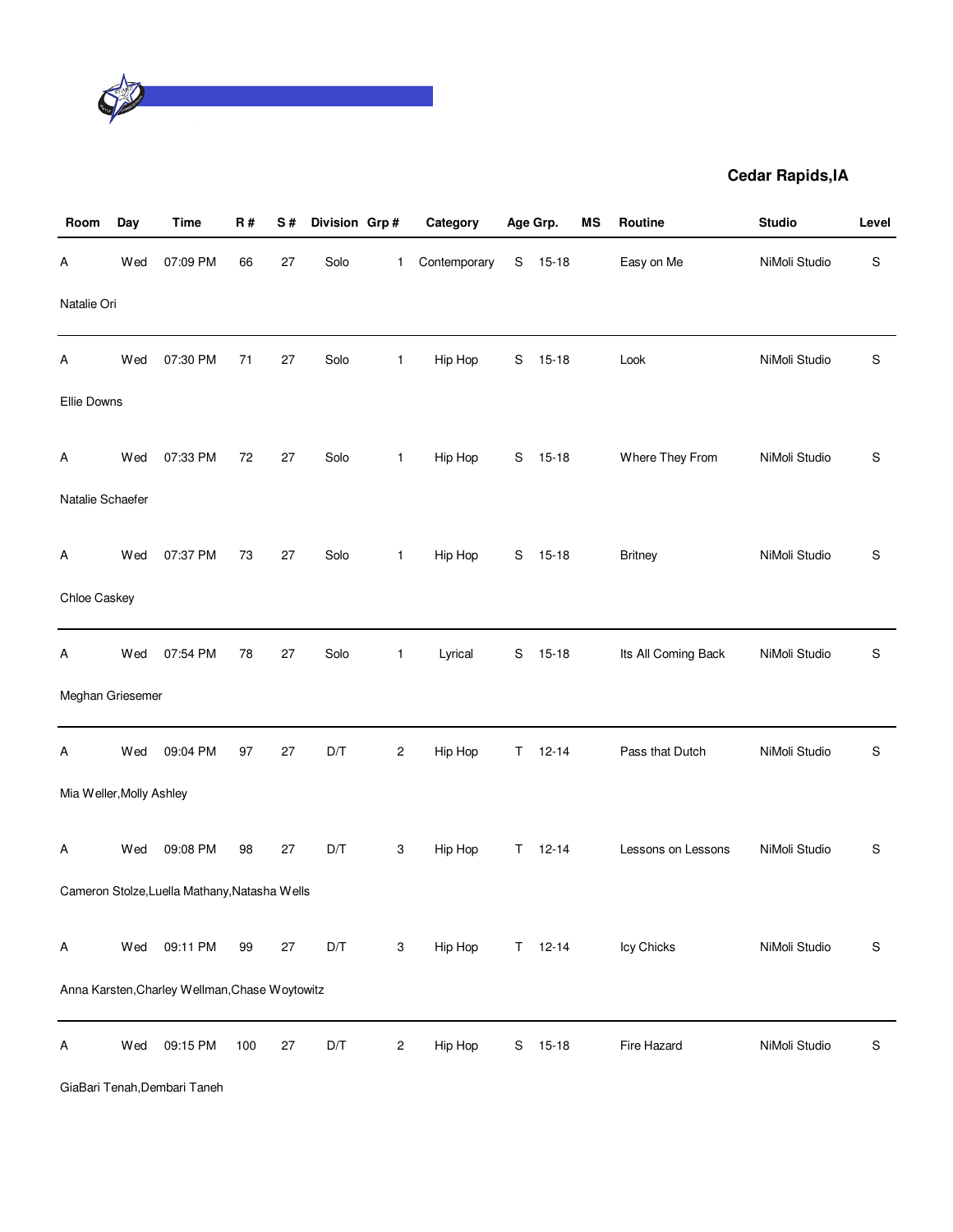

| Room           | Day | <b>Time</b>                                 | R#  | S#     | Division Grp# |                         | Category     |    | Age Grp.  | ΜS | <b>Routine</b>             | <b>Studio</b> | Level         |
|----------------|-----|---------------------------------------------|-----|--------|---------------|-------------------------|--------------|----|-----------|----|----------------------------|---------------|---------------|
| Α              | Wed | 09:18 PM                                    | 101 | 27     | D/T           | $\overline{\mathbf{c}}$ | Hip Hop      | S  | $15 - 18$ |    | Her                        | NiMoli Studio | ${\sf S}$     |
|                |     | Bayley Perez, Becca Lindberg                |     |        |               |                         |              |    |           |    |                            |               |               |
| Α              | Wed | 09:22 PM                                    | 102 | 27     | D/T           | $\overline{c}$          | Hip Hop      | S  | $15 - 18$ |    | No Love Lost               | NiMoli Studio | S             |
|                |     | GiaBari Tenah, Dembari Taneh                |     |        |               |                         |              |    |           |    |                            |               |               |
| Α              | Thu | 08:57 AM                                    | 123 | 27     | Solo          | $\mathbf{1}$            | Jazz         | M  | $5 - 8$   |    | Cover Girl                 | NiMoli Studio | ${\sf S}$     |
| Ellie Greco    |     |                                             |     |        |               |                         |              |    |           |    |                            |               |               |
| Α              | Thu | 11:27 AM                                    | 166 | 27     | Solo          | $\mathbf{1}$            | Hip Hop      | PT | $9 - 11$  |    | Non Stop                   | NiMoli Studio | S             |
| Jude Enders    |     |                                             |     |        |               |                         |              |    |           |    |                            |               |               |
| Α              | Thu | 11:31 AM                                    | 167 | 27     | Solo          | 1                       | Jazz         | PT | $9 - 11$  |    | <b>Bad Romance</b>         | NiMoli Studio | ${\mathbb S}$ |
| Myla Hawn      |     |                                             |     |        |               |                         |              |    |           |    |                            |               |               |
| Α              | Thu | 11:38 AM                                    | 169 | 27     | Solo          | $\mathbf{1}$            | Lyrical      | PT | $9 - 11$  |    | All of Me                  | NiMoli Studio | $\mathsf S$   |
| Elina Peterson |     |                                             |     |        |               |                         |              |    |           |    |                            |               |               |
| Α              | Thu | 02:19 PM                                    | 198 | 27     | D/T           | 3                       | Hip Hop      | PT | $9 - 11$  |    | Redbull                    | NiMoli Studio | S             |
|                |     | Lucy Fandrich, Myla Hawn, Tatum Ross        |     |        |               |                         |              |    |           |    |                            |               |               |
| Α              | Thu | 02:23 PM                                    | 199 | 27     | D/T           | 3                       | Hip Hop      |    | PT 9-11   |    | Three Gwens                | NiMoli Studio | ${\mathbb S}$ |
|                |     | Finnley Troup, Hailey Wippermann, Kate Dale |     |        |               |                         |              |    |           |    |                            |               |               |
| Α              | Thu | 06:42 PM                                    | 256 | $27\,$ | Solo          | 1                       | Contemporary | T. | $12 - 14$ |    | Against All Uneven<br>Odds | NiMoli Studio | ${\sf S}$     |

Delaney Marbs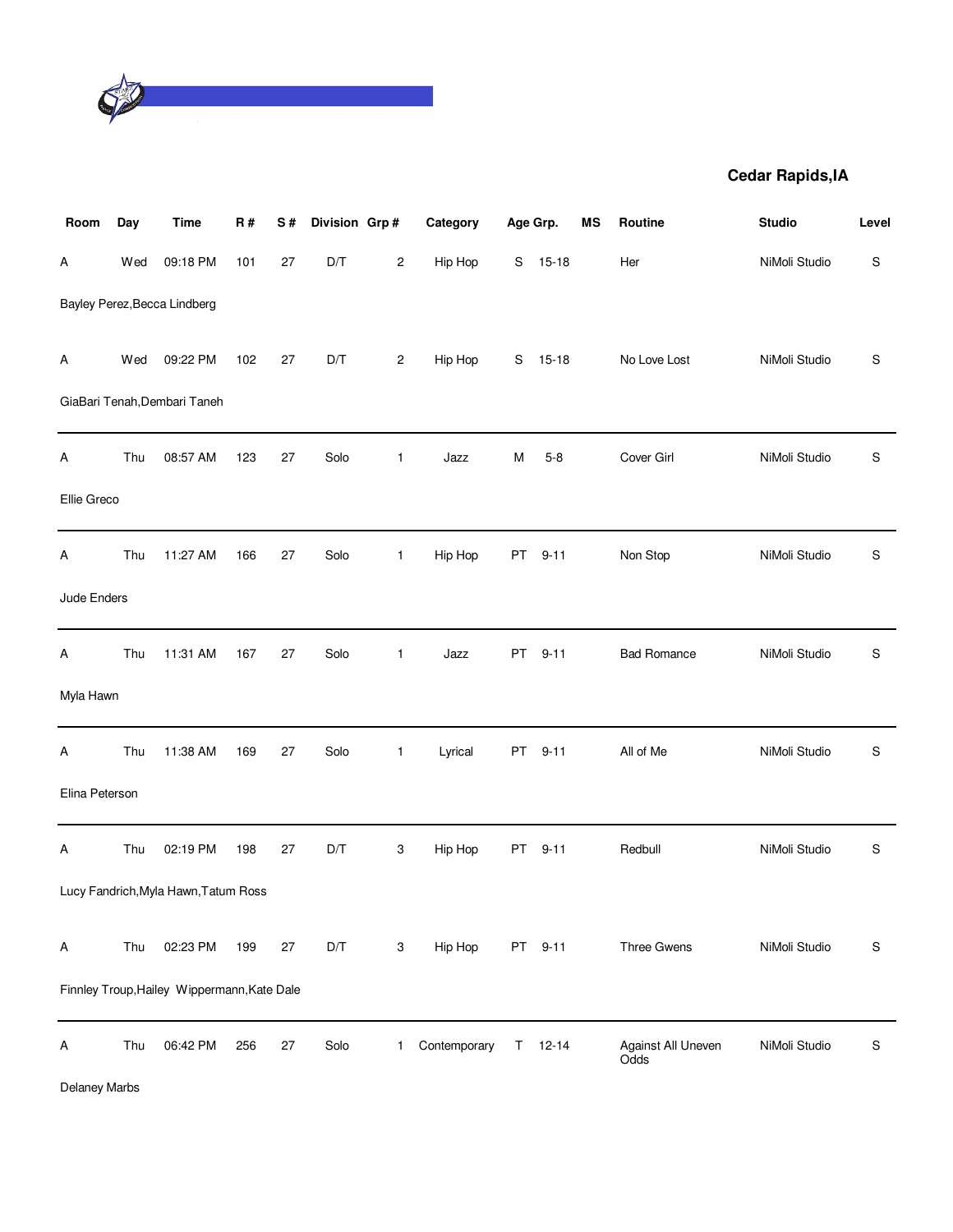

| Room            | Day | Time                                                              | R#  | S#     | Division Grp#                |                | Category | Age Grp. |               | MS | Routine          | <b>Studio</b> | Level         |
|-----------------|-----|-------------------------------------------------------------------|-----|--------|------------------------------|----------------|----------|----------|---------------|----|------------------|---------------|---------------|
| Α               | Thu | 06:49 PM                                                          | 258 | 27     | Solo                         | 1              | Hip Hop  | T.       | $12 - 14$     |    | ADHD             | NiMoli Studio | $\mathbb S$   |
| Anna Ward       |     |                                                                   |     |        |                              |                |          |          |               |    |                  |               |               |
| Α               | Thu | 06:53 PM                                                          | 259 | 27     | Solo                         | 1              | Hip Hop  | T.       | $12 - 14$     |    | <b>GO Stupid</b> | NiMoli Studio | ${\mathbb S}$ |
| Maggie Caskey   |     |                                                                   |     |        |                              |                |          |          |               |    |                  |               |               |
| Α               | Thu | 06:56 PM                                                          | 260 | 27     | Solo                         | 1              | Hip Hop  | T.       | $12 - 14$     |    | Look Back at it  | NiMoli Studio | S             |
| Libby Baker     |     |                                                                   |     |        |                              |                |          |          |               |    |                  |               |               |
| Α               | Thu | 07:00 PM                                                          | 261 | 27     | Solo                         | 1              | Hip Hop  | T.       | $12 - 14$     |    | Nice to You      | NiMoli Studio | ${\mathbb S}$ |
| Natalie Dale    |     |                                                                   |     |        |                              |                |          |          |               |    |                  |               |               |
| Α               | Thu | 07:03 PM                                                          | 262 | 27     | Solo                         | $\mathbf{1}$   | Hip Hop  | T.       | $12 - 14$     |    | Werk             | NiMoli Studio | ${\mathbb S}$ |
| Charley Wellman |     |                                                                   |     |        |                              |                |          |          |               |    |                  |               |               |
| Α               | Thu | 07:07 PM                                                          | 263 | 27     | Solo                         | $\mathbf{1}$   | Jazz     | Т        | $12 - 14$     |    | Call Me Maybe    | NiMoli Studio | S             |
| Audrey Hans     |     |                                                                   |     |        |                              |                |          |          |               |    |                  |               |               |
| Α               | Fri | 09:31 AM                                                          | 289 | $27\,$ | $\operatorname{\mathsf{Sg}}$ | 4              | Hip Hop  | М        | $5 - 8$       |    | Captain Hook     | NiMoli Studio | S             |
|                 |     | Ellie Greco, Rayni Nelson, Tatum Ross, Vivian Walker              |     |        |                              |                |          |          |               |    |                  |               |               |
| A               | Fri | 10:07 AM                                                          | 297 | $27\,$ | $\operatorname{\mathsf{Sg}}$ | 5              | Hip Hop  | T.       | $12 - 14$     |    | Money Makers     | NiMoli Studio | $\mathbb S$   |
|                 |     | Anna Karsten, Anna Ward, Charley Wellman, Natalie Dale, Rose Hill |     |        |                              |                |          |          |               |    |                  |               |               |
| Α               | Fri | 10:11 AM                                                          | 298 | 27     | $\operatorname{\mathsf{Sg}}$ | $\overline{4}$ | Hip Hop  |          | $T = 12 - 14$ |    | Forbes 4         | NiMoli Studio | $\mathbb S$   |

Anna Ward,Chase Woytowitz,Maggie Caskey,Natalie Dale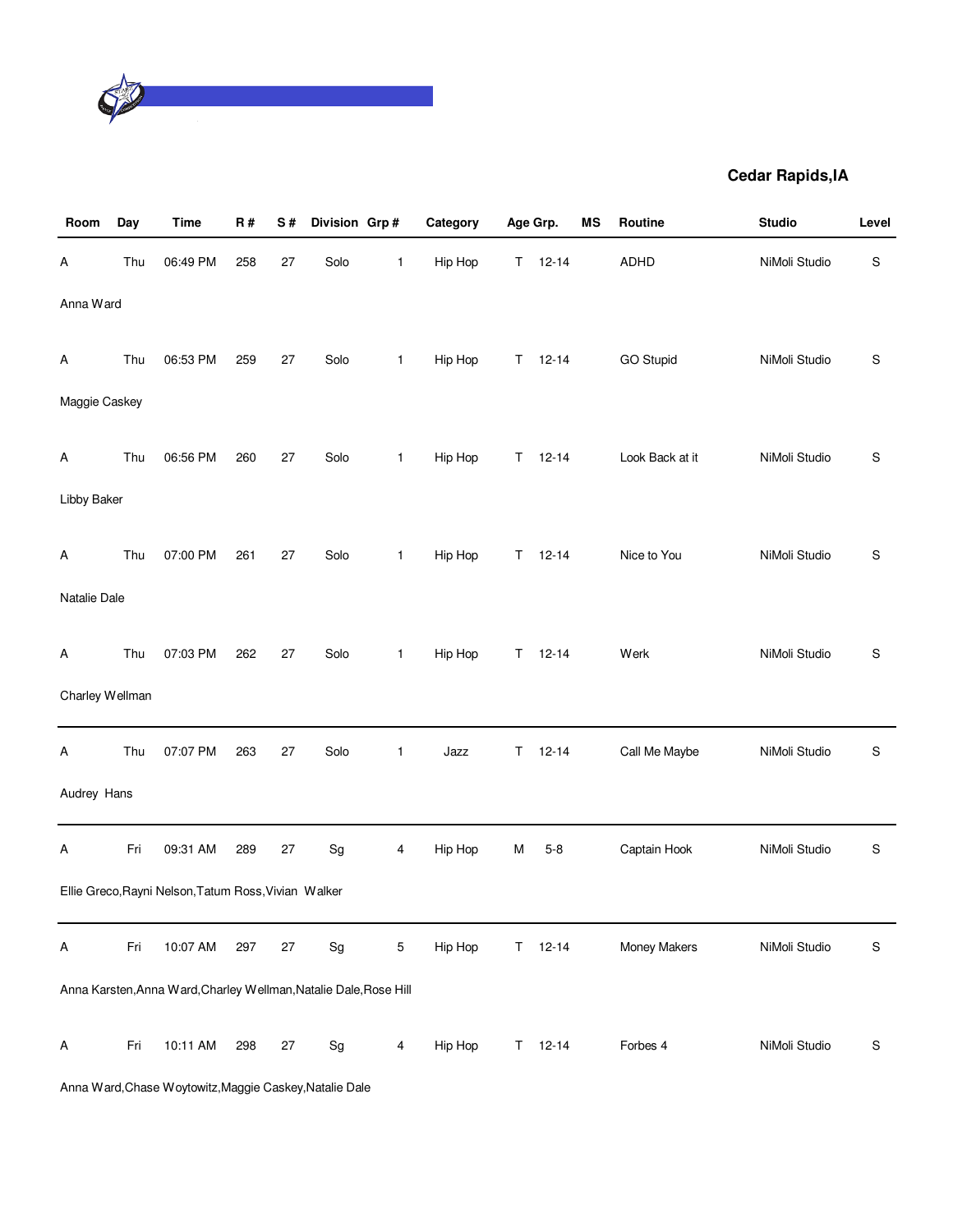

| Room                | Day | Time                                                          | <b>R#</b> | S# | Division Grp#                |    | Category                                                                                             | Age Grp.  |           | ΜS | Routine                                                                                                                                                   | <b>Studio</b> | Level |
|---------------------|-----|---------------------------------------------------------------|-----------|----|------------------------------|----|------------------------------------------------------------------------------------------------------|-----------|-----------|----|-----------------------------------------------------------------------------------------------------------------------------------------------------------|---------------|-------|
| A                   | Fri | 10:16 AM                                                      | 299       | 27 | Sg                           | 4  | Hip Hop                                                                                              | S         | $15 - 18$ |    | Mannequins                                                                                                                                                | NiMoli Studio | S     |
|                     |     | Bayley Perez, Becca Lindberg, Chloe Caskey, Natalie Schaefer  |           |    |                              |    |                                                                                                      |           |           |    |                                                                                                                                                           |               |       |
| Α                   | Fri | 10:20 AM                                                      | 300       | 27 | Sg                           | 6  | Hip Hop                                                                                              | PT        | $9 - 11$  |    | Whippin It                                                                                                                                                | NiMoli Studio | S     |
|                     |     |                                                               |           |    |                              |    | Ellie Slape, Hailey Wippermann, Harper Wilkins, Kate Dale, Lucy Fandrich, Madison Elmore             |           |           |    |                                                                                                                                                           |               |       |
| Α                   | Fri | 10:25 AM                                                      | 301       | 27 | Sg                           | 7  | Hip Hop                                                                                              |           | PT 9-11   |    | <b>Girl Time</b>                                                                                                                                          | NiMoli Studio | S     |
|                     |     |                                                               |           |    |                              |    | Cameron Stolze, Elina Peterson, Libby Baker, Mia Weller, Molly Ashley, Natasha Wells, Luella Mathany |           |           |    |                                                                                                                                                           |               |       |
| Α                   | Fri | 10:29 AM                                                      | 302       | 27 | Lg                           | 11 | Hip Hop                                                                                              | S         | $15 - 18$ |    | The Bad Shawties Feat.<br>Chef G                                                                                                                          | NiMoli Studio | S     |
| Downs, Storey Slone |     |                                                               |           |    |                              |    |                                                                                                      |           |           |    | Bayley Perez, Becca Lindberg, Chloe Caskey, Erika Maguire, GiaBari Tenah, Maggie Caskey, Meghan Griesemer, Natalie Ori, Natalie Schaefer, Ellie           |               |       |
| Α                   | Fri | 10:34 AM                                                      | 303       | 27 | Lg                           | 14 | Hip Hop                                                                                              | T.        | $12 - 14$ |    | Clones                                                                                                                                                    | NiMoli Studio | S     |
|                     |     | Caskey, Mia Weller, Molly Ashley, Natalie Dale, Natasha Wells |           |    |                              |    |                                                                                                      |           |           |    | Anna Karsten, Anna Ward, Charley Wellman, Chase Woytowitz, Delaney Marbs, Libby Baker, Lucy Fandrich, Luella Mathany, Madison Elmore, Maggie              |               |       |
| Α                   | Fri | 10:43 AM                                                      | 305       | 27 | $\operatorname{\mathsf{Sg}}$ | 7  | Hip Hop                                                                                              | S         | $15 - 18$ |    | Milkshake                                                                                                                                                 | NiMoli Studio | S     |
|                     |     |                                                               |           |    |                              |    | Bayley Perez, Becca Lindberg, Chloe Caskey, Ellie Downs, Natalie Ori, Natalie Schaefer, Storey Slone |           |           |    |                                                                                                                                                           |               |       |
| Α                   | Fri | 10:47 AM                                                      | 306       | 27 | Sg                           | 6  | Hip Hop                                                                                              | PT        | $9 - 11$  |    | Gang Gang                                                                                                                                                 | NiMoli Studio | S     |
|                     |     |                                                               |           |    |                              |    | Audrey Hans, Delaney Marbs, Finnley Troup, Jude Enders, Myla Hawn, William Auer                      |           |           |    |                                                                                                                                                           |               |       |
| A                   | Fri | 10:52 AM                                                      | 307       | 27 | Lg                           | 12 | Hip Hop                                                                                              | <b>PT</b> | $9 - 11$  |    | Endure                                                                                                                                                    | NiMoli Studio | S     |
| Hawn, Rose Hill     |     |                                                               |           |    |                              |    |                                                                                                      |           |           |    | Cameron Stolze, Delaney Marbs, Elina Peterson, Finnley Troup, Hailey Wippermann, Jude Enders, Libby Baker, Luella Mathany, Mia Weller, Molly Ashley, Myla |               |       |
| A                   | Fri | 10:56 AM                                                      | 308       | 27 | Lg                           | 10 | Hip Hop                                                                                              | S         | 15-18     |    | Won't Be Beggin                                                                                                                                           | NiMoli Studio | S     |

Bayley Perez,Becca Lindberg,Chloe Caskey,Ellie Downs,GiaBari Tenah,Maggie Caskey,Natalie Ori,Natalie Schaefer,Storey Slone,Dembari Taneh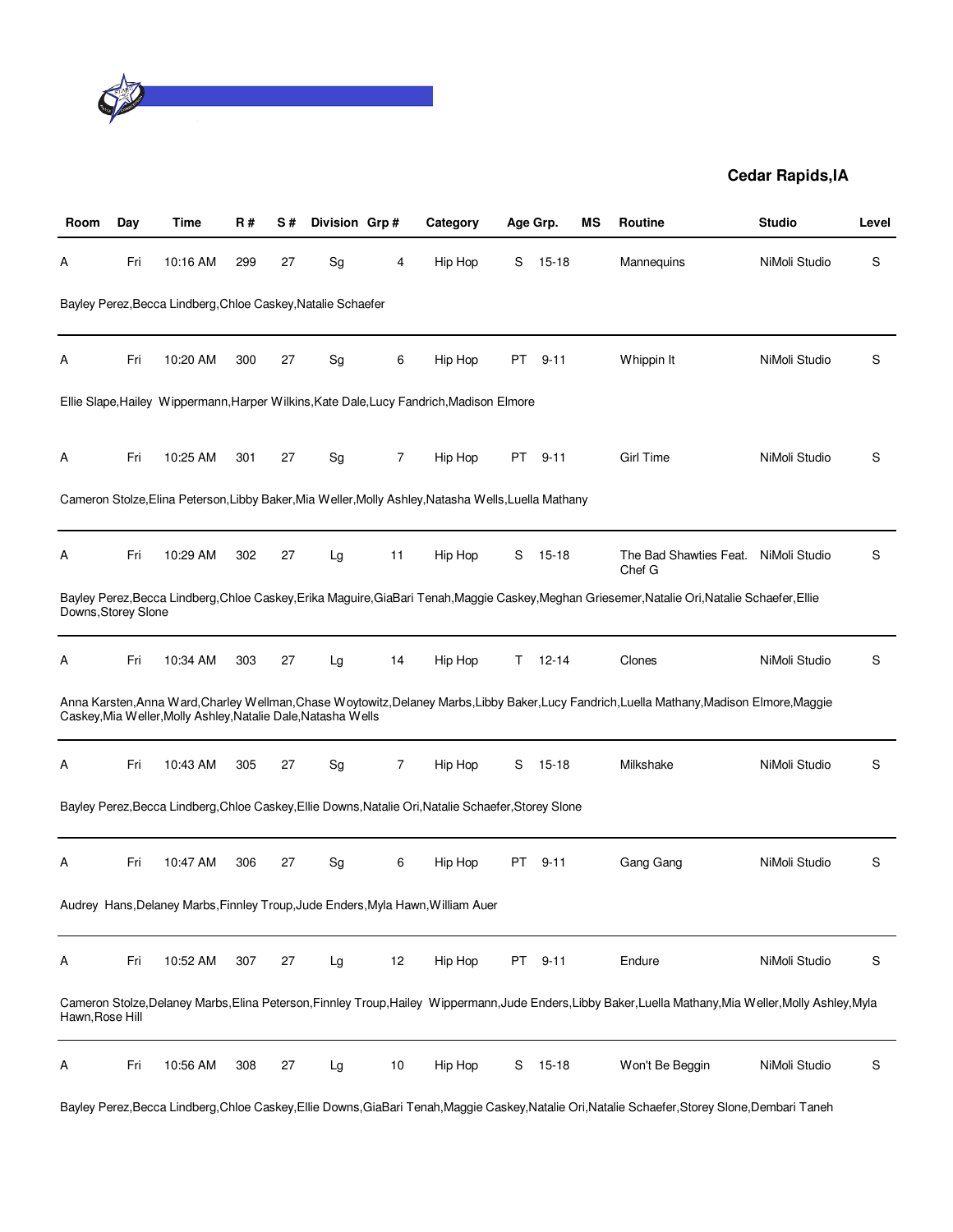

| Room | Day | Time     | <b>R#</b> | S# | Division Grp#  |    | Category |    | Age Grp.  | ΜS | <b>Routine</b>                                                                                                                                                                                                                                                                                                                                                                                                                                                                                                                                                                                              | <b>Studio</b> | Level |
|------|-----|----------|-----------|----|----------------|----|----------|----|-----------|----|-------------------------------------------------------------------------------------------------------------------------------------------------------------------------------------------------------------------------------------------------------------------------------------------------------------------------------------------------------------------------------------------------------------------------------------------------------------------------------------------------------------------------------------------------------------------------------------------------------------|---------------|-------|
| A    | Fri | 02:19 PM | 342       | 27 | Lg             | 10 | Jazz     | Τ  | $12 - 14$ |    | Born This Way                                                                                                                                                                                                                                                                                                                                                                                                                                                                                                                                                                                               | NiMoli Studio | S     |
|      |     |          |           |    |                |    |          |    |           |    | Anna Ward, Audrey Hans, Delaney Marbs, Elina Peterson, Meghan Griesemer, Myla Hawn, Natalie Dale, Rose Hill, Natalie Ori, Ellie Slape                                                                                                                                                                                                                                                                                                                                                                                                                                                                       |               |       |
| Α    | Fri | 03:09 PM | 353       | 27 | Lg             | 11 | Lyrical  | т  | $12 - 14$ |    | Angel                                                                                                                                                                                                                                                                                                                                                                                                                                                                                                                                                                                                       | NiMoli Studio | S     |
|      |     |          |           |    |                |    |          |    |           |    | Anna Ward,Audrey Hans,Elina Peterson,Ellie Greco,Ellie Slape,Meghan Griesemer,Myla Hawn,Natalie Dale,Natalie Ori,Rose Hill,Delaney Marbs                                                                                                                                                                                                                                                                                                                                                                                                                                                                    |               |       |
| Α    | Fri | 06:00 PM | 379       | 27 | Producti<br>on | 41 | Hip Hop  | Τ  | $12 - 14$ |    | I Still Love Justin Bieber                                                                                                                                                                                                                                                                                                                                                                                                                                                                                                                                                                                  | NiMoli Studio | S     |
|      |     |          |           |    |                |    |          |    |           |    | Anna Karsten, Anna Ward, Audrey Hans, Bayley Perez, Becca Lindberg, Cameron Stolze, Charley Wellman, Chase Woytowitz, Chloe Caskey, Delaney<br>Marbs, Elina Peterson, Ellie Downs, Ellie Greco, Ellie Slape, Erika Maguire, Finnley Troup, GiaBari Tenah, Hailey Wippermann, Harper Wilkins, Jude<br>Enders, Kaitlyn Hall, Kate Dale, Libby Baker, Lucy Fandrich, Luella Mathany, Madison Elmore, Maggie Caskey, Meghan Griesemer, Mia Weller, Molly Ashley, Myla<br>Hawn,Natalie Dale,Natalie Ori,Natalie Schaefer,Natasha Wells,Rayni Nelson,Rose Hill,Storey Slone,Tatum Ross,Vivian Walker,William Auer |               |       |
| A    | Fri | 06:51 PM | 385       | 27 | Producti<br>on | 41 | Hip Hop  | T. | $12 - 14$ |    | We Gon Be Alright                                                                                                                                                                                                                                                                                                                                                                                                                                                                                                                                                                                           | NiMoli Studio | S     |
|      |     |          |           |    |                |    |          |    |           |    | Anna Karsten, Anna Ward, Audrey Hans, Bayley Perez, Becca Lindberg, Cameron Stolze, Charley Wellman, Chase Woytowitz, Chloe Caskey, Delaney<br>Marbs, Elina Peterson, Ellie Downs, Ellie Greco, Ellie Slape, Erika Maguire, Finnley Troup, GiaBari Tenah, Hailey Wippermann, Harper Wilkins, Jude<br>Enders, Kaitlyn Hall, Kate Dale, Libby Baker, Lucy Fandrich, Luella Mathany, Madison Elmore, Maggie Caskey, Meghan Griesemer, Mia Weller, Molly Ashley, Myla<br>Hawn,Natalie Dale,Natalie Ori,Natalie Schaefer,Natasha Wells,Rayni Nelson,Rose Hill,Storey Slone,Tatum Ross,Vivian Walker,William Auer |               |       |
| A    | Fri | 07:18 PM | 388       | 27 | Producti<br>on | 32 | Hip Hop  | т  | $12 - 14$ |    | Lean Back                                                                                                                                                                                                                                                                                                                                                                                                                                                                                                                                                                                                   | NiMoli Studio | S     |

Anna Karsten,Anna Ward,Audrey Hans,Bayley Perez,Becca Lindberg,Cameron Stolze,Charley Wellman,Chase Woytowitz,Chloe Caskey,Delaney Marbs,Elina Peterson,Ellie Downs,Erika Maguire,Finnley Troup,GiaBari Tenah,Harper Wilkins,Jude Enders,Kaitlyn Hall,Libby Baker,Luella Mathany,Madison Elmore,Maggie Caskey,Mia Weller,Molly Ashley,Myla Hawn,Natalie Dale,Natalie Ori,Natalie Schaefer,Natasha Wells,Rose Hill,Storey Slone,William Auer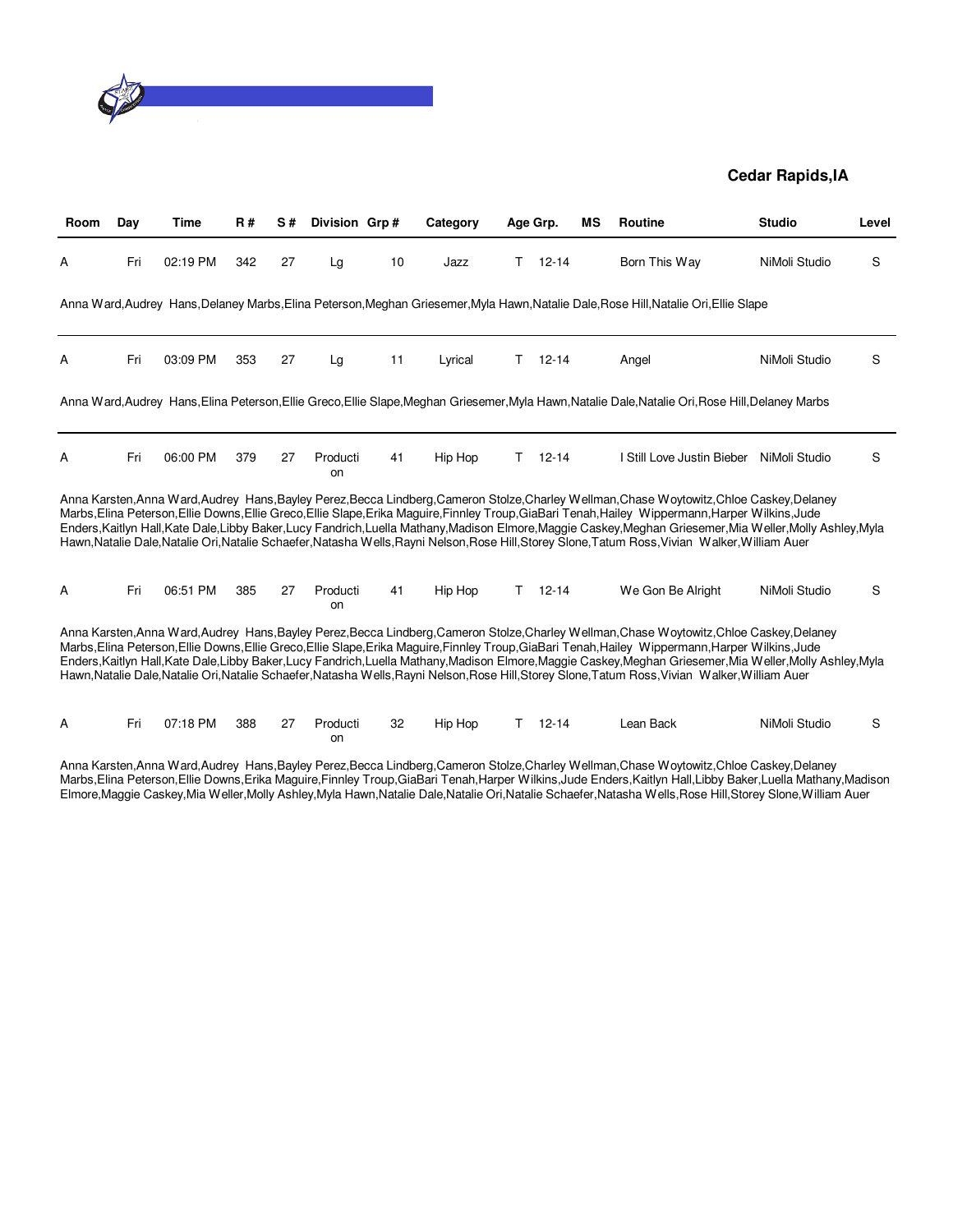

| Room         | Dav | Time     | R # | S# . | Division Grp# | Category     |    | Age Grp.  | МS | Routine      | <b>Studio</b> | Level |
|--------------|-----|----------|-----|------|---------------|--------------|----|-----------|----|--------------|---------------|-------|
| A            | Thu | 06:46 PM | 257 | 32   | Solo          | Contemporary | T. | $12 - 14$ |    | Ayla Presler | Nolte Academy | -S    |
| Ayla Presler |     |          |     |      |               |              |    |           |    |              |               |       |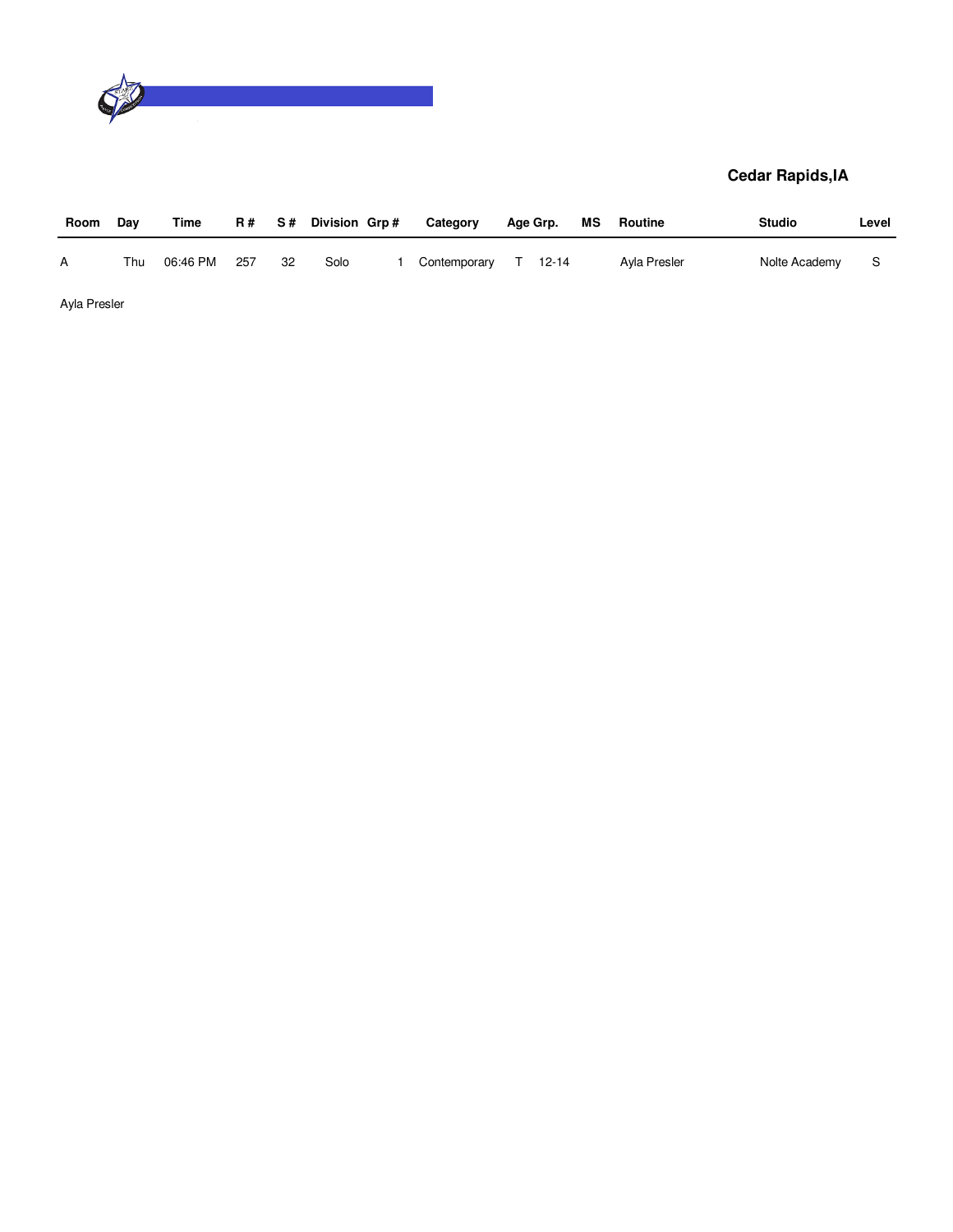

| Room                      | Day | <b>Time</b>                   | R# | S# | Division Grp# |                         | Category     |    | Age Grp.  | MS | Routine             | <b>Studio</b>         | Level     |
|---------------------------|-----|-------------------------------|----|----|---------------|-------------------------|--------------|----|-----------|----|---------------------|-----------------------|-----------|
| Α                         | Wed | 03:18 PM                      | 6  | 14 | D/T           | $\overline{\mathbf{c}}$ | Jazz         | T. | $12 - 14$ |    | Dem Beats           | panos dance<br>studio | <b>RS</b> |
|                           |     | Ashlee Koettel, Regan Panos   |    |    |               |                         |              |    |           |    |                     |                       |           |
| Α                         | Wed | 04:04 PM                      | 18 | 14 | D/T           | $\overline{c}$          | Tap          | Τ  | $12 - 14$ |    | By Your Side        | panos dance<br>studio | <b>RS</b> |
| Belle Rush, Charli Burton |     |                               |    |    |               |                         |              |    |           |    |                     |                       |           |
| А                         | Wed | 04:28 PM                      | 25 | 14 | D/T           | 2                       | Tap          | S  | $15 - 18$ |    | Runnin              | panos dance<br>studio | <b>RS</b> |
|                           |     | Alyvia Applegate, Regan Panos |    |    |               |                         |              |    |           |    |                     |                       |           |
| Α                         | Wed | 04:56 PM                      | 32 | 14 | Solo          | $\mathbf{1}$            | Contemporary | S  | $15 - 18$ |    | For My Help         | panos dance<br>studio | <b>RS</b> |
| Alyvia Applegate          |     |                               |    |    |               |                         |              |    |           |    |                     |                       |           |
| A                         | Wed | 05:10 PM                      | 36 | 14 | Solo          | $\mathbf{1}$            | Contemporary |    | S 15-18   |    | Hometown Glory      | panos dance<br>studio | <b>RS</b> |
| Regan Panos               |     |                               |    |    |               |                         |              |    |           |    |                     |                       |           |
| Α                         | Wed | 05:17 PM                      | 38 | 14 | Solo          | $\mathbf{1}$            | Contemporary |    | S 15-18   |    | Skin and Bones      | panos dance<br>studio | <b>RS</b> |
| Olivia Grove              |     |                               |    |    |               |                         |              |    |           |    |                     |                       |           |
| Α                         | Wed | 06:24 PM                      | 56 | 14 | Solo          | $\mathbf{1}$            | Open         | S  | $15 - 18$ |    | Us                  | panos dance<br>studio | <b>RS</b> |
| Regan Panos               |     |                               |    |    |               |                         |              |    |           |    |                     |                       |           |
| Α                         | Wed | 06:41 PM                      | 61 | 14 | Solo          | $\mathbf{1}$            | Tap          | S  | $15 - 18$ |    | Folsom Prison Blues | panos dance<br>studio | <b>RS</b> |
| Charli Burton             |     |                               |    |    |               |                         |              |    |           |    |                     |                       |           |
| Α                         | Wed | 06:45 PM                      | 62 | 14 | Solo          | $\mathbf{1}$            | Tap          |    | S 15-18   |    | Safe and Sound      | panos dance<br>studio | <b>RS</b> |

Alyvia Applegate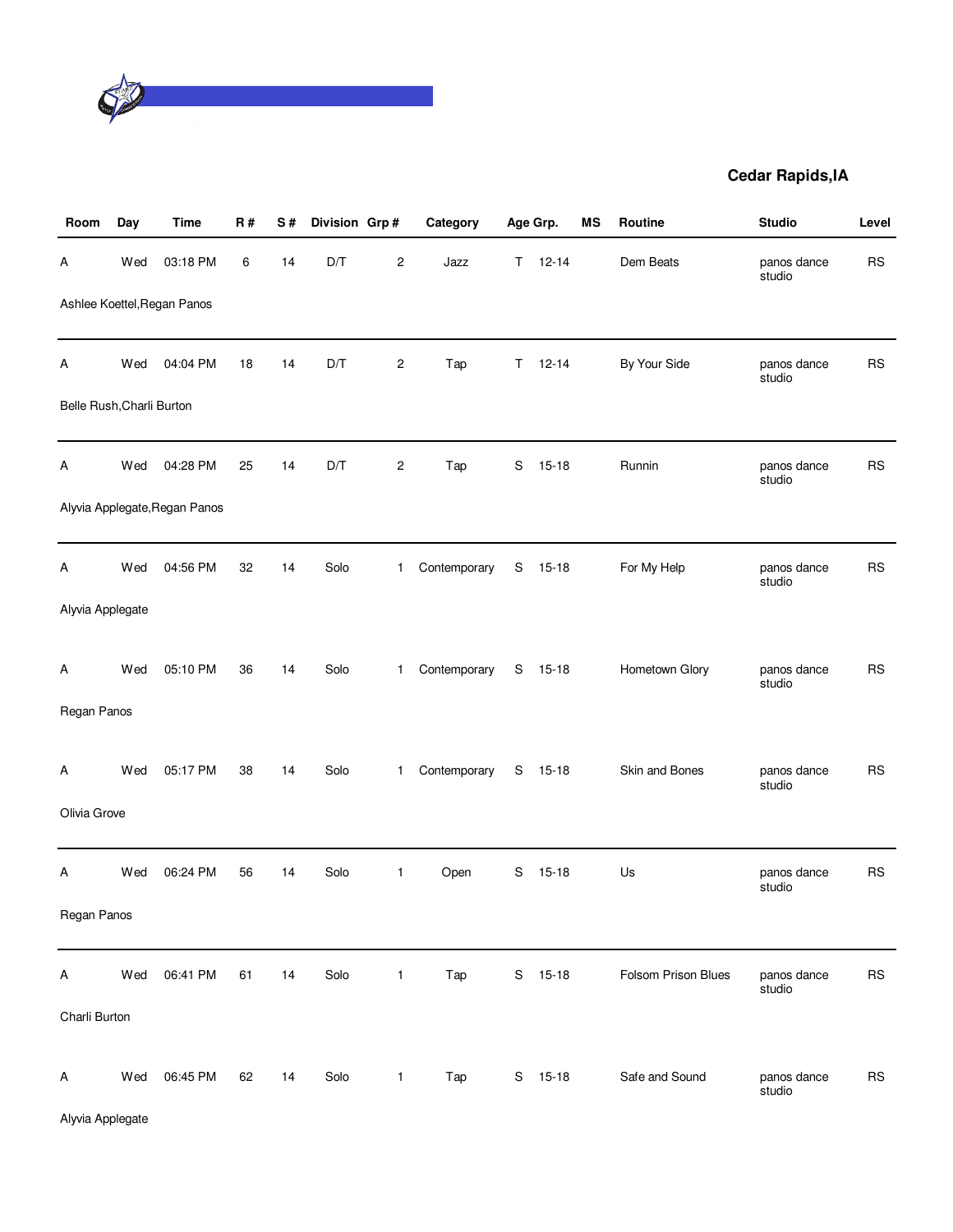

| Room             | Day | <b>Time</b>                              | R#  | S# | Division Grp# |              | Category     | Age Grp. |           | <b>MS</b> | Routine              | <b>Studio</b>         | Level     |
|------------------|-----|------------------------------------------|-----|----|---------------|--------------|--------------|----------|-----------|-----------|----------------------|-----------------------|-----------|
| А                | Wed | 06:48 PM                                 | 63  | 14 | Solo          | $\mathbf{1}$ | Tap          | S        | $15 - 18$ |           | Wild For You         | panos dance<br>studio | <b>RS</b> |
| Adrienne Johnson |     |                                          |     |    |               |              |              |          |           |           |                      |                       |           |
| Α                | Thu | 09:11 AM                                 | 127 | 14 | Solo          | $\mathbf 1$  | Contemporary | PT       | $9 - 11$  |           | Soldiers             | panos dance<br>studio | <b>NS</b> |
| Kinley Moss      |     |                                          |     |    |               |              |              |          |           |           |                      |                       |           |
| A                | Thu | 09:56 AM                                 | 140 | 14 | Solo          | 1            | Lyrical      | PT       | $9 - 11$  |           | Lovely               | panos dance<br>studio | <b>NS</b> |
| Haley Jones      |     |                                          |     |    |               |              |              |          |           |           |                      |                       |           |
| А                | Thu | 10:10 AM                                 | 144 | 14 | Solo          | $\mathbf{1}$ | Contemporary | PT       | $9 - 11$  |           | The Table            | panos dance<br>studio | <b>RS</b> |
| Mayci Tolle      |     |                                          |     |    |               |              |              |          |           |           |                      |                       |           |
| A                | Thu | 11:24 AM                                 | 165 | 14 | Solo          | 1            | Tap          | PT       | $9 - 11$  |           | Indian Summer        | panos dance<br>studio | <b>RS</b> |
| Mayci Tolle      |     |                                          |     |    |               |              |              |          |           |           |                      |                       |           |
| Α                | Thu | 12:55 PM                                 | 174 | 14 | D/T           | 3            | Contemporary | M        | $5 - 8$   |           | When The Partys Over | panos dance<br>studio | <b>NS</b> |
|                  |     | Blake Houston, Jayden Bolin, Reesw Panos |     |    |               |              |              |          |           |           |                      |                       |           |
| Α                | Thu | 01:02 PM                                 | 176 | 14 | D/T           | 3            | Jazz         | М        | $5 - 8$   |           | Party Go Boom        | panos dance<br>studio | <b>NS</b> |
|                  |     | Blake Houston, Jayden Bolin, Reesw Panos |     |    |               |              |              |          |           |           |                      |                       |           |
| Α                | Thu | 01:37 PM                                 | 186 | 14 | D/T           | 2            | Jazz         | PT       | $9 - 11$  |           | Cloudy Day           | panos dance<br>studio | <b>NS</b> |
|                  |     | Addyson Ward, Bryleigh Ward              |     |    |               |              |              |          |           |           |                      |                       |           |
| Α                | Thu | 03:30 PM                                 | 201 | 14 | Solo          | $\mathbf{1}$ | Contemporary | Τ        | $12 - 14$ |           | Dynasty              | panos dance<br>studio | <b>NS</b> |

Hadleigh Brewer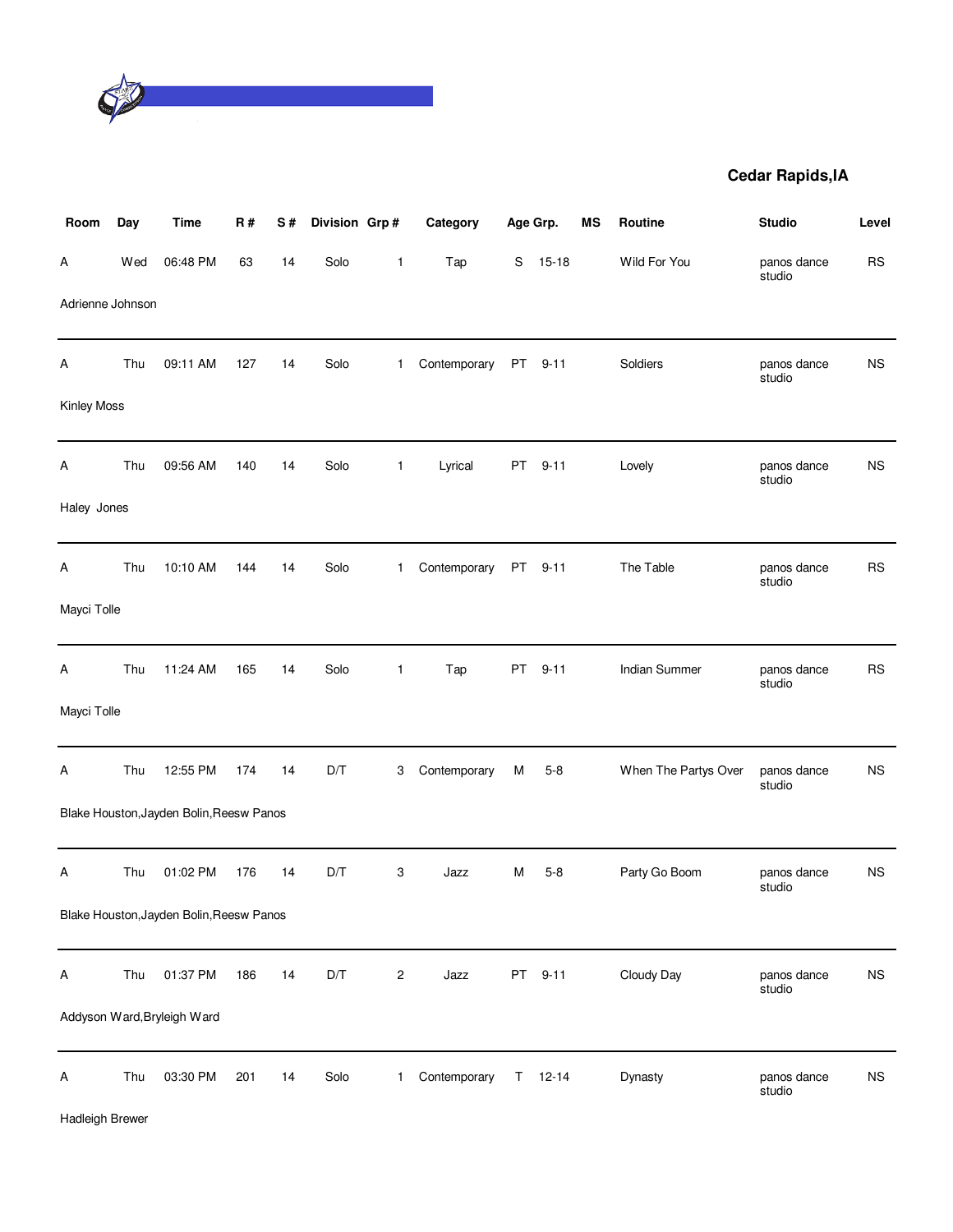

| Room              | Day | Time                                                        | R#  | S# | Division Grp#                |              | Category     |    | Age Grp.  | MS | Routine             | <b>Studio</b>         | Level     |
|-------------------|-----|-------------------------------------------------------------|-----|----|------------------------------|--------------|--------------|----|-----------|----|---------------------|-----------------------|-----------|
| А                 | Thu | 03:33 PM                                                    | 202 | 14 | Solo                         | $\mathbf{1}$ | Contemporary | T. | $12 - 14$ |    | Just 14             | panos dance<br>studio | <b>NS</b> |
| Kenna Campbell    |     |                                                             |     |    |                              |              |              |    |           |    |                     |                       |           |
| Α                 | Thu | 03:47 PM                                                    | 206 | 14 | Solo                         | $\mathbf{1}$ | Jazz         | T. | $12 - 14$ |    | Shoop               | panos dance<br>studio | <b>NS</b> |
| Lily Jackson      |     |                                                             |     |    |                              |              |              |    |           |    |                     |                       |           |
| Α                 | Thu | 04:26 PM                                                    | 217 | 14 | Solo                         | 1            | Contemporary | T. | $12 - 14$ |    | Stone Cold          | panos dance<br>studio | <b>RS</b> |
| Rylynn Panos      |     |                                                             |     |    |                              |              |              |    |           |    |                     |                       |           |
| Α                 | Thu | 06:07 PM                                                    | 246 | 14 | Solo                         | $\mathbf{1}$ | Tap          | T  | $12 - 14$ |    | Say Hey             | panos dance<br>studio | <b>RS</b> |
| <b>Belle Rush</b> |     |                                                             |     |    |                              |              |              |    |           |    |                     |                       |           |
| Α                 | Thu | 06:14 PM                                                    | 248 | 14 | Solo                         | $\mathbf{1}$ | Tap          | T  | $12 - 14$ |    | Sing Sing Sing      | panos dance<br>studio | <b>RS</b> |
| Ashlee Koettel    |     |                                                             |     |    |                              |              |              |    |           |    |                     |                       |           |
| Α                 | Fri | 08:14 AM                                                    | 272 | 14 | Sg                           | 4            | Contemporary | T. | $12 - 14$ |    | Cruel World         | panos dance<br>studio | <b>RS</b> |
|                   |     | Ashlee Koettel, Bradi Houston, Charli Burton, Regan Panos   |     |    |                              |              |              |    |           |    |                     |                       |           |
| Α                 | Fri | 08:28 AM                                                    | 275 | 14 | Sg                           | 4            | Contemporary | T. | $12 - 14$ |    | Medicine            | panos dance<br>studio | <b>RS</b> |
|                   |     | Adrienne Johnson, Atalena Prevo, Belle Rush, Lexus Campbell |     |    |                              |              |              |    |           |    |                     |                       |           |
| Α                 | Fri | 08:41 AM                                                    | 278 | 14 | $\operatorname{\mathsf{Sg}}$ | 4            | Contemporary | T. | $12 - 14$ |    | Miles               | panos dance           | <b>RS</b> |
|                   |     | Alyvia Applegate, Mayci Tolle, Olivia Grove, Rylynn Panos   |     |    |                              |              |              |    |           |    |                     | studio                |           |
| Α                 | Fri | 08:55 AM                                                    | 281 | 14 | $\operatorname{\mathsf{Sg}}$ | 4            | Contemporary | PT | $9 - 11$  |    | <b>Broken Glass</b> | panos dance<br>studio | <b>NS</b> |
|                   |     |                                                             |     |    |                              |              |              |    |           |    |                     |                       |           |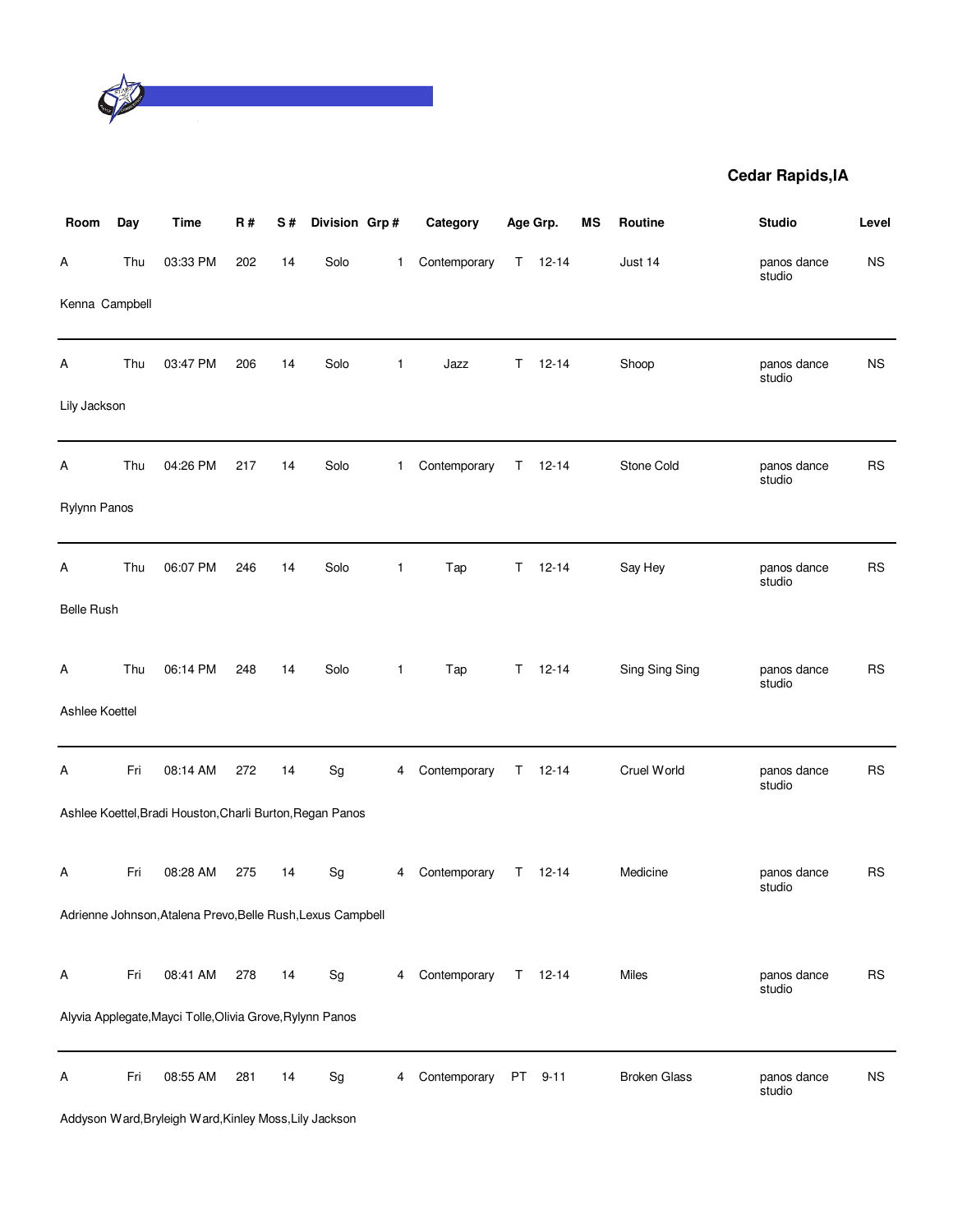

| Room | Day | <b>Time</b>                                                 | R#  | S# | Division Grp#                |   | Category     | Age Grp.  |           | MS | Routine            | <b>Studio</b>         | Level     |
|------|-----|-------------------------------------------------------------|-----|----|------------------------------|---|--------------|-----------|-----------|----|--------------------|-----------------------|-----------|
| А    | Fri | 09:04 AM                                                    | 283 | 14 | Sg                           | 4 | Contemporary | PT        | $9 - 11$  |    | Constellations     | panos dance<br>studio | <b>RS</b> |
|      |     | Addie Bigsby, Hadleigh Brewer, Haley Jones, Kenna Campbell  |     |    |                              |   |              |           |           |    |                    |                       |           |
| А    | Fri | 11:37 AM                                                    | 317 | 14 | Sg                           | 4 | Jazz         | PT        | $9 - 11$  |    | Best Day           | panos dance<br>studio | <b>NS</b> |
|      |     | Addyson Ward, Bryleigh Ward, Kinley Moss, Lily Jackson      |     |    |                              |   |              |           |           |    |                    |                       |           |
| Α    | Fri | 12:04 PM                                                    | 323 | 14 | Sg                           | 4 | Jazz         | PT        | $9 - 11$  |    | Oh My My           | panos dance<br>studio | <b>RS</b> |
|      |     | Addie Bigsby, Hadleigh Brewer, Haley Jones, Kenna Campbell  |     |    |                              |   |              |           |           |    |                    |                       |           |
| Α    | Fri | 01:07 PM                                                    | 326 | 14 | Sg                           | 4 | Jazz         | T.        | $12 - 14$ |    | Heads Will Roll    | panos dance<br>studio | <b>RS</b> |
|      |     | Adrienne Johnson, Atalena Prevo, Belle Rush, Lexus Campbell |     |    |                              |   |              |           |           |    |                    |                       |           |
| А    | Fri | 01:16 PM                                                    | 328 | 14 | Sg                           | 4 | Jazz         | т         | $12 - 14$ |    | I Think I like It  | panos dance<br>studio | <b>RS</b> |
|      |     | Alyvia Applegate, Mayci Tolle, Olivia Grove, Rylynn Panos   |     |    |                              |   |              |           |           |    |                    |                       |           |
| Α    | Fri | 01:25 PM                                                    | 330 | 14 | $\operatorname{\mathsf{Sg}}$ | 4 | Jazz         | T.        | $12 - 14$ |    | Something About Ya | panos dance<br>studio | <b>RS</b> |
|      |     | Ashlee Koettel, Bradi Houston, Charli Burton, Regan Panos   |     |    |                              |   |              |           |           |    |                    |                       |           |
| Α    | Fri | 04:53 PM                                                    | 364 | 14 | Sg                           | 4 | Tap          | PT        | $9 - 11$  |    | All Shook Up       | panos dance<br>studio | <b>NS</b> |
|      |     | Addyson Ward, Bryleigh Ward, Kinley Moss, Lily Jackson      |     |    |                              |   |              |           |           |    |                    |                       |           |
| Α    | Fri | 05:06 PM                                                    | 367 | 14 | Sg                           | 4 | Tap          | <b>PT</b> | $9 - 11$  |    | Rockin Robin       | panos dance<br>studio | <b>RS</b> |
|      |     | Hadleigh Brewer, Haley Jones, Kenna Campbell, Addie Bigsby  |     |    |                              |   |              |           |           |    |                    |                       |           |
| Α    | Fri | 05:20 PM                                                    | 370 | 14 | Sg                           | 6 | Tap          | Τ         | $12 - 14$ |    | Feelin It          | panos dance<br>studio | <b>RS</b> |

Atalena Prevo,Belle Rush,Charli Burton,Lexus Campbell,Mayci Tolle,Rylynn Panos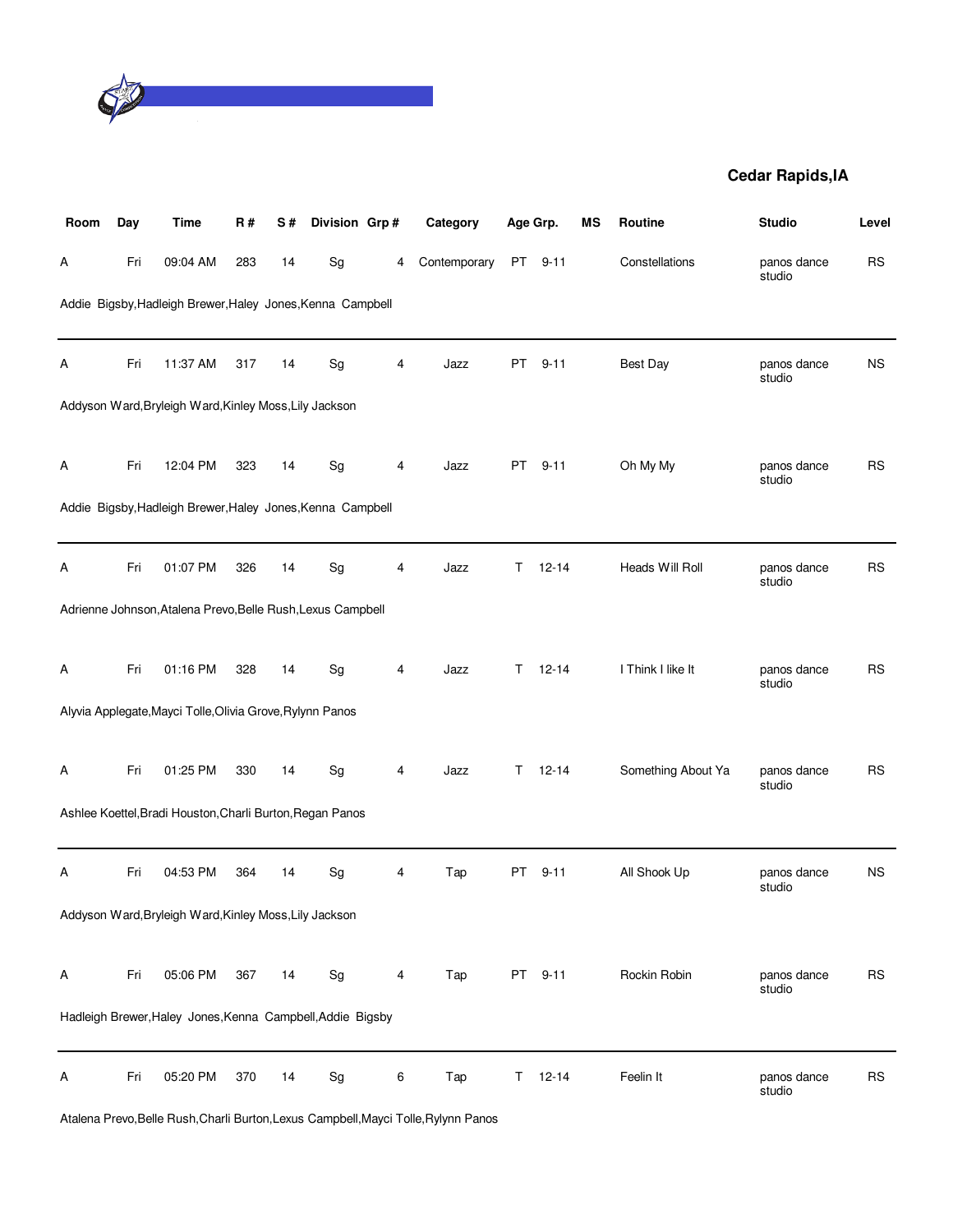

| Room | Dav | Time     |     |     | $R#$ S# Division Grp# |   | Category | Age Grp. |           | МS | Routine          | <b>Studio</b>         | Level     |
|------|-----|----------|-----|-----|-----------------------|---|----------|----------|-----------|----|------------------|-----------------------|-----------|
| А    | Fri | 05:29 PM | 372 | -14 | Sa                    | 5 | Tap      |          | $12 - 14$ |    | Good To Be Alive | panos dance<br>studio | <b>RS</b> |

Adrienne Johnson,Alyvia Applegate,Ashlee Koettel,Bradi Houston,Regan Panos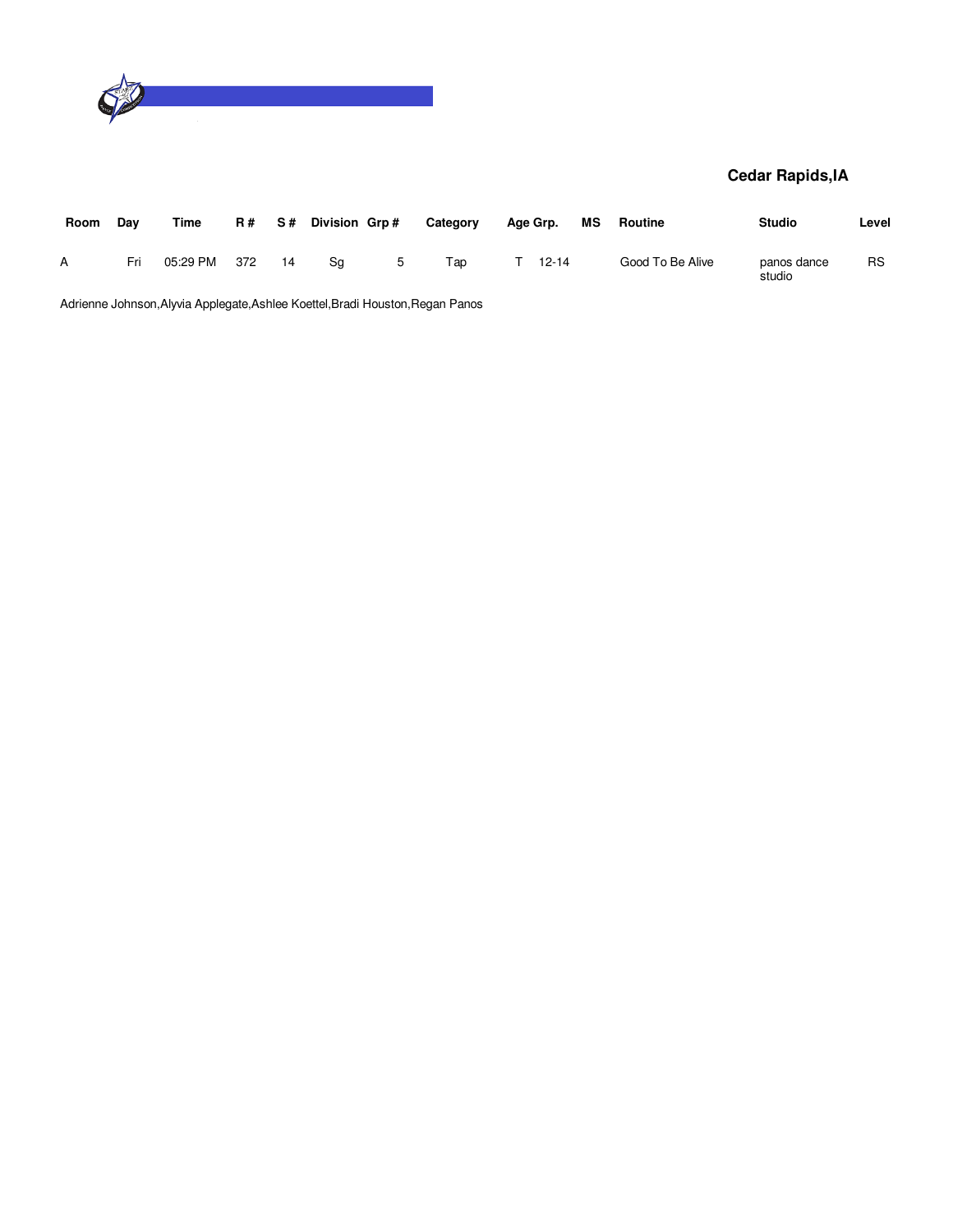

| Room          | Day | Time                                        | <b>R#</b> | S# | Division Grp#           |                | Category     |   | Age Grp.  | MS | Routine                | <b>Studio</b>                 | Level     |
|---------------|-----|---------------------------------------------|-----------|----|-------------------------|----------------|--------------|---|-----------|----|------------------------|-------------------------------|-----------|
| Α             | Wed | 04:11 PM                                    | 20        | 30 | D/T                     | 3              | Contemporary | S | $15 - 18$ |    | Water Under The Bridge | Project C<br>Dance<br>Company | <b>RS</b> |
|               |     | Emma Pantini , Keegan Bailey, Trinity Woody |           |    |                         |                |              |   |           |    |                        |                               |           |
| Α             | Wed | 04:18 PM                                    | 22        | 30 | $\mathsf{D}/\mathsf{T}$ | $^{2}$         | Contemporary | S | 15-18     |    | False Confidence       | Project C<br>Dance<br>Company | <b>RS</b> |
|               |     | Emma Pantini , Trinity Woody                |           |    |                         |                |              |   |           |    |                        |                               |           |
|               |     |                                             |           |    |                         |                |              |   |           |    |                        |                               |           |
| A             | Wed | 04:25 PM                                    | 24        | 30 | D/T                     | $\overline{c}$ | Jazz         | S | $15 - 18$ |    | Hallucinate            | Project C<br>Dance<br>Company | <b>RS</b> |
|               |     | Emma Pantini , Trinity Woody                |           |    |                         |                |              |   |           |    |                        |                               |           |
|               |     |                                             |           |    |                         |                |              |   |           |    |                        |                               |           |
| Α             | Wed | 05:35 PM                                    | 43        | 30 | Solo                    | $\mathbf{1}$   | Contemporary | S | $15 - 18$ |    | Everywhere I Go        | Project C<br>Dance<br>Company | <b>RS</b> |
| Emma Pantini  |     |                                             |           |    |                         |                |              |   |           |    |                        |                               |           |
|               |     |                                             |           |    |                         |                |              |   |           |    |                        |                               |           |
| Α             | Wed | 06:27 PM                                    | 57        | 30 | Solo                    | $\mathbf{1}$   | Open         | S | $15 - 18$ |    | Vertigo                | Project C<br>Dance<br>Company | <b>RS</b> |
| Trinity Woody |     |                                             |           |    |                         |                |              |   |           |    |                        |                               |           |
|               |     |                                             |           |    |                         |                |              |   |           |    |                        |                               |           |
| Α             | Wed | 06:31 PM                                    | 58        | 30 | Solo                    | $\mathbf{1}$   | Clogging     | S | $15 - 18$ |    | <b>Black or White</b>  | Project C<br>Dance<br>Company | <b>RS</b> |
| Jalyn Klejch  |     |                                             |           |    |                         |                |              |   |           |    |                        |                               |           |
|               |     |                                             |           |    |                         |                |              |   |           |    |                        |                               |           |
| A             | Wed | 06:34 PM                                    | 59        | 30 | Solo                    | $\mathbf{1}$   | Clogging     | S | $15-18$   |    | Sissy That Walk        | Project C<br>Dance            | <b>RS</b> |
| Rendon Mohr   |     |                                             |           |    |                         |                |              |   |           |    |                        | Company                       |           |
|               |     |                                             |           |    |                         |                |              |   |           |    |                        |                               |           |
| A             | Thu | 08:18 AM                                    | 112       | 30 | Solo                    | $\mathbf{1}$   | Jazz         | M | $5 - 8$   |    | Queen Bee              | Project C<br>Dance<br>Company | <b>NS</b> |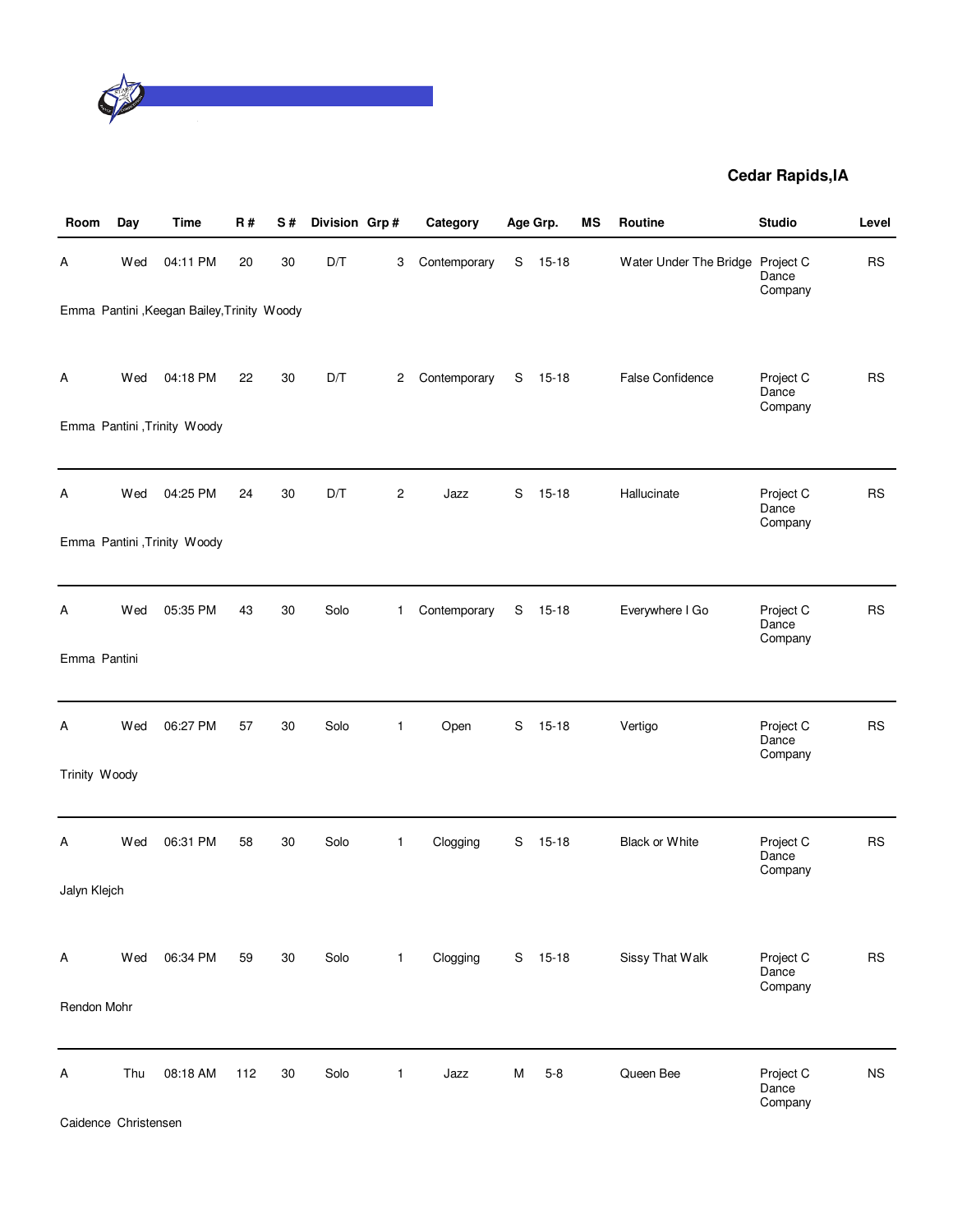

| Room                    | Day | <b>Time</b>                                                          | R#  | S# | Division Grp#                |                | Category | Age Grp.  |          | ΜS | Routine                                | <b>Studio</b>                 | Level     |
|-------------------------|-----|----------------------------------------------------------------------|-----|----|------------------------------|----------------|----------|-----------|----------|----|----------------------------------------|-------------------------------|-----------|
| А                       | Thu | 08:50 AM                                                             | 121 | 30 | Solo                         | 1              | Jazz     | М         | $5 - 8$  |    | Fabulous                               | Project C<br>Dance<br>Company | <b>RS</b> |
| Zoey Marr               |     |                                                                      |     |    |                              |                |          |           |          |    |                                        |                               |           |
| Α                       | Thu | 10:21 AM                                                             | 147 | 30 | Solo                         | 1              | Hip Hop  | PT        | $9 - 11$ |    | Exhale                                 | Project C<br>Dance<br>Company | <b>RS</b> |
| Alexa Bundridge         |     |                                                                      |     |    |                              |                |          |           |          |    |                                        |                               |           |
| А                       | Thu | 10:59 AM                                                             | 158 | 30 | Solo                         | 1              | Lyrical  | PT        | $9 - 11$ |    | Will Not Say Goodbye                   | Project C<br>Dance<br>Company | <b>RS</b> |
| Jordyn Myers            |     |                                                                      |     |    |                              |                |          |           |          |    |                                        |                               |           |
| Α                       | Thu | 11:20 AM                                                             | 164 | 30 | Solo                         | 1              | Open     | PT        | $9 - 11$ |    | Applause                               | Project C<br>Dance<br>Company | <b>RS</b> |
| Jordyn Myers            |     |                                                                      |     |    |                              |                |          |           |          |    |                                        |                               |           |
| А                       | Thu | 01:06 PM                                                             | 177 | 30 | D/T                          | 3              | Jazz     | M         | $5 - 8$  |    | Party Girls                            | Project C<br>Dance<br>Company | <b>NS</b> |
|                         |     | Caidence Christensen , Kylie Sheldahl , Delilah Albrechtsen          |     |    |                              |                |          |           |          |    |                                        |                               |           |
| Α                       | Thu | 01:13 PM                                                             | 179 | 30 | D/T                          | $\overline{c}$ | Jazz     | M         | $5 - 8$  |    | B.E.A.T.                               | Project C<br>Dance<br>Company | <b>RS</b> |
| Ella Graham , Zoey Marr |     |                                                                      |     |    |                              |                |          |           |          |    |                                        |                               |           |
| Α                       | Fri | 09:44 AM                                                             | 292 | 30 | Sg                           | 5              | Hip Hop  | PT        | $9 - 11$ |    | Take Me Out To The<br><b>Ball Game</b> | Project C<br>Dance<br>Company | <b>RS</b> |
|                         |     | Jordyn Myers , Alexa Bundridge, Nolan Baucom, Ella Graham, Zoey Marr |     |    |                              |                |          |           |          |    |                                        |                               |           |
| А                       | Fri | 02:46 PM                                                             | 348 | 30 | $\operatorname{\mathsf{Sg}}$ | 5              | Lyrical  | <b>PT</b> | $9 - 11$ |    | You Are My Sunshine                    | Project C<br>Dance<br>Company | <b>RS</b> |
|                         |     | Jordyn Myers , Alexa Bundridge, Nolan Baucom, Ella Graham, Zoey Marr |     |    |                              |                |          |           |          |    |                                        |                               |           |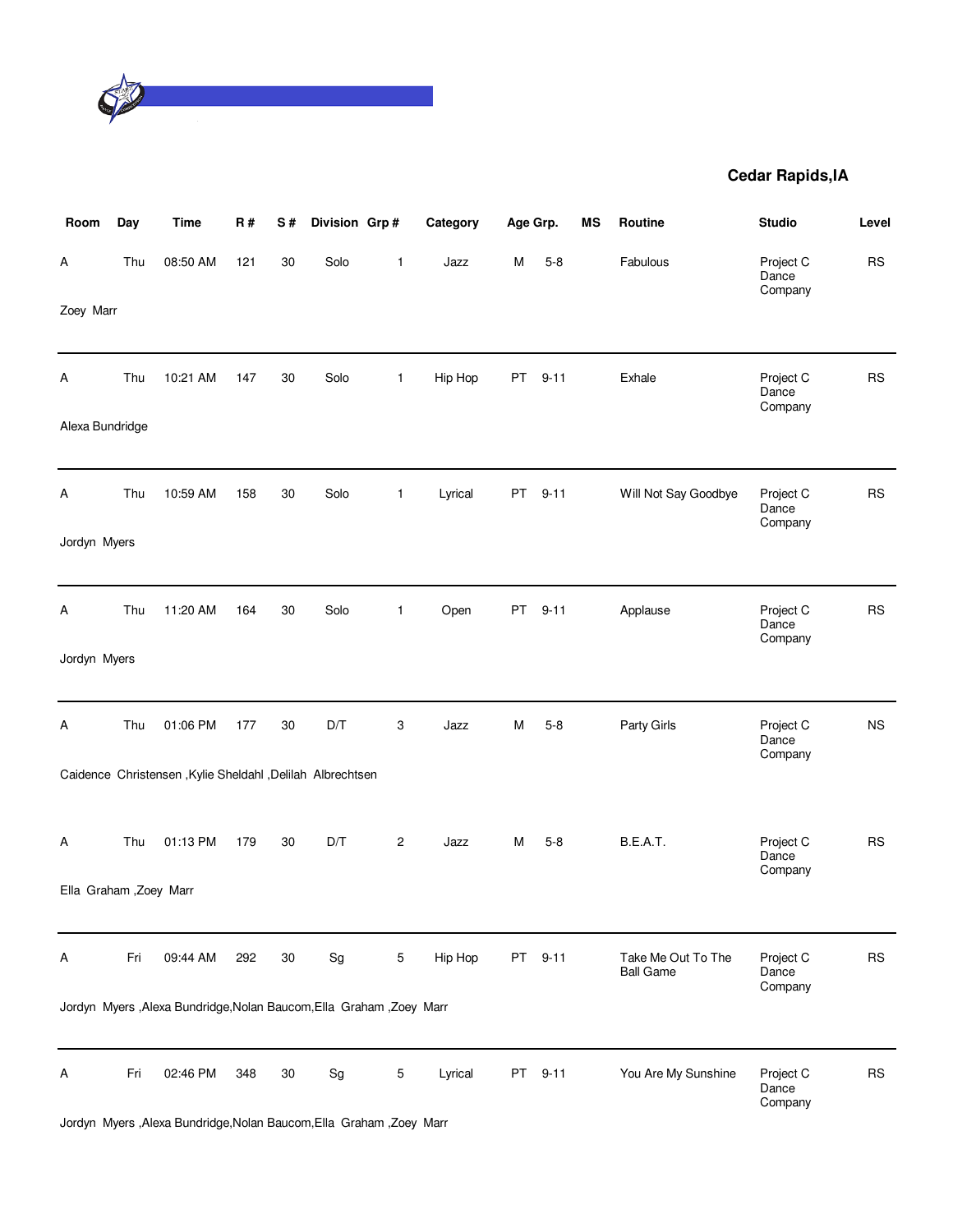

| Day | Time     | <b>R#</b> | S# |    |   | Category           |                                                                      |           | ΜS                                    | <b>Routine</b>                   | <b>Studio</b>                 | Level     |
|-----|----------|-----------|----|----|---|--------------------|----------------------------------------------------------------------|-----------|---------------------------------------|----------------------------------|-------------------------------|-----------|
| Fri | 04:26 PM | 358       | 30 | Sg | 5 | Open               |                                                                      | $12 - 14$ |                                       | Here Come The<br><b>Monsters</b> | Project C<br>Dance<br>Company | <b>RS</b> |
|     |          |           |    |    |   |                    |                                                                      |           |                                       |                                  |                               |           |
|     |          |           |    |    |   |                    |                                                                      |           |                                       |                                  |                               |           |
| Fri | 04:44 PM | 362       | 30 | Sg | 5 | Clogging           | S                                                                    | $15 - 18$ |                                       | Night Crawling                   | Project C<br>Dance<br>Company | <b>RS</b> |
|     |          |           |    |    |   | Division Grp#<br>_ | Emma Pantini, Nolan Baucom, Rendon Mohr, Trinity Woody, Jordyn Myers |           | Age Grp.<br>_ _ _ _ _ _ _ _ _ _ _ _ _ |                                  |                               |           |

Emma Pantini ,Jalyn Klejch ,Keegan Bailey,Rendon Mohr,Trinity Woody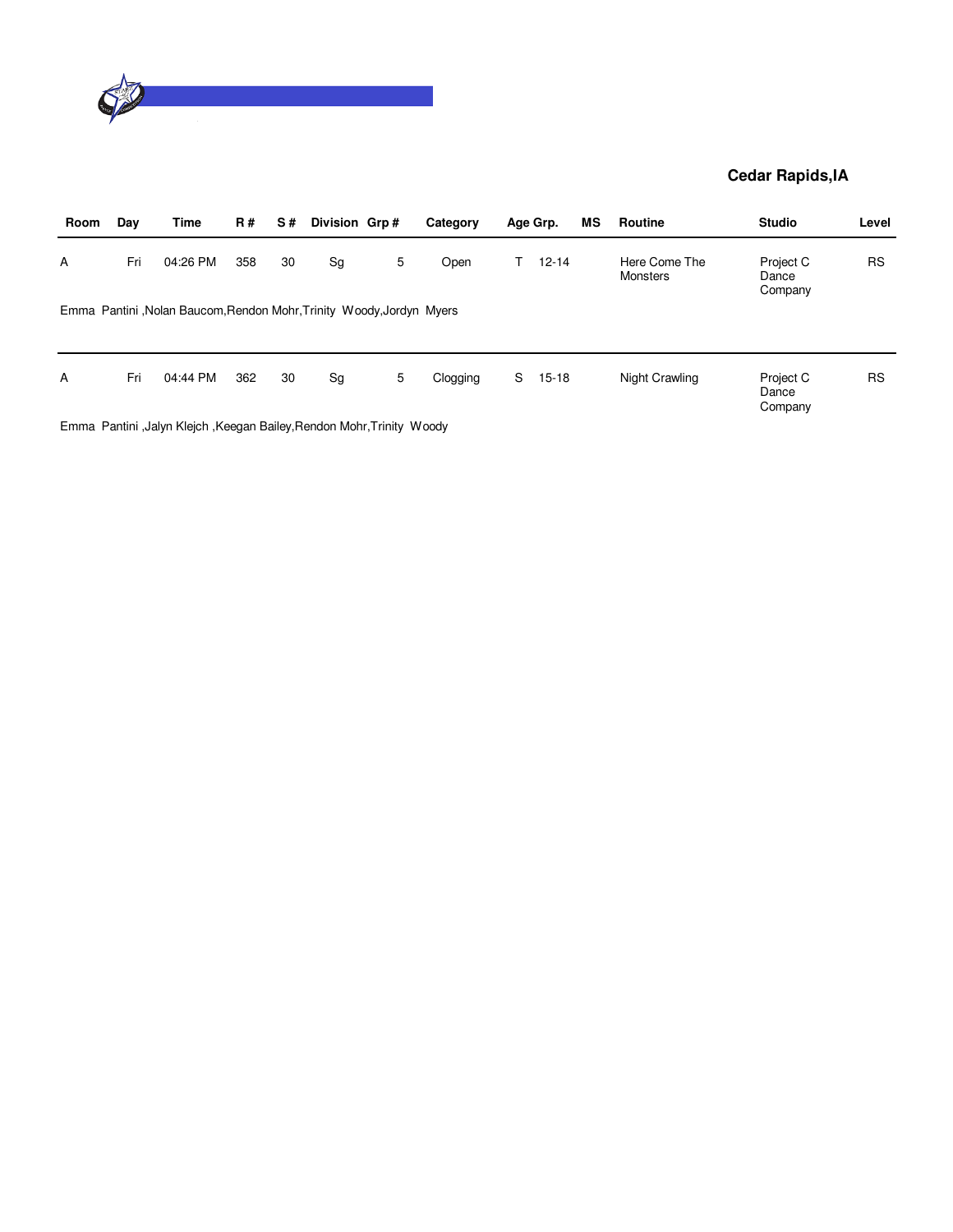

| Room                      | Day | <b>Time</b> | <b>R#</b>    | S# | Division Grp# |                         | Category     |           | Age Grp.  | MS | Routine               | <b>Studio</b>       | Level     |
|---------------------------|-----|-------------|--------------|----|---------------|-------------------------|--------------|-----------|-----------|----|-----------------------|---------------------|-----------|
| Α                         | Wed | 03:00 PM    | $\mathbf{1}$ | 19 | D/T           | $\overline{\mathbf{c}}$ | Jazz         | T.        | $12 - 14$ |    | Emergency             | Soul<br>Expressions | <b>NS</b> |
| Lexie Wiley, Payton Wiley |     |             |              |    |               |                         |              |           |           |    |                       |                     |           |
| Α                         | Thu | 09:00 AM    | 124          | 19 | Solo          | 1                       | Acrobatic    | <b>PT</b> | $9 - 11$  |    | Dangerous             | Soul<br>Expressions | <b>NS</b> |
| <b>Brystol Wiley</b>      |     |             |              |    |               |                         |              |           |           |    |                       |                     |           |
| Α                         | Thu | 03:37 PM    | 203          | 19 | Solo          | 1                       | Contemporary | T.        | $12 - 14$ |    | Anxious               | Soul<br>Expressions | <b>NS</b> |
| Payton Wiley              |     |             |              |    |               |                         |              |           |           |    |                       |                     |           |
| Α                         | Thu | 03:51 PM    | 207          | 19 | Solo          | 1                       | Jazz         | T.        | $12 - 14$ |    | <b>Black and Gold</b> | Soul<br>Expressions | <b>NS</b> |
| Lexie Wiley               |     |             |              |    |               |                         |              |           |           |    |                       |                     |           |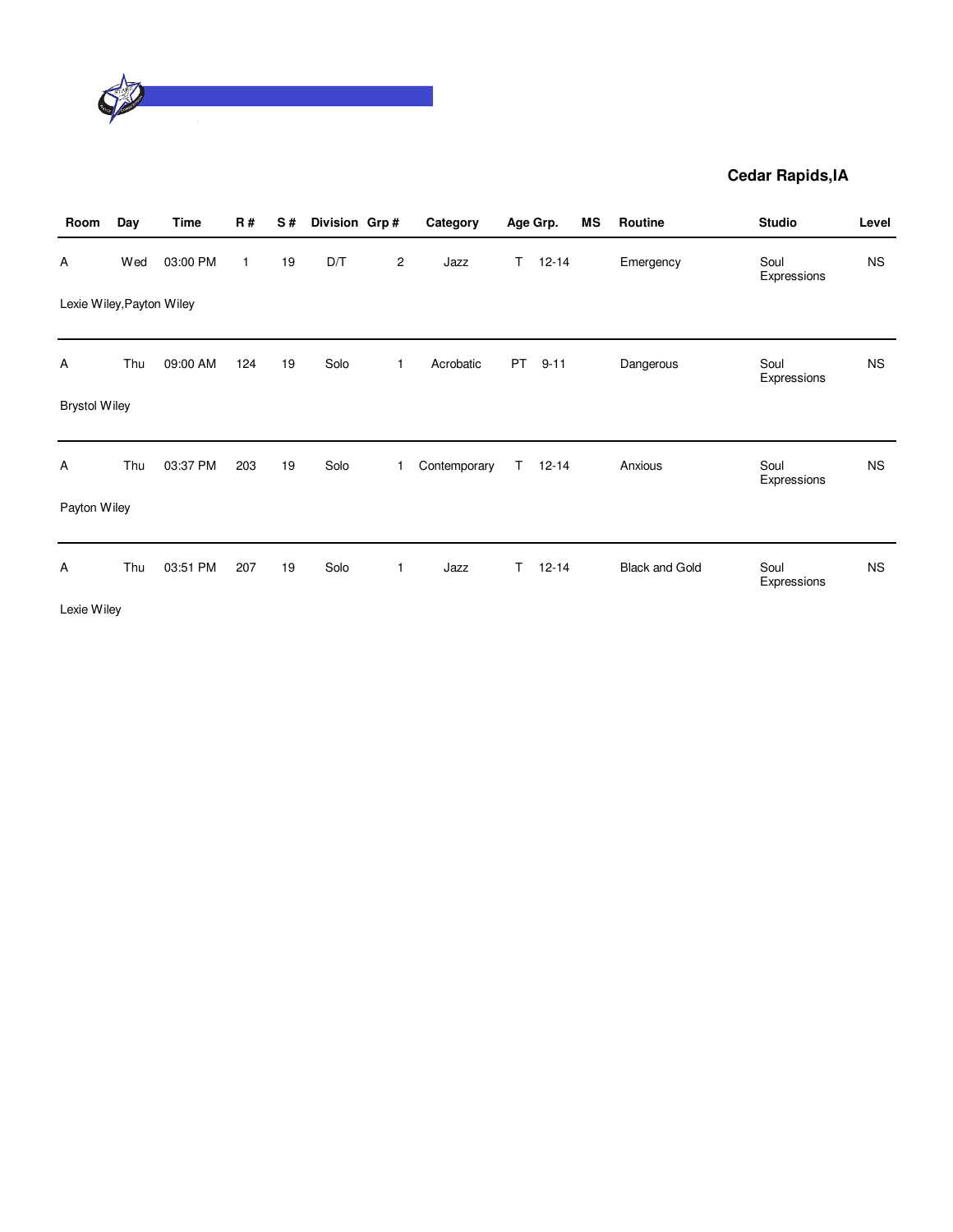

| Room          | Day | Time     | R # | S#  | Division Grp# | Category | Age Grp.  | МS | Routine               | <b>Studio</b>               | Level     |
|---------------|-----|----------|-----|-----|---------------|----------|-----------|----|-----------------------|-----------------------------|-----------|
| A             | Thu | 05:22 PM | 233 | -31 | Solo          | Lvrical  | $12 - 14$ |    | <b>Favorite Crime</b> | Spotlight<br><b>Studios</b> | <b>RS</b> |
| Ava Hultquist |     |          |     |     |               |          |           |    |                       |                             |           |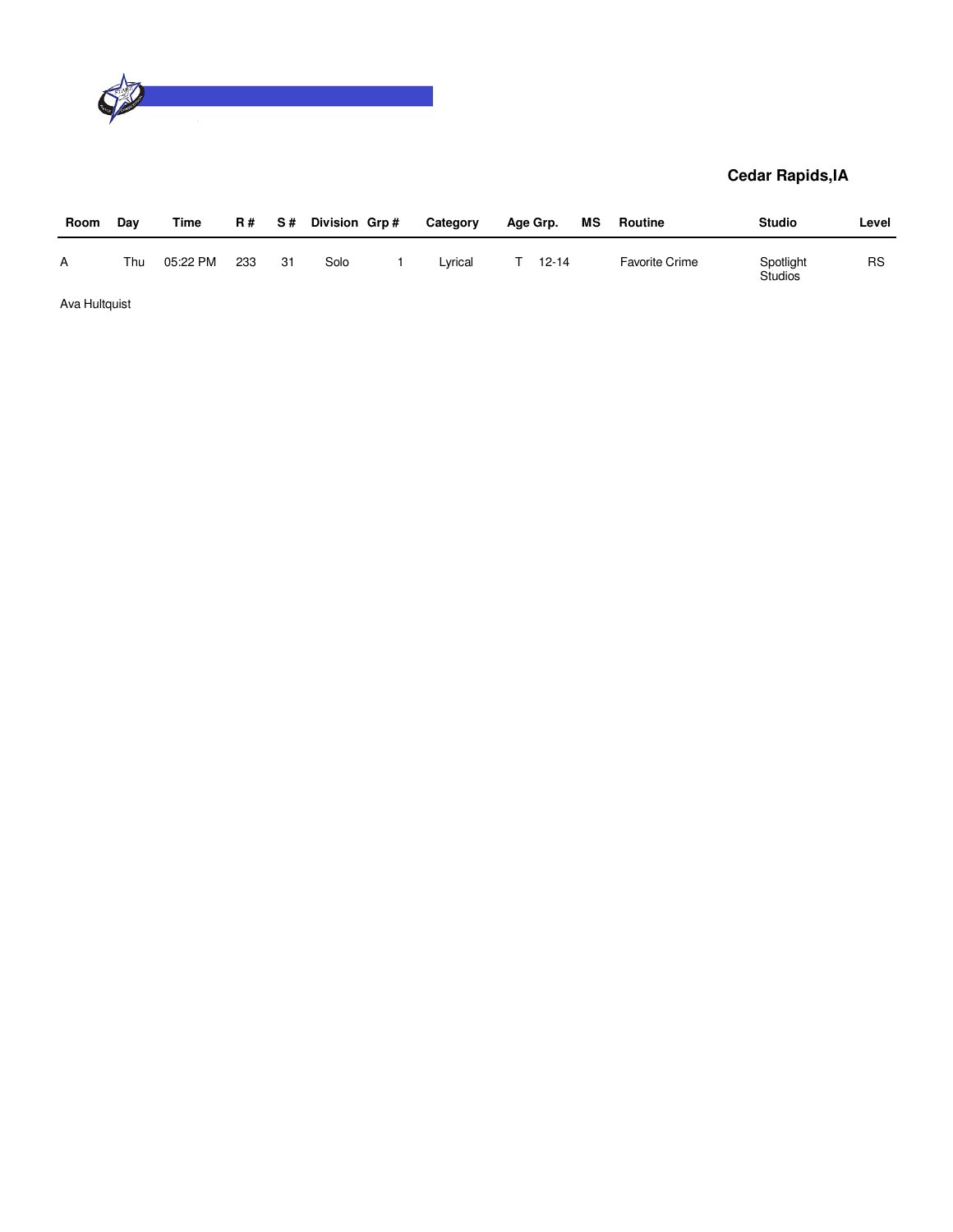

| Room                  | Day | Time     | <b>R#</b> | S# | Division Grp# | Category |     | Age Grp.  | МS | Routine            | <b>Studio</b>                     | Level     |
|-----------------------|-----|----------|-----------|----|---------------|----------|-----|-----------|----|--------------------|-----------------------------------|-----------|
| A                     | Wed | 07:51 PM | 77        | 7  | Solo          | Jazz     | S   | $15 - 18$ |    | Momma Knows Best   | <b>Star Seekers</b><br>Production | S         |
| <b>Presley Pawelk</b> |     |          |           |    |               |          |     |           |    |                    |                                   |           |
| A                     | Thu | 10:42 AM | 153       | 7  | Solo          | Jazz     | PT. | $9 - 11$  |    | Fire Under My Feet | <b>Star Seekers</b><br>Production | <b>RS</b> |
| Lexi Thomas           |     |          |           |    |               |          |     |           |    |                    |                                   |           |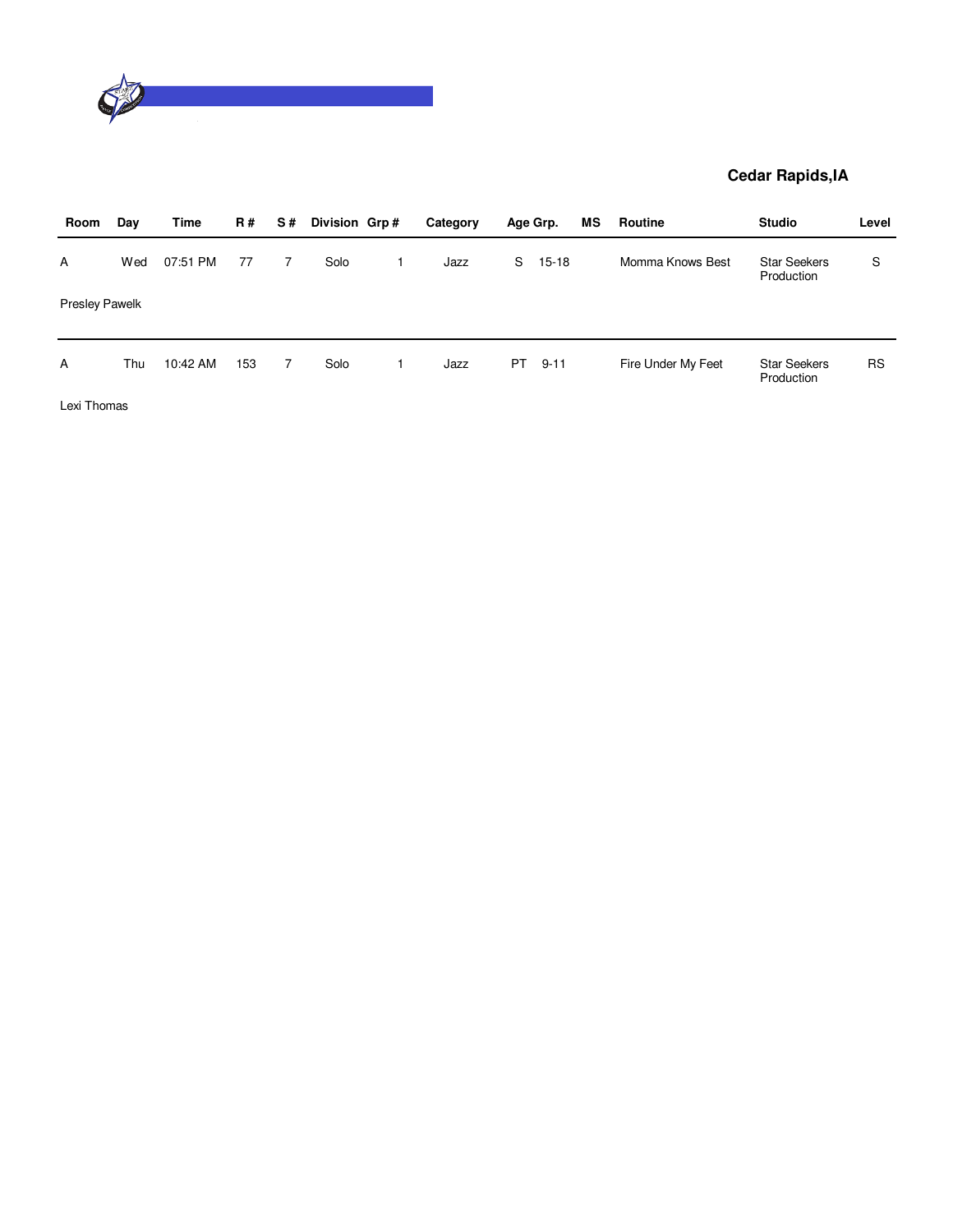

| Room                        | Day | Time                           | R#  | S# | Division Grp# |              | Category      |             | Age Grp.  | MS | Routine                       | <b>Studio</b>      | Level       |
|-----------------------------|-----|--------------------------------|-----|----|---------------|--------------|---------------|-------------|-----------|----|-------------------------------|--------------------|-------------|
| А                           | Wed | 03:08 PM                       | 3   | 13 | D/T           | 2            | Contemporary  | T.          | $12 - 14$ |    | Safe and Sound                | Studio 55<br>Dance | <b>RS</b>   |
|                             |     | Niccole McClay, Lauren Froehle |     |    |               |              |               |             |           |    |                               |                    |             |
| Α                           | Wed | 03:15 PM                       | 5   | 13 | D/T           | 2            | Contemporary  | $\mathsf T$ | $12 - 14$ |    | Warrior                       | Studio 55<br>Dance | <b>RS</b>   |
| Mylee Russell, Kiki Kimball |     |                                |     |    |               |              |               |             |           |    |                               |                    |             |
| A                           | Wed | 04:42 PM                       | 28  | 13 | Solo          | $\mathbf{1}$ | Acrobatic     | S           | $15 - 18$ |    | Hit Me With Your Best<br>Shot | Studio 55<br>Dance | <b>RS</b>   |
| Kiki Kimball                |     |                                |     |    |               |              |               |             |           |    |                               |                    |             |
| Α                           | Wed | 04:49 PM                       | 30  | 13 | Solo          | $\mathbf{1}$ | Contemporary  | S           | $15 - 18$ |    | Helium                        | Studio 55<br>Dance | <b>RS</b>   |
| Paige Kraus                 |     |                                |     |    |               |              |               |             |           |    |                               |                    |             |
| A                           | Wed | 05:31 PM                       | 42  | 13 | Solo          | $\mathbf{1}$ | Contemporary  | S           | $15 - 18$ |    | Until We Go Down              | Studio 55<br>Dance | <b>RS</b>   |
| Jaelyn Roeser               |     |                                |     |    |               |              |               |             |           |    |                               |                    |             |
| Α                           | Wed | 05:59 PM                       | 49  | 13 | Solo          | $\mathbf{1}$ | Jazz          | S           | $15 - 18$ |    | Dangerous                     | Studio 55<br>Dance | <b>RS</b>   |
| Lillian Christiansen        |     |                                |     |    |               |              |               |             |           |    |                               |                    |             |
| Α                           | Thu | 09:04 AM                       | 125 | 13 | Solo          | $\mathbf{1}$ | <b>Ballet</b> | PT          | $9 - 11$  |    | Ice Dance                     | Studio 55<br>Dance | ΝS          |
| Hannah Soukup               |     |                                |     |    |               |              |               |             |           |    |                               |                    |             |
| Α                           | Thu | 09:14 AM                       | 128 | 13 | Solo          | $\mathbf{1}$ | Contemporary  |             | PT 9-11   |    | The Winner Takes it All       | Studio 55<br>Dance | $_{\rm NS}$ |
| Karsyn Notermann            |     |                                |     |    |               |              |               |             |           |    |                               |                    |             |
| Α                           | Thu | 09:21 AM                       | 130 | 13 | Solo          | $\mathbf{1}$ | Jazz          | PT          | $9 - 11$  |    | Instruction                   | Studio 55<br>Dance | $_{\rm NS}$ |

Zayda Russell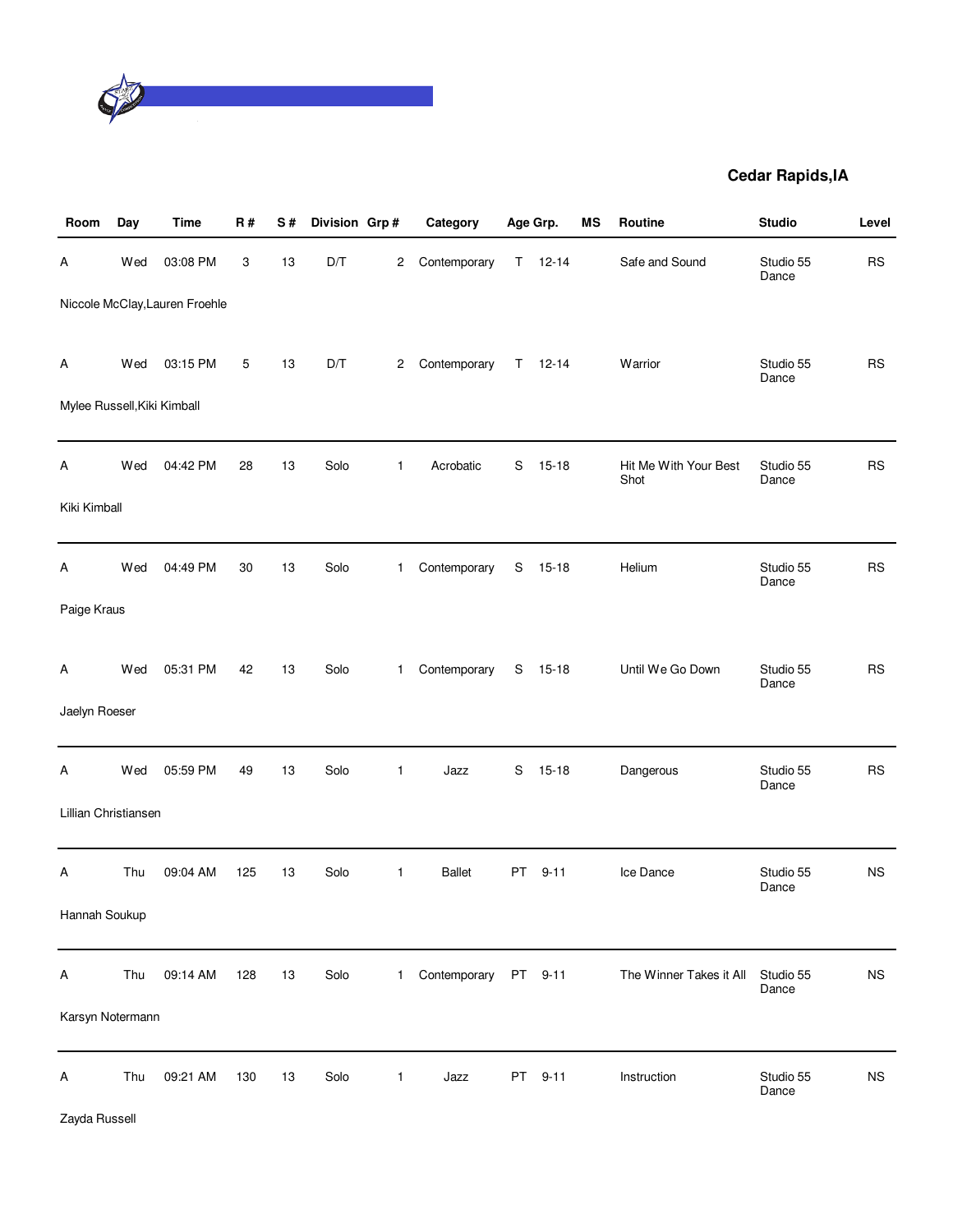

| Room                       | Day | <b>Time</b>                    | R#  | S# | Division Grp# |                         | Category      | Age Grp.  |          | MS | Routine              | <b>Studio</b>      | Level       |
|----------------------------|-----|--------------------------------|-----|----|---------------|-------------------------|---------------|-----------|----------|----|----------------------|--------------------|-------------|
| Α                          | Thu | 09:28 AM                       | 132 | 13 | Solo          | 1                       | Jazz          | PT        | $9 - 11$ |    | Strut                | Studio 55<br>Dance | <b>NS</b>   |
| Ella Duis                  |     |                                |     |    |               |                         |               |           |          |    |                      |                    |             |
| Α                          | Thu | 09:35 AM                       | 134 | 13 | Solo          | 1                       | Jazz          | <b>PT</b> | $9 - 11$ |    | Fabulous             | Studio 55<br>Dance | <b>NS</b>   |
| Maddy McClellan            |     |                                |     |    |               |                         |               |           |          |    |                      |                    |             |
| Α                          | Thu | 09:46 AM                       | 137 | 13 | Solo          | 1                       | Jazz          | PT        | $9 - 11$ |    | Royals               | Studio 55<br>Dance | <b>NS</b>   |
| Mckenzie Parks             |     |                                |     |    |               |                         |               |           |          |    |                      |                    |             |
| Α                          | Thu | 09:49 AM                       | 138 | 13 | Solo          | $\mathbf{1}$            | Lyrical       | PT        | $9 - 11$ |    | Flying               | Studio 55<br>Dance | $_{\rm NS}$ |
| <b>Hadley Soukup</b>       |     |                                |     |    |               |                         |               |           |          |    |                      |                    |             |
| Α                          | Thu | 10:00 AM                       | 141 | 13 | Solo          | 1                       | Lyrical       | <b>PT</b> | $9 - 11$ |    | Broken and Beautiful | Studio 55          | <b>NS</b>   |
| Kayla Korba                |     |                                |     |    |               |                         |               |           |          |    |                      | Dance              |             |
| Α                          | Thu | 12:52 PM                       | 173 | 13 | D/T           | $\overline{\mathbf{c}}$ | <b>Ballet</b> | M         | $5 - 8$  |    | Fireworks            | Studio 55          | $_{\rm NS}$ |
|                            |     | Rebecca Koch, Rylie Decker     |     |    |               |                         |               |           |          |    |                      | Dance              |             |
| A                          | Thu | 01:20 PM                       | 181 | 13 | D/T           | 2                       | Contemporary  | PT        | $9 - 11$ |    | Wherever You Will Go | Studio 55          | <b>NS</b>   |
|                            |     | Maddy McClellan, Zayda Russell |     |    |               |                         |               |           |          |    |                      | Dance              |             |
| A                          | Thu | 01:27 PM                       | 183 | 13 | D/T           | $\overline{c}$          | Jazz          | PT        | $9 - 11$ |    | Cooties              | Studio 55          | $_{\rm NS}$ |
| Abby Froehle, Lily Bridges |     |                                |     |    |               |                         |               |           |          |    |                      | Dance              |             |
|                            |     |                                |     |    |               |                         |               |           |          |    |                      |                    |             |
| Α                          | Thu | 01:34 PM                       | 185 | 13 | D/T           | 3                       | Jazz          | <b>PT</b> | $9 - 11$ |    | Yes Yes I Can        | Studio 55<br>Dance | $_{\rm NS}$ |

Karsyn Notermann,Hadley Soukup,Maddie Mae Oestmann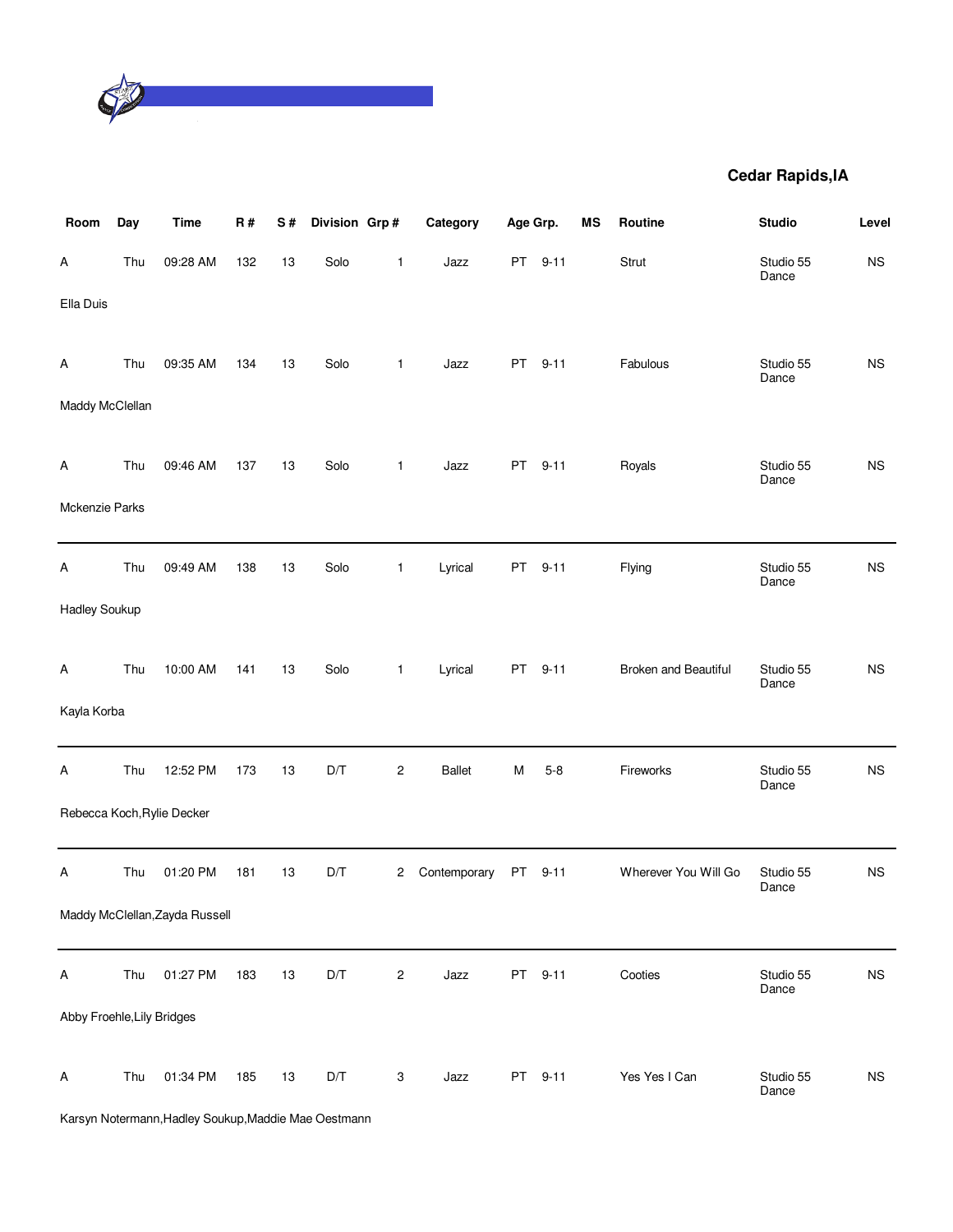

| Room                       | Day | Time     | <b>R#</b> | S# | Division Grp# |                | Category            |           | Age Grp.      | MS | Routine                     | <b>Studio</b>      | Level     |
|----------------------------|-----|----------|-----------|----|---------------|----------------|---------------------|-----------|---------------|----|-----------------------------|--------------------|-----------|
| A                          | Thu | 01:41 PM | 187       | 13 | D/T           | $\overline{c}$ | Jazz                | <b>PT</b> | $9 - 11$      |    | We're Gonna Party           | Studio 55<br>Dance | <b>NS</b> |
| Kinley Hill, Hannah Soukup |     |          |           |    |               |                |                     |           |               |    |                             |                    |           |
| Α                          | Thu | 02:02 PM | 193       | 13 | D/T           | $\overline{c}$ | Lyrical             | <b>PT</b> | $9 - 11$      |    | <b>Brave</b>                | Studio 55<br>Dance | <b>NS</b> |
| Olivia Jerde, Rylee Nimtz  |     |          |           |    |               |                |                     |           |               |    |                             |                    |           |
| Α                          | Thu | 03:58 PM | 209       | 13 | Solo          | 1              | Jazz                | T.        | $12 - 14$     |    | How to be a<br>Heartbreaker | Studio 55<br>Dance | <b>NS</b> |
| Maddie Mae Oestmann        |     |          |           |    |               |                |                     |           |               |    |                             |                    |           |
| A                          | Thu | 04:08 PM | 212       | 13 | Solo          | 1              | <b>Musical Show</b> | T.        | $12 - 14$     |    | I See Stars                 | Studio 55<br>Dance | <b>NS</b> |
| Eve Thelen                 |     |          |           |    |               |                |                     |           |               |    |                             |                    |           |
| Α                          | Thu | 04:19 PM | 215       | 13 | Solo          | 1.             | Contemporary        |           | $T = 12 - 14$ |    | Dont Forget About Me        | Studio 55<br>Dance | <b>RS</b> |
| Niccole McClay             |     |          |           |    |               |                |                     |           |               |    |                             |                    |           |
| Α                          | Thu | 04:22 PM | 216       | 13 | Solo          | 1              | Contemporary        |           | $T = 12 - 14$ |    | Leave a Light On            | Studio 55<br>Dance | <b>RS</b> |
| Maddie Opay                |     |          |           |    |               |                |                     |           |               |    |                             |                    |           |
| A                          | Thu | 04:29 PM | 218       | 13 | Solo          | 1.             | Contemporary        |           | $T = 12 - 14$ |    | Yellow Flicker Beat         | Studio 55<br>Dance | <b>RS</b> |
| Mylee Russell              |     |          |           |    |               |                |                     |           |               |    |                             |                    |           |
| Α                          | Thu | 04:36 PM | 220       | 13 | Solo          | 1.             | Contemporary        |           | $T = 12 - 14$ |    | <b>Finding Hope</b>         | Studio 55<br>Dance | <b>RS</b> |
| Lauren Froehle             |     |          |           |    |               |                |                     |           |               |    |                             |                    |           |
| Α                          | Fri | 08:00 AM | 269       | 13 | Sg            | $\overline{7}$ | Acrobatic           |           | $T = 12 - 14$ |    | Secret                      | Studio 55<br>Dance | <b>RS</b> |

Paige Kraus,Mylee Russell,Niccole McClay,Kiki Kimball,Jaelyn Roeser,Lauren Froehle,Lillian Christiansen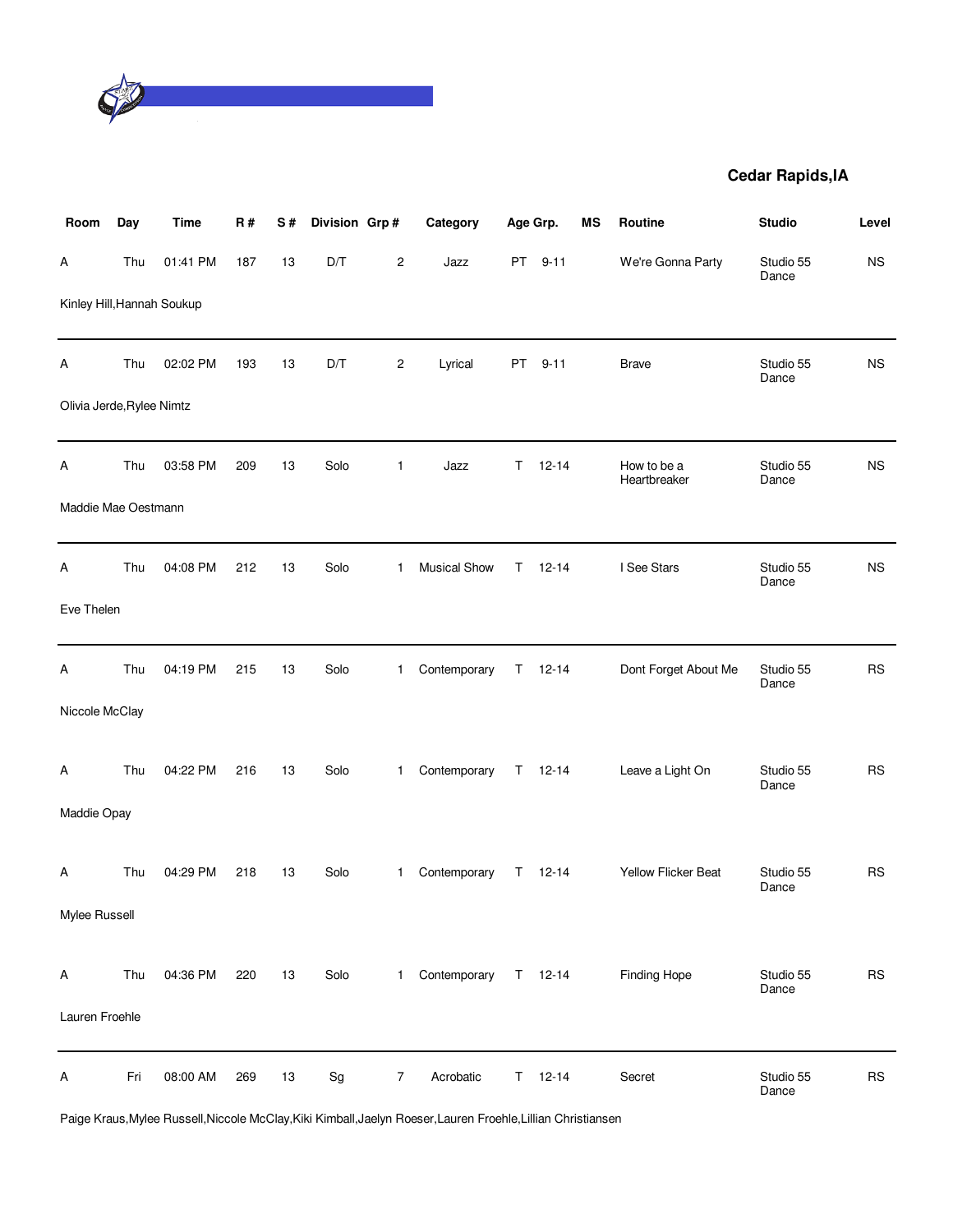

| Room | Day | Time                                                                    | R#  | S# | Division Grp#                |    | Category                                                                                              |     | Age Grp.  | ΜS | Routine                                                                                                                                                           | <b>Studio</b>      | Level     |
|------|-----|-------------------------------------------------------------------------|-----|----|------------------------------|----|-------------------------------------------------------------------------------------------------------|-----|-----------|----|-------------------------------------------------------------------------------------------------------------------------------------------------------------------|--------------------|-----------|
| A    | Fri | 08:05 AM                                                                | 270 | 13 | Lg                           | 13 | Acrobatic                                                                                             | PT  | $9 - 11$  |    | Roll the Dice                                                                                                                                                     | Studio 55<br>Dance | <b>NS</b> |
|      |     | Bridges, Kinslee Gross, Rylee Nimtz, Hannah Soukup                      |     |    |                              |    |                                                                                                       |     |           |    | Maddy McClellan, Mckenzie Parks, Karsyn Notermann, Hadley Soukup, Maddie Mae Oestmann, Zayda Russell, Ashlynn Wallace, Abby Froehle, Olivia Jerde, Lily           |                    |           |
| Α    | Fri | 08:32 AM                                                                | 276 | 13 | Sg                           | 5  | Contemporary                                                                                          | Τ   | 12-14     |    | Game of Survival                                                                                                                                                  | Studio 55<br>Dance | RS        |
|      |     | Carly Fee, Eve Thelen, Isabella Brummer, Lauren Froehle, Niccole McClay |     |    |                              |    |                                                                                                       |     |           |    |                                                                                                                                                                   |                    |           |
| A    | Fri | 08:46 AM                                                                | 279 | 13 | Sg                           | 9  | Contemporary                                                                                          | T.  | $12 - 14$ |    | Madness                                                                                                                                                           | Studio 55<br>Dance | RS        |
|      |     |                                                                         |     |    |                              |    |                                                                                                       |     |           |    | Paige Kraus, Mylee Russell, Niccole McClay, Kiki Kimball, Jaelyn Roeser, Lauren Froehle, Lillian Christiansen, Ella Leaf, Maddie Opay                             |                    |           |
| Α    | Fri | 09:35 AM                                                                | 290 | 13 | Sg                           | 7  | Hip Hop                                                                                               |     | PT 9-11   |    | <b>MVP</b>                                                                                                                                                        | Studio 55<br>Dance | <b>NS</b> |
|      |     |                                                                         |     |    |                              |    | Maddy McClellan, Mckenzie Parks, Zayda Russell, Abby Froehle, Olivia Jerde, Lily Bridges, Rylee Nimtz |     |           |    |                                                                                                                                                                   |                    |           |
| A    | Fri | 09:58 AM                                                                | 295 | 13 | $\operatorname{\mathsf{Sg}}$ | 9  | Hip Hop                                                                                               | Τ   | $12 - 14$ |    | Level Up                                                                                                                                                          | Studio 55<br>Dance | <b>RS</b> |
|      |     |                                                                         |     |    |                              |    |                                                                                                       |     |           |    | Paige Kraus, Mylee Russell, Kiki Kimball, Jaelyn Roeser, Lauren Froehle, Lillian Christiansen, Ella Leaf, Maddie Opay, Eve Thelen                                 |                    |           |
| Α    | Fri | 11:01 AM                                                                | 309 | 13 | Sg                           | 5  | Jazz                                                                                                  | Τ   | $12 - 14$ |    | Trouble                                                                                                                                                           | Studio 55<br>Dance | <b>RS</b> |
|      |     | Carly Fee, Eve Thelen, Isabella Brummer, Lauren Froehle, Niccole McClay |     |    |                              |    |                                                                                                       |     |           |    |                                                                                                                                                                   |                    |           |
| A    | Fri | 11:55 AM                                                                | 321 | 13 | Sg                           | 7  | Jazz                                                                                                  | PT. | $9 - 11$  |    | Size                                                                                                                                                              | Studio 55<br>Dance | <b>NS</b> |
|      |     |                                                                         |     |    |                              |    |                                                                                                       |     |           |    | Maddy McClellan, Mckenzie Parks, Kayla Korba, Karsyn Notermann, Hadley Soukup, Maddie Mae Oestmann, Zayda Russell                                                 |                    |           |
| Α    | Fri | 01:39 PM                                                                | 333 | 13 | Sg                           | 9  | Jazz                                                                                                  | Τ   | $12 - 14$ |    | Rolling in the Deep                                                                                                                                               | Studio 55<br>Dance | <b>RS</b> |
|      |     |                                                                         |     |    |                              |    |                                                                                                       |     |           |    | Paige Kraus, Mylee Russell, Niccole McClay, Kiki Kimball, Jaelyn Roeser, Lauren Froehle, Lillian Christiansen, Ella Leaf, Maddie Opay                             |                    |           |
| A    | Fri | 02:01 PM                                                                | 338 | 13 | Lg                           | 12 | Jazz                                                                                                  | PT  | $9 - 11$  |    | Me and My Girls                                                                                                                                                   | Studio 55<br>Dance | <b>NS</b> |
|      |     |                                                                         |     |    |                              |    |                                                                                                       |     |           |    | Ella Duis, Ashlynn Wallace, Abby Froehle, Olivia Jerde, Lily Bridges, Kinley Hill, Kinslee Gross, Rebecca Koch, Rylie Decker, Rylee Nimtz, Hannah Soukup, Avalina |                    |           |

Anderson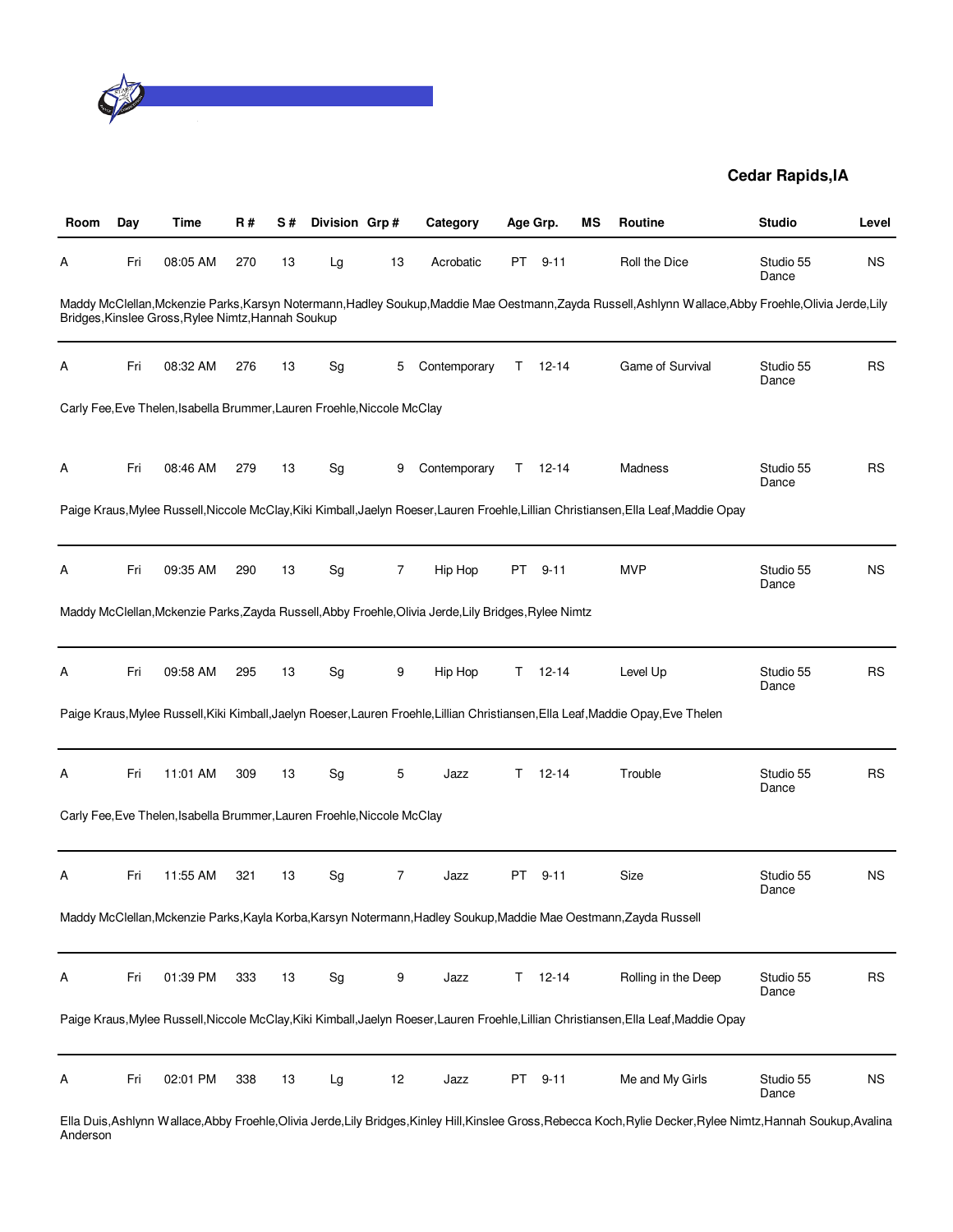

| Room     | Day | Time                                                                          | <b>R#</b> | S# | Division Grp#  |                | Category                                                                                              |      | Age Grp.  | ΜS | <b>Routine</b>                                                                                                                                         | <b>Studio</b>      | Level     |
|----------|-----|-------------------------------------------------------------------------------|-----------|----|----------------|----------------|-------------------------------------------------------------------------------------------------------|------|-----------|----|--------------------------------------------------------------------------------------------------------------------------------------------------------|--------------------|-----------|
| А        | Fri | 02:33 PM                                                                      | 345       | 13 | Sg             | 7              | Lyrical                                                                                               | PT   | $9 - 11$  |    | Live or Survive                                                                                                                                        | Studio 55<br>Dance | <b>NS</b> |
|          |     |                                                                               |           |    |                |                |                                                                                                       |      |           |    | Maddy McClellan, Mckenzie Parks, Kayla Korba, Karsyn Notermann, Hadley Soukup, Maddie Mae Oestmann, Zayda Russell                                      |                    |           |
| Α        | Fri | 03:04 PM                                                                      | 352       | 13 | Lg             | 12             | Lyrical                                                                                               |      | PT 9-11   |    | Here I Am                                                                                                                                              | Studio 55<br>Dance | <b>NS</b> |
| Anderson |     |                                                                               |           |    |                |                |                                                                                                       |      |           |    | Ella Duis,Ashlynn Wallace,Abby Froehle,Olivia Jerde,Lily Bridges,Kinley Hill,Kinslee Gross,Rebecca Koch,Rylie Decker,Rylee Nimtz,Hannah Soukup,Avalina |                    |           |
| Α        | Fri | 04:30 PM                                                                      | 359       | 13 | Sg             | 5              | Open                                                                                                  | S    | $15 - 18$ |    | Lookin' for Trouble                                                                                                                                    | Studio 55<br>Dance | RS        |
|          |     | Paige Kraus, Mylee Russell, Kiki Kimball, Jaelyn Roeser, Lillian Christiansen |           |    |                |                |                                                                                                       |      |           |    |                                                                                                                                                        |                    |           |
| Α        | Fri | 04:57 PM                                                                      | 365       | 13 | Sg             | $\overline{7}$ | Tap                                                                                                   | PT - | $9 - 11$  |    | Jackpot                                                                                                                                                | Studio 55<br>Dance | <b>NS</b> |
|          |     |                                                                               |           |    |                |                |                                                                                                       |      |           |    | Maddy McClellan, Mckenzie Parks, Kayla Korba, Karsyn Notermann, Hadley Soukup, Maddie Mae Oestmann, Zayda Russell                                      |                    |           |
| Α        | Fri | 05:11 PM                                                                      | 368       | 13 | Sg             | 5              | Tap                                                                                                   | T.   | $12 - 14$ |    | Telephone                                                                                                                                              | Studio 55<br>Dance | <b>RS</b> |
|          |     | Carly Fee, Eve Thelen, Isabella Brummer, Lauren Froehle, Niccole McClay       |           |    |                |                |                                                                                                       |      |           |    |                                                                                                                                                        |                    |           |
| Α        | Fri | 05:33 PM                                                                      | 373       | 13 | Sg             | $\overline{7}$ | Tap                                                                                                   | S    | $15 - 18$ |    | <b>Black or White</b>                                                                                                                                  | Studio 55<br>Dance | <b>RS</b> |
|          |     |                                                                               |           |    |                |                | Paige Kraus, Mylee Russell, Kiki Kimball, Jaelyn Roeser, Lillian Christiansen, Ella Leaf, Maddie Opay |      |           |    |                                                                                                                                                        |                    |           |
| Α        | Fri | 05:42 PM                                                                      | 375       | 13 | Lg             | 12             | Tap                                                                                                   | PT   | $9 - 11$  |    | Sugar Pie Honey Bunch                                                                                                                                  | Studio 55<br>Dance | <b>NS</b> |
| Anderson |     |                                                                               |           |    |                |                |                                                                                                       |      |           |    | Ella Duis,Ashlynn Wallace,Abby Froehle,Olivia Jerde,Lily Bridges,Kinley Hill,Kinslee Gross,Rebecca Koch,Rylie Decker,Rylee Nimtz,Hannah Soukup,Avalina |                    |           |
| Α        | Fri | 06:34 PM                                                                      | 383       | 13 | Producti<br>on | 31             | Open                                                                                                  | PT.  | $9 - 11$  |    | Monopoly                                                                                                                                               | Studio 55<br>Dance | RS        |

Paige Kraus,Maddy McClellan,Mckenzie Parks,Mylee Russell,Niccole McClay,Kiki Kimball,Jaelyn Roeser,Kayla Korba,Karsyn Notermann,Hadley Soukup,Maddie Mae Oestmann,Zayda Russell,Lauren Froehle,Lillian Christiansen,Ella Leaf,Maddie Opay,Carly Fee,Eve Thelen,Isabella Brummer,Ella Duis,Ashlynn Wallace,Abby Froehle,Olivia Jerde,Lily Bridges,Kinley Hill,Kinslee Gross,Rebecca Koch,Rylie Decker,Rylee Nimtz,Hannah Soukup,Avalina Anderson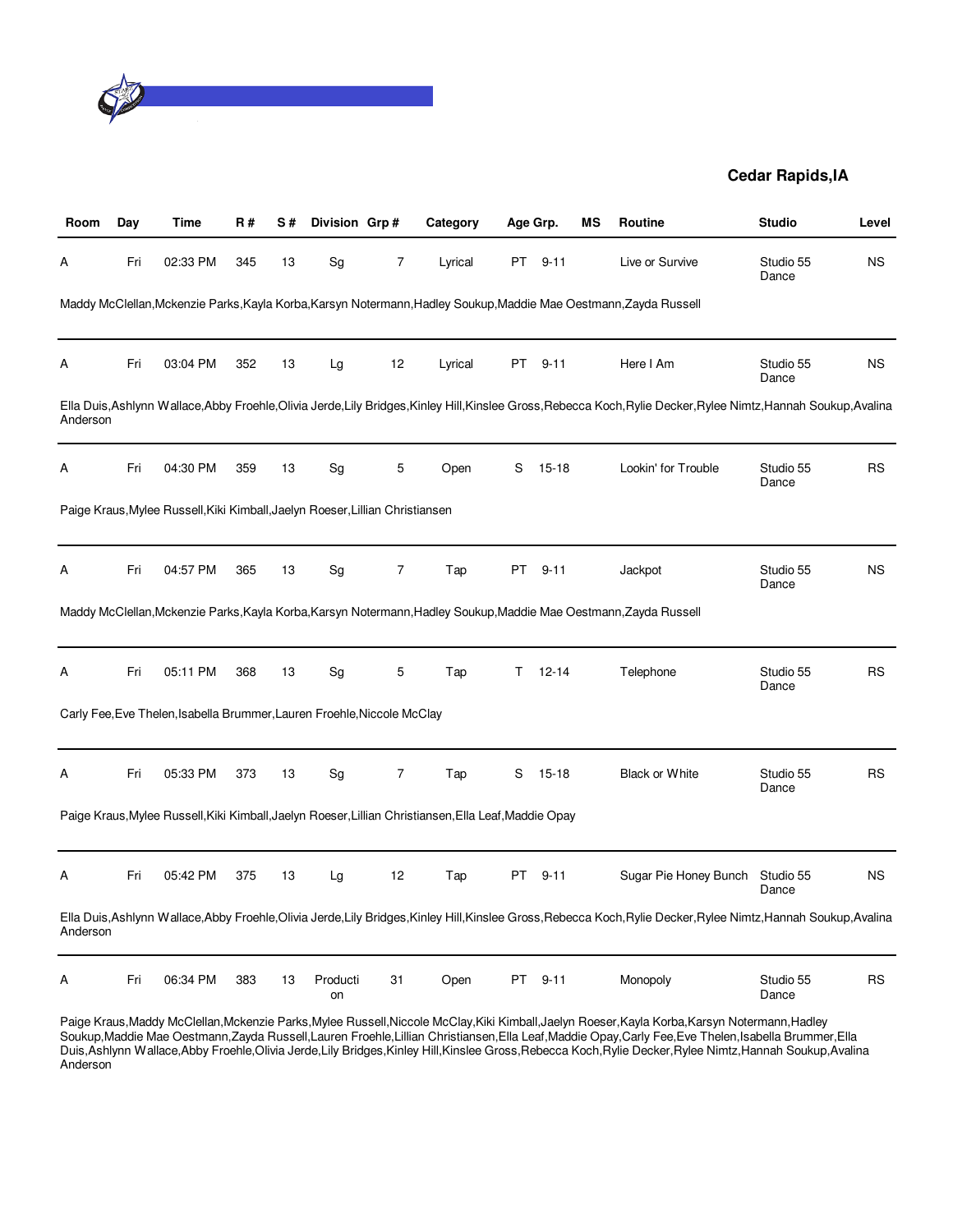

| Room                 | Day | <b>Time</b>                   | <b>R#</b> | S#      | Division Grp# |                | Category                        |             | Age Grp.  | MS | Routine                       | <b>Studio</b>                 | Level       |
|----------------------|-----|-------------------------------|-----------|---------|---------------|----------------|---------------------------------|-------------|-----------|----|-------------------------------|-------------------------------|-------------|
| Α                    | Wed | 03:32 PM                      | 10        | 6       | D/T           | $\overline{c}$ | Lyrical                         | T.          | $12 - 14$ |    | YOU RISE UP                   | <b>STUDIO</b><br>DANCE        | <b>RS</b>   |
|                      |     | Kaitlyn Cihla, Willa Bowman   |           |         |               |                |                                 |             |           |    |                               |                               |             |
| Α                    | Wed | 03:46 PM                      | 14        | 6       | D/T           | $\overline{c}$ | Lyrical                         | T.          | $12 - 14$ |    | YOU ARE MY<br>SALVATION       | <b>STUDIO</b><br>DANCE        | <b>RS</b>   |
|                      |     | Dylan Gardner, Lauren Strain  |           |         |               |                |                                 |             |           |    |                               |                               |             |
| Α                    | Wed | 03:57 PM                      | 16        | 6       | D/T           |                | 2 Novelty/Characte T 12-14<br>r |             |           |    | STEPSISTER'S<br><b>LAMENT</b> | <b>STUDIO</b><br>DANCE        | <b>RS</b>   |
|                      |     | Keira Hinrichs, Chayse Lausen |           |         |               |                |                                 |             |           |    |                               |                               |             |
| Α                    | Wed | 05:28 PM                      | 41        | 6       | Solo          | $\mathbf{1}$   | Contemporary                    | $\mathbf S$ | $15 - 18$ |    | CRINGED                       | <b>STUDIO</b><br>DANCE        | <b>RS</b>   |
| Lilly Newhouse       |     |                               |           |         |               |                |                                 |             |           |    |                               |                               |             |
| Α                    | Wed | 06:17 PM                      | 54        | 6       | Solo          | $\mathbf{1}$   | Lyrical                         | S           | $15 - 18$ |    | STOP THE ABUSE                | <b>STUDIO</b><br><b>DANCE</b> | <b>RS</b>   |
| Addison Gibbs Becker |     |                               |           |         |               |                |                                 |             |           |    |                               |                               |             |
| Α                    | Wed | 07:19 PM                      | 69        | 6       | Solo          | $\mathbf{1}$   | Contemporary                    | $\mathbf S$ | $15 - 18$ |    | LOVELY                        | <b>STUDIO</b><br>DANCE        | S           |
| Ella Cunningham      |     |                               |           |         |               |                |                                 |             |           |    |                               |                               |             |
| Α                    | Wed | 07:44 PM                      | 75        | 6       | Solo          | 1              | Jazz                            | S           | $15 - 18$ |    | IT'S ABOUT THE<br><b>WALK</b> | <b>STUDIO</b><br>DANCE        | S           |
| Lily Young           |     |                               |           |         |               |                |                                 |             |           |    |                               |                               |             |
| A                    | Wed | 08:08 PM                      | 81        | 6       | Solo          | $\mathbf{1}$   | Lyrical                         |             | S 15-18   |    | MY FUTURE                     | <b>STUDIO</b><br>DANCE        | $\mathbf S$ |
| Frances Lausen       |     |                               |           |         |               |                |                                 |             |           |    |                               |                               |             |
| Α                    | Wed | 08:40 PM                      | 90        | $\,6\,$ | Solo          | $\mathbf{1}$   | Open                            |             | S 15-18   |    | LEGENDARY                     | <b>STUDIO</b><br>DANCE        | S           |

Ava McMenomy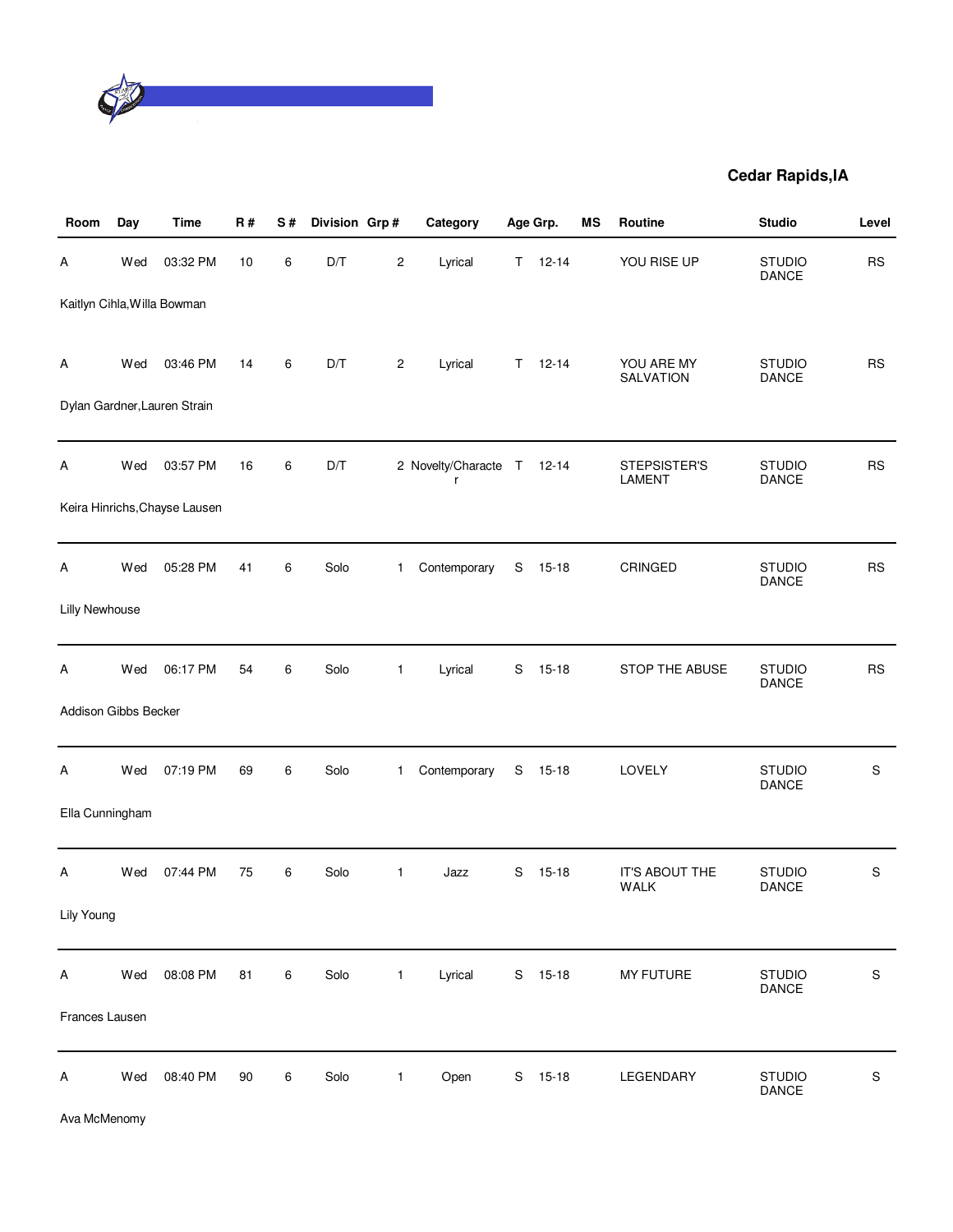

| Room                     | Day | Time                                      | R#  | S# | Division Grp# |                | Category            |           | Age Grp.    | MS | Routine                          | <b>Studio</b>                 | Level     |
|--------------------------|-----|-------------------------------------------|-----|----|---------------|----------------|---------------------|-----------|-------------|----|----------------------------------|-------------------------------|-----------|
| Α                        | Wed | 08:57 PM                                  | 95  | 6  | Solo          | 1              | Tap                 | S         | $15 - 18$   |    | I WON'T DANCE                    | <b>STUDIO</b><br>DANCE        | S         |
| <b>Tucker Mensen</b>     |     |                                           |     |    |               |                |                     |           |             |    |                                  |                               |           |
| Α                        | Wed | 09:25 PM                                  | 103 | 6  | D/T           | $\overline{c}$ | Jazz                | S         | $15 - 18$   |    | 100% PURE LOVE                   | <b>STUDIO</b><br>DANCE        | S         |
| Alyssa Below, Lily Young |     |                                           |     |    |               |                |                     |           |             |    |                                  |                               |           |
| Α                        | Wed | 09:39 PM                                  | 106 | 6  | D/T           | 3              | <b>Musical Show</b> | S         | 15-18       |    | <b>EASY STREET</b>               | <b>STUDIO</b><br>DANCE        | S         |
|                          |     | Emily Clemen, Ava McMenomy, Tucker Mensen |     |    |               |                |                     |           |             |    |                                  |                               |           |
| A                        | Thu | 08:15 AM                                  | 111 | 6  | Solo          | 1              | Jazz                | M         | $5 - 8$     |    | MY WILDSIDE                      | <b>STUDIO</b><br>DANCE        | <b>NS</b> |
| Sienna Reges             |     |                                           |     |    |               |                |                     |           |             |    |                                  |                               |           |
| Α                        | Thu | 02:12 PM                                  | 196 | 6  | D/T           | 2              | Open                | <b>PT</b> | $9 - 11$    |    | <b>WHAT'S A MAN</b><br>GOTTA DO? | <b>STUDIO</b><br>DANCE        | <b>RS</b> |
|                          |     | Lydia Beer, Emre Montgomery               |     |    |               |                |                     |           |             |    |                                  |                               |           |
| Α                        | Thu | 03:54 PM                                  | 208 | 6  | Solo          | 1              | Jazz                | T.        | $12 - 14$   |    | <b>NIGHT FALLS</b>               | <b>STUDIO</b><br><b>DANCE</b> | <b>NS</b> |
| Mackenzie Blake          |     |                                           |     |    |               |                |                     |           |             |    |                                  |                               |           |
| Α                        | Thu | 04:47 PM                                  | 223 | 6  | Solo          | 1              | Jazz                | T.        | $12 - 14$   |    | <b>ATTENTION PLEASE</b>          | <b>STUDIO</b><br>DANCE        | <b>RS</b> |
| Chayse Lausen            |     |                                           |     |    |               |                |                     |           |             |    |                                  |                               |           |
| Α                        | Thu | 04:54 PM                                  | 225 | 6  | Solo          | $\mathbf{1}$   | Jazz                |           | $T = 12-14$ |    | UPSIDE DOWN                      | <b>STUDIO</b>                 | <b>RS</b> |
| Ayla Montgomery          |     |                                           |     |    |               |                |                     |           |             |    |                                  | DANCE                         |           |
| Α                        | Thu | 05:43 PM                                  | 239 | 6  | Solo          | $\mathbf 1$    | Musical Show        | T.        | $12 - 14$   |    | I'M SO MUCH BETTER STUDIO        |                               | <b>RS</b> |
|                          |     |                                           |     |    |               |                |                     |           |             |    |                                  | DANCE                         |           |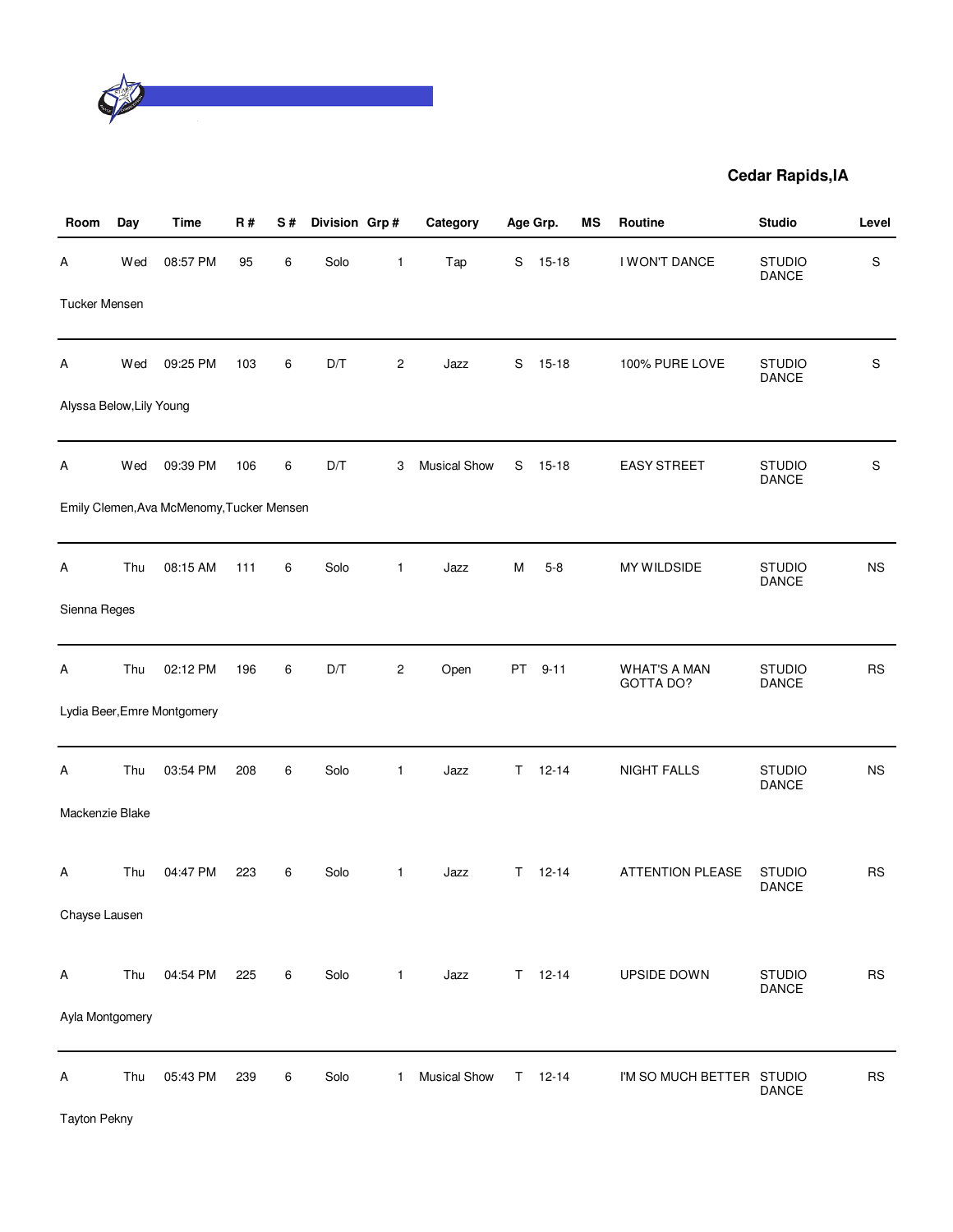

| Room                | Day | Time                                                                | R#  | S# | Division Grp#                |    | Category                                                                                            |     | Age Grp.      | ΜS | <b>Routine</b>                                                                                                                             | <b>Studio</b>                 | Level     |
|---------------------|-----|---------------------------------------------------------------------|-----|----|------------------------------|----|-----------------------------------------------------------------------------------------------------|-----|---------------|----|--------------------------------------------------------------------------------------------------------------------------------------------|-------------------------------|-----------|
| A                   | Thu | 06:39 PM                                                            | 255 | 6  | Solo                         | 1  | Contemporary                                                                                        | T.  | $12 - 14$     |    | ANYWHERE AWAY<br><b>FROM HERE</b>                                                                                                          | <b>STUDIO</b><br><b>DANCE</b> | S         |
| <b>REGAN GUNKEL</b> |     |                                                                     |     |    |                              |    |                                                                                                     |     |               |    |                                                                                                                                            |                               |           |
| Α                   | Fri | 08:37 AM                                                            | 277 | 6  | Sg                           | 7  | Contemporary                                                                                        | Τ   | $12 - 14$     |    | CONTROL                                                                                                                                    | <b>STUDIO</b><br><b>DANCE</b> | <b>RS</b> |
|                     |     |                                                                     |     |    |                              |    | Dylan Gardner, Avery Murray, Lauren Strain, Lexi Engel, Keira Hinrichs, Chayse Lausen, Lindsay Glau |     |               |    |                                                                                                                                            |                               |           |
| Α                   | Fri | 09:22 AM                                                            | 287 | 6  | Lg                           | 12 | Contemporary                                                                                        | S   | 15-18         |    | MAN IN THE MIRROR                                                                                                                          | <b>STUDIO</b><br><b>DANCE</b> | S         |
|                     |     | Beer, Ella Cunningham, Lillie Wardell                               |     |    |                              |    |                                                                                                     |     |               |    | Emily Clemen, Kristin Gavin, Frances Lausen, Ava McMenomy, Alyssa Below, Tucker Mensen, Lily Young, LILIAN JONES, MAGGY JELLISON, Meredith |                               |           |
| Α                   | Fri | 09:26 AM                                                            | 288 | 6  | Sg                           | 5  | Hip Hop                                                                                             | М   | $5 - 8$       |    | <b>GET DAT</b>                                                                                                                             | <b>STUDIO</b><br><b>DANCE</b> | <b>RS</b> |
|                     |     | Mia Dorman, Maggie Lantz, Lanae Paul, Brooklyn Reges, Ruth Williams |     |    |                              |    |                                                                                                     |     |               |    |                                                                                                                                            |                               |           |
| Α                   | Fri | 11:28 AM                                                            | 315 | 6  | $\operatorname{\mathsf{Sg}}$ | 6  | Jazz                                                                                                | M   | $5-8$         |    | GOT 2 BE                                                                                                                                   | <b>STUDIO</b><br>DANCE        | NS.       |
|                     |     |                                                                     |     |    |                              |    | Mia Dorman, Maggie Lantz, Lanae Paul, Brooklyn Reges, Ruth Williams, Makinzie Salter                |     |               |    |                                                                                                                                            |                               |           |
| Α                   | Fri | 11:46 AM                                                            | 319 | 6  | Sg                           | 6  | Jazz                                                                                                | PT. | $9 - 11$      |    | <b>BAMM</b>                                                                                                                                | <b>STUDIO</b><br><b>DANCE</b> | <b>NS</b> |
|                     |     |                                                                     |     |    |                              |    | Emre Montgomery, Emersyn Grimes, Alexandra Blake, Chloe Besler, Claire Kisling, Maggie Panoch       |     |               |    |                                                                                                                                            |                               |           |
| A                   | Fri | 11:50 AM                                                            | 320 | 6  | Sg                           | 5  | Jazz                                                                                                | PT  | $9 - 11$      |    | GIRL IN THE MIRROR                                                                                                                         | <b>STUDIO</b><br><b>DANCE</b> | <b>NS</b> |
|                     |     | Tia Fulk, Lanae Paul, Ruth Williams, Danika Mittan, Lanie Shelton   |     |    |                              |    |                                                                                                     |     |               |    |                                                                                                                                            |                               |           |
| Α                   | Fri | 01:21 PM                                                            | 329 | 6  | Sg                           | 6  | Jazz                                                                                                | Τ   | $12 - 14$     |    | DON'T GIVE UP                                                                                                                              | <b>STUDIO</b><br>DANCE        | <b>RS</b> |
|                     |     |                                                                     |     |    |                              |    | Dylan Gardner, Avery Murray, Lauren Strain, Lexi Engel, Keira Hinrichs, Chayse Lausen               |     |               |    |                                                                                                                                            |                               |           |
| Α                   | Fri | 01:34 PM                                                            | 332 | 6  | Sg                           | 6  | Jazz                                                                                                |     | $T = 12 - 14$ |    | <b>GLORIOUS</b>                                                                                                                            | <b>STUDIO</b><br>DANCE        | <b>RS</b> |

Tayton Pekny,Kinsey Widdel,Lilly Newhouse,Emma Olson,Ella Smith,Addison Gibbs Becker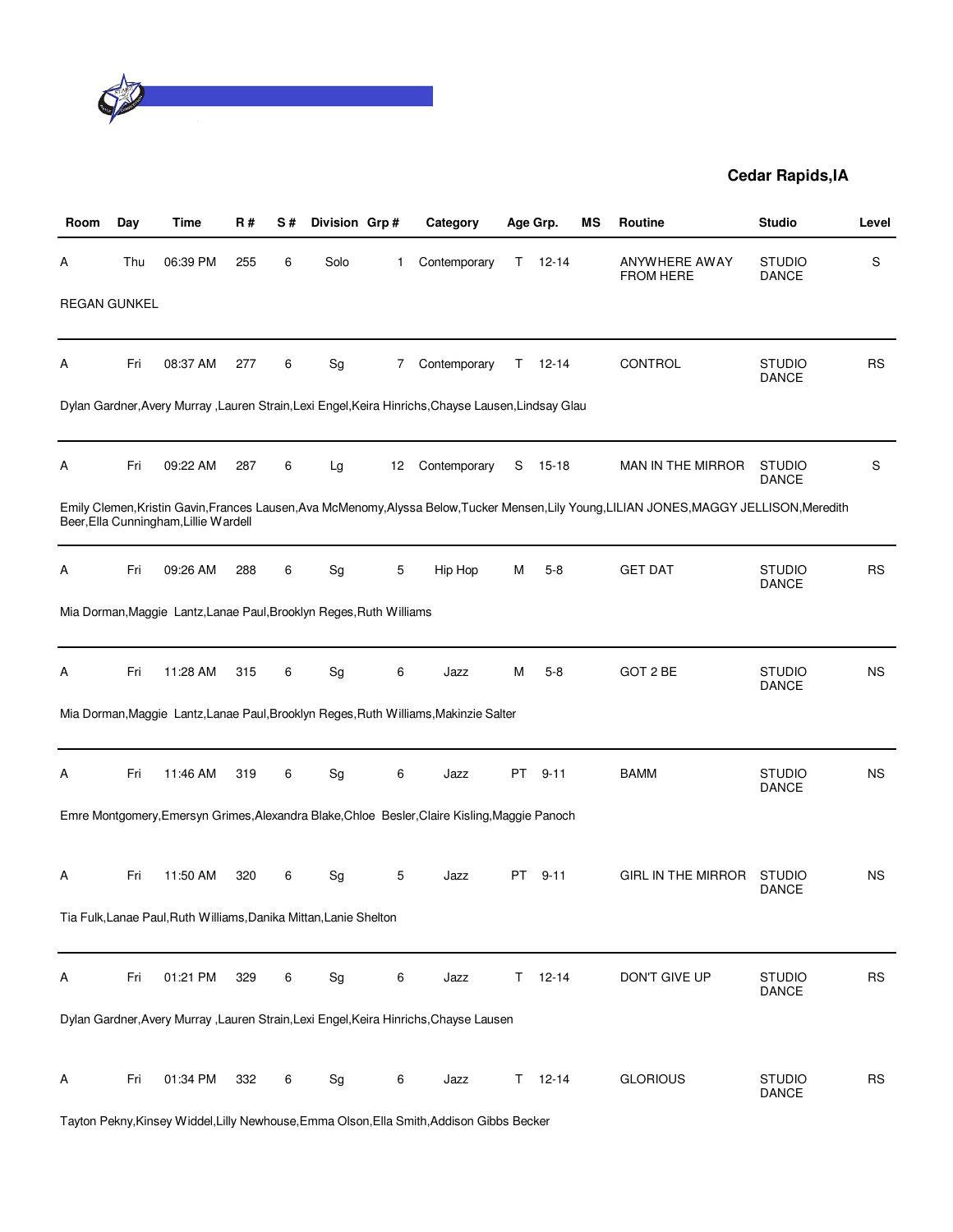

| Room                  | Day | Time                                                                  | <b>R#</b> | S# | Division Grp# |    | Category                                                                                               |    | Age Grp.  | ΜS | <b>Routine</b>                                                                                                                             | <b>Studio</b>                 | Level     |
|-----------------------|-----|-----------------------------------------------------------------------|-----------|----|---------------|----|--------------------------------------------------------------------------------------------------------|----|-----------|----|--------------------------------------------------------------------------------------------------------------------------------------------|-------------------------------|-----------|
| A                     | Fri | 01:43 PM                                                              | 334       | 6  | Sg            | 5  | Jazz                                                                                                   | S  | $15 - 18$ |    | <b>GOOD FEELIN'</b>                                                                                                                        | <b>STUDIO</b><br><b>DANCE</b> | <b>RS</b> |
|                       |     | Abbie Grimes, Kaitlyn Cihla, Ashley Lantz, Camryn Meyer, Willa Bowman |           |    |               |    |                                                                                                        |    |           |    |                                                                                                                                            |                               |           |
| Α                     | Fri | 02:28 PM                                                              | 344       | 6  | Sg            | 5  | Lyrical                                                                                                | PT | $9 - 11$  |    | <b>NEVER ENOUGH</b>                                                                                                                        | <b>STUDIO</b><br>DANCE        | <b>NS</b> |
|                       |     | Tia Fulk, Lanae Paul, Ruth Williams, Danika Mittan, Lanie Shelton     |           |    |               |    |                                                                                                        |    |           |    |                                                                                                                                            |                               |           |
| A                     | Fri | 02:42 PM                                                              | 347       | 6  | Sg            | 7  | Lyrical                                                                                                | PT | $9 - 11$  |    | CARRY YOU                                                                                                                                  | <b>STUDIO</b><br><b>DANCE</b> | <b>RS</b> |
|                       |     |                                                                       |           |    |               |    | Lydia Beer, Shayne Floershinger, Ayla Montgomery, Lily Engel, Kate Manley, Avery Wild, Mackenzie Blake |    |           |    |                                                                                                                                            |                               |           |
| A                     | Fri | 03:00 PM                                                              | 351       | 6  | Sg            | 6  | Lyrical                                                                                                | S  | $15 - 18$ |    | WIND BENEATH OUR<br><b>WINGS</b>                                                                                                           | <b>STUDIO</b><br><b>DANCE</b> | S         |
|                       |     |                                                                       |           |    |               |    | Emily Clemen, Kristin Gavin, Ava McMenomy, Alyssa Below, Tucker Mensen, Lily Young                     |    |           |    |                                                                                                                                            |                               |           |
| A                     | Fri | 03:13 PM                                                              | 354       | 6  | Sg            | 6  | <b>Musical Show</b>                                                                                    |    | PT 9-11   |    | IF MY FRIENDS<br>COULD SEE ME NOW                                                                                                          | <b>STUDIO</b><br><b>DANCE</b> | <b>RS</b> |
|                       |     |                                                                       |           |    |               |    | Lydia Beer, Shayne Floershinger, Ayla Montgomery, Kloe Wright, Kate Manley, Mackenzie Blake            |    |           |    |                                                                                                                                            |                               |           |
| Α                     | Fri | 03:18 PM                                                              | 355       | 6  | Sg            | 7  | <b>Musical Show</b>                                                                                    | T. | 12-14     |    | THAT'S HOW WE DO                                                                                                                           | <b>STUDIO</b><br><b>DANCE</b> | <b>RS</b> |
|                       |     |                                                                       |           |    |               |    | Megan Peck, Tayton Pekny, Kinsey Widdel, Lilly Newhouse, Emma Olson, Ella Smith, Addison Gibbs Becker  |    |           |    |                                                                                                                                            |                               |           |
| A                     | Fri | 04:17 PM                                                              | 356       | 6  | Sg            | 9  | Open                                                                                                   | S  | $15 - 18$ |    | PRODUCTION CODE                                                                                                                            | <b>STUDIO</b><br><b>DANCE</b> | S         |
|                       |     |                                                                       |           |    |               |    |                                                                                                        |    |           |    | Emily Clemen, Kristin Gavin, Frances Lausen, Ava McMenomy, Alyssa Below, Tucker Mensen, Lily Young, MAGGY JELLISON, Meredith Beer          |                               |           |
| Α                     | Fri | 04:39 PM                                                              | 361       | 6  | Lg            | 11 | Open                                                                                                   | S  | $15-18$   |    | <b>SURVIVOR</b>                                                                                                                            | <b>STUDIO</b><br><b>DANCE</b> | S         |
| Beer, Ella Cunningham |     |                                                                       |           |    |               |    |                                                                                                        |    |           |    | Emily Clemen, Kristin Gavin, Frances Lausen, Ava McMenomy, Alyssa Below, Tucker Mensen, Lily Young, LILIAN JONES, MAGGY JELLISON, Meredith |                               |           |
| Α                     | Fri | 05:38 PM                                                              | 374       | 6  | Sg            | 9  | Tap                                                                                                    | S  | $15 - 18$ |    | FIRE UNDER MY FEET STUDIO                                                                                                                  | <b>DANCE</b>                  | S         |
|                       |     |                                                                       |           |    |               |    |                                                                                                        |    |           |    | Emily Clemen, Kristin Gavin, Frances Lausen, Ava McMenomy, Alyssa Below, Tucker Mensen, Lily Young, MAGGY JELLISON, Meredith Beer          |                               |           |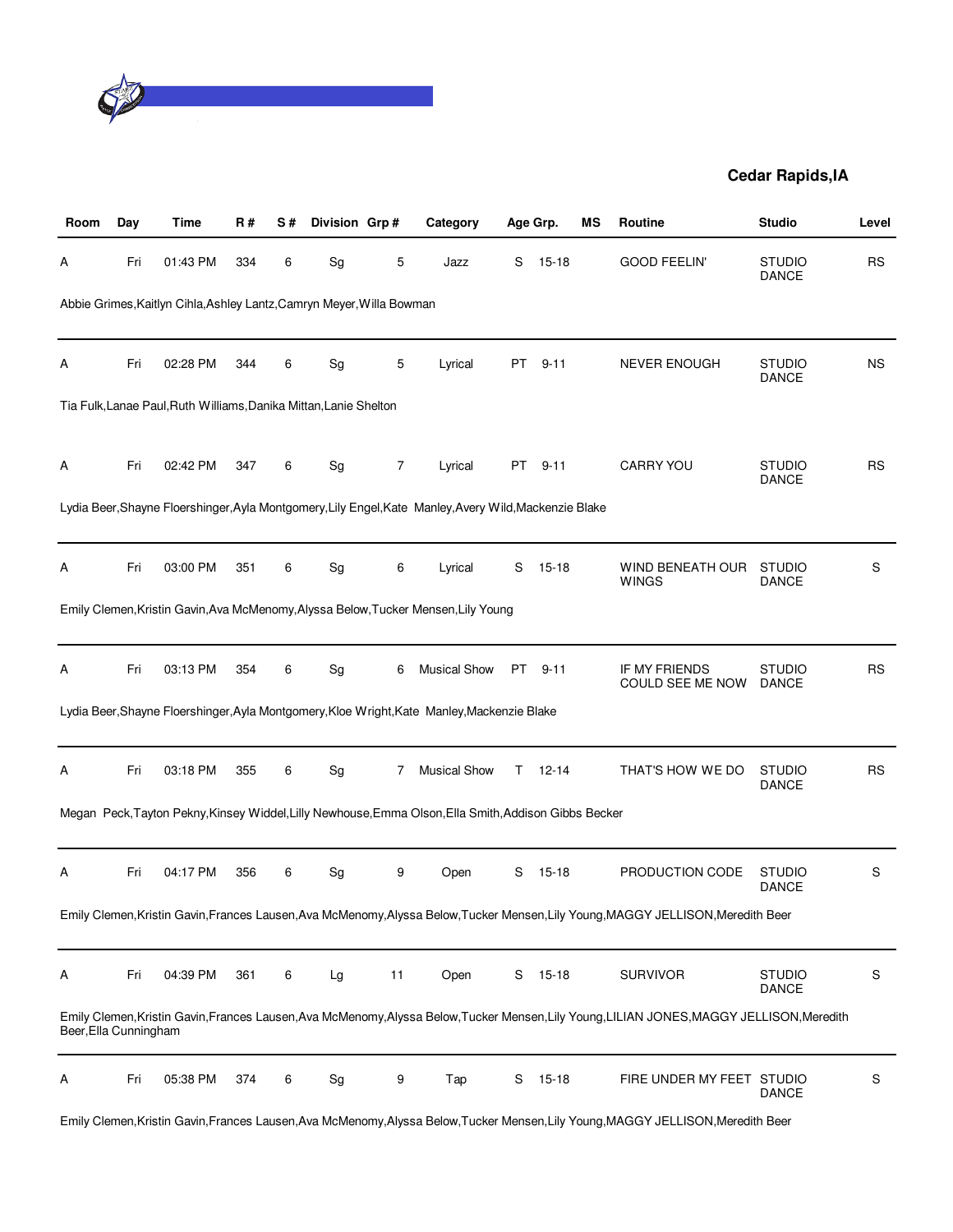

| Room | Day | Time     | <b>R#</b> | S# | Division Grp# |    | Category                                                                            |    | Age Grp.  | МS | Routine                                                                                                                                                                                                                                                                                              | <b>Studio</b>                 | Level |
|------|-----|----------|-----------|----|---------------|----|-------------------------------------------------------------------------------------|----|-----------|----|------------------------------------------------------------------------------------------------------------------------------------------------------------------------------------------------------------------------------------------------------------------------------------------------------|-------------------------------|-------|
| А    | Fri | 06:27 PM | 382       | 6  | Line          | 25 | Jazz                                                                                | PT | $9 - 11$  |    | <b>DO IT LIKE THIS</b>                                                                                                                                                                                                                                                                               | <b>STUDIO</b><br><b>DANCE</b> | RS    |
|      |     |          |           |    |               |    | Besler, Claire Kisling, Maggie Panoch, Natalie Fersdahl, Carly Larson, Sienna Reges |    |           |    | Lydia Beer, Shayne Floershinger, Ayla Montgomery, Emre Montgomery, Emersyn Grimes, Kate Manley, Avery Wild, Mia Dorman, Maggie Lantz, Lanae<br>Paul, Brooklyn Reges, Ruth Williams, Danika Mittan, Lanie Shelton, Mackenzie Blake, Cora Walker, Hadley Walker, Makinzie Salter, Catalina Cole, Chloe |                               |       |
| А    | Fri | 07:01 PM | 386       | 6  | Line          | 27 | Open                                                                                | S. | $15 - 18$ |    | <b>PHOENIX</b>                                                                                                                                                                                                                                                                                       | <b>STUDIO</b><br><b>DANCE</b> | RS    |

Emily Clemen,Kristin Gavin,Frances Lausen,Ava McMenomy,Alyssa Below,Tucker Mensen,Lily Young,LILIAN JONES,MAGGY JELLISON,Haley Burington,Olivia Albaugh,Meredith Beer,Ella Cunningham,Dylan Gardner,Tayton Pekny,Lauren Strain,Kinsey Widdel,Lilly Newhouse,Emma Olson,Ella Smith,Lexi Engel,Keira Hinrichs,Addison Gibbs Becker,Chayse Lausen,Natalie Anderson,Katie Morton,Clara Hamilton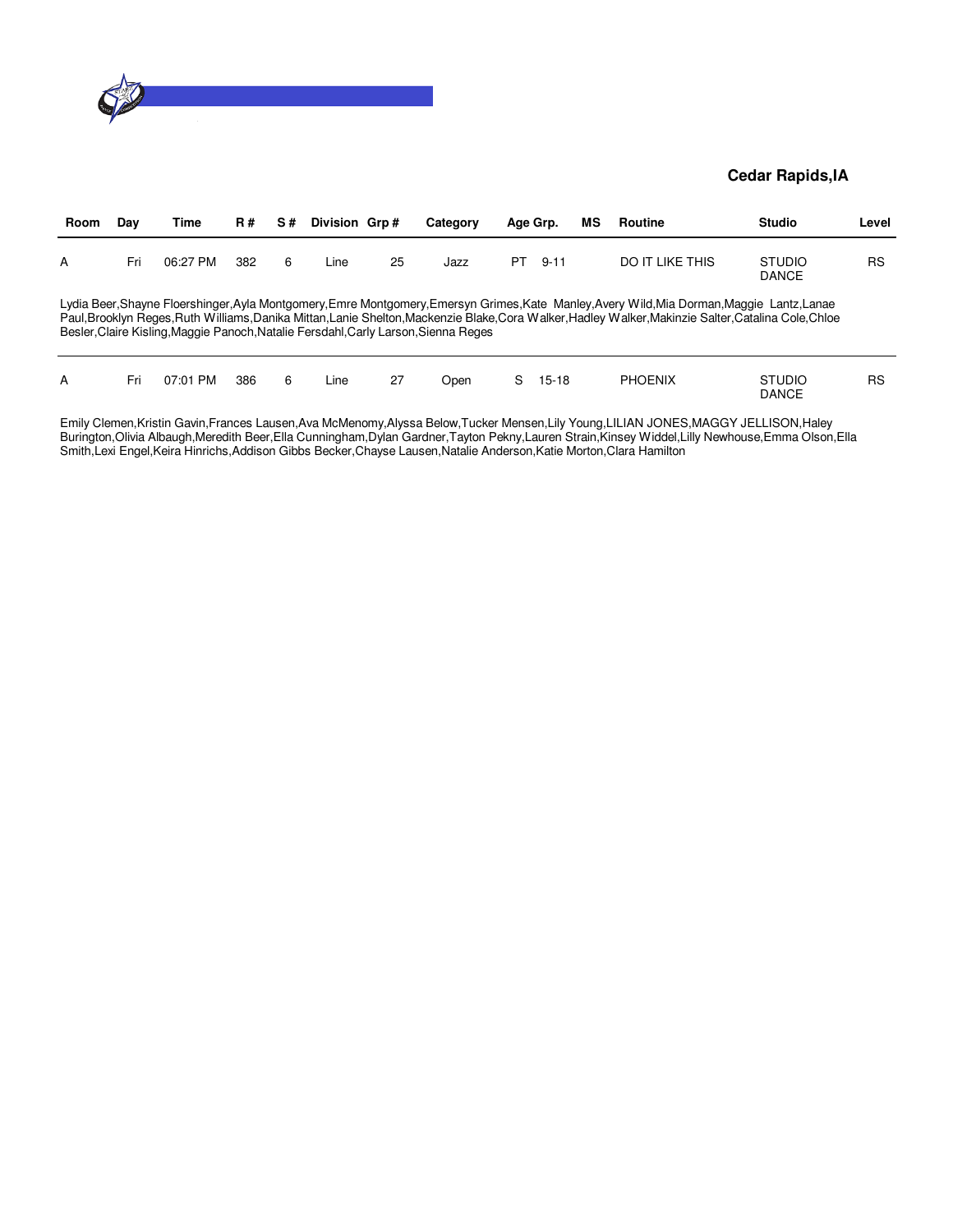

| Room           | Day | <b>Time</b> | <b>R#</b> | S# | Division Grp# | Category |   | Age Grp.  | ΜS  | Routine       | <b>Studio</b> | Level |
|----------------|-----|-------------|-----------|----|---------------|----------|---|-----------|-----|---------------|---------------|-------|
| A              | Wed | 07:47 PM    | 76        | 20 | Solo          | Jazz     | S | $15 - 18$ | $+$ | Dance With Me | Studio84      | S     |
| Ashley Jackson |     |             |           |    |               |          |   |           |     |               |               |       |
| Α              | Wed | 08:12 PM    | 82        | 20 | Solo          | Lyrical  | S | $15 - 18$ | $+$ | Power of Love | Studio84      | S     |
| Ashley Jackson |     |             |           |    |               |          |   |           |     |               |               |       |
| A              | Wed | 08:43 PM    | 91        | 20 | Solo          | Open     | S | $15 - 18$ | $+$ | Redrage       | Studio84      | S     |

Ashley Jackson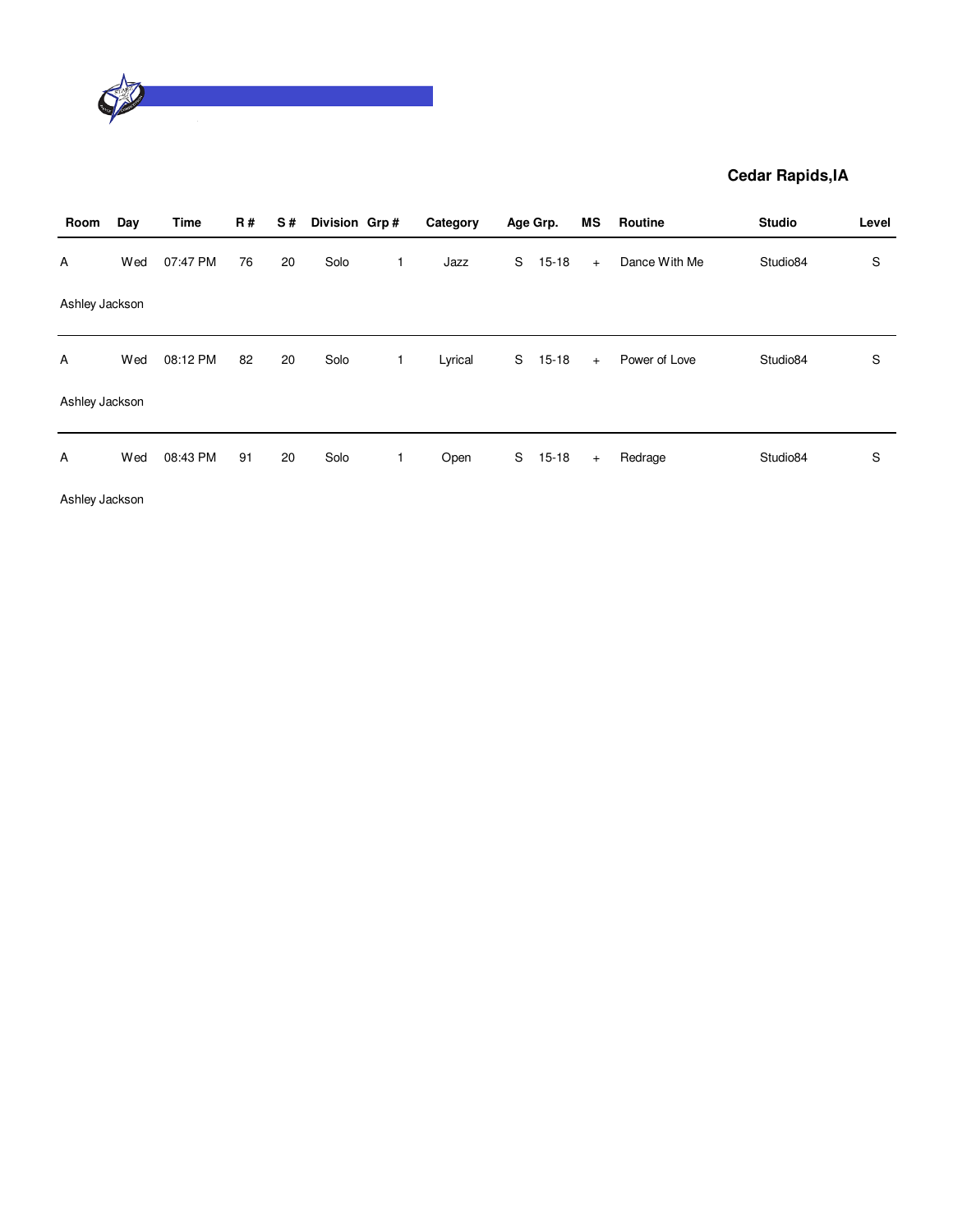

| Room             | Day | <b>Time</b>                     | R#  | S#             | Division Grp# |                         | Category            |             | Age Grp.  | MS | Routine                           | <b>Studio</b> | Level     |
|------------------|-----|---------------------------------|-----|----------------|---------------|-------------------------|---------------------|-------------|-----------|----|-----------------------------------|---------------|-----------|
| Α                | Wed | 03:25 PM                        | 8   | 4              | D/T           | $\overline{\mathbf{c}}$ | Jazz                | T.          | $12 - 14$ |    | Girls Night Out                   | The Dance Co. | <b>RS</b> |
|                  |     | Presley Duggan, Isobel Peterson |     |                |               |                         |                     |             |           |    |                                   |               |           |
| Α                | Wed | 08:22 PM                        | 85  | 4              | Solo          | $\mathbf{1}$            | Lyrical             | $\mathbf S$ | $15 - 18$ |    | Don't You Dare                    | The Dance Co. | S         |
| Ayda Besler      |     |                                 |     |                |               |                         |                     |             |           |    |                                   |               |           |
| Α                | Wed | 08:33 PM                        | 88  | 4              | Solo          | 1.                      | <b>Musical Show</b> | S           | $15 - 18$ |    | They Just Keep Moving<br>the Line | The Dance Co. | S         |
| Ayda Besler      |     |                                 |     |                |               |                         |                     |             |           |    |                                   |               |           |
| Α                | Thu | 05:01 PM                        | 227 | $\overline{4}$ | Solo          | $\mathbf{1}$            | Jazz                | T.          | $12 - 14$ |    | Next                              | The Dance Co. | <b>RS</b> |
| Presley Duggan   |     |                                 |     |                |               |                         |                     |             |           |    |                                   |               |           |
| Α                | Thu | 05:46 PM                        | 240 | 4              | Solo          | 1                       | <b>Musical Show</b> | T.          | $12 - 14$ |    | I Can Cook Too                    | The Dance Co. | <b>RS</b> |
| Loghan Nichols   |     |                                 |     |                |               |                         |                     |             |           |    |                                   |               |           |
| A                | Thu | 07:10 PM                        | 264 | 4              | Solo          | $\mathbf{1}$            | Jazz                | T           | $12 - 14$ |    | Whatever Lola Wants               | The Dance Co. | S         |
| Reina Gilbertson |     |                                 |     |                |               |                         |                     |             |           |    |                                   |               |           |
| Α                | Thu | 07:17 PM                        | 266 | 4              | Solo          | $\mathbf{1}$            | Lyrical             | T           | $12 - 14$ |    | <b>Believe</b>                    | The Dance Co. | S         |

Reina Gilbertson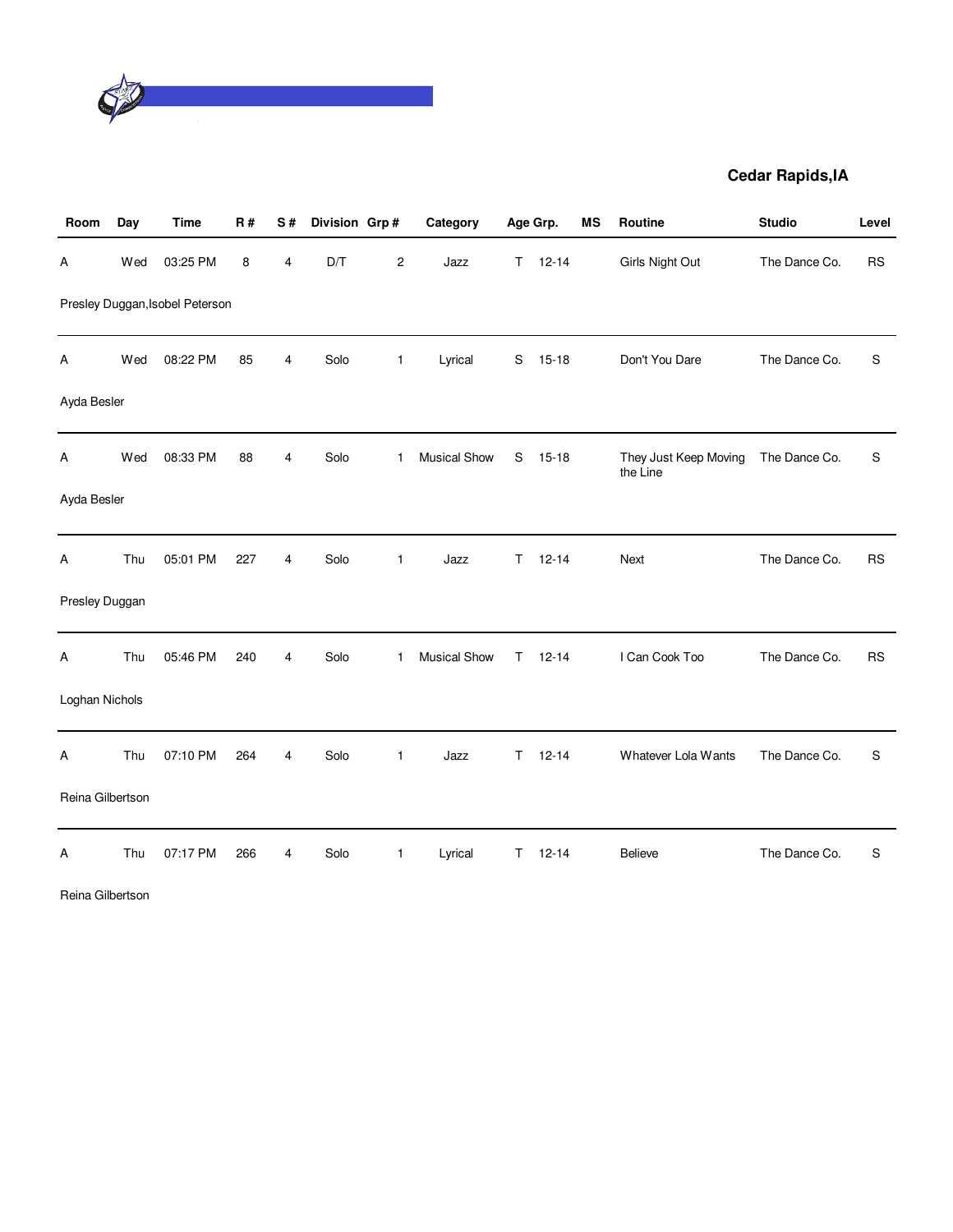

| Room   | Day | Time     | <b>R#</b> | S# | Division Grp# |              | Category |           | Age Grp. | MS  | Routine           | <b>Studio</b>                 | Level         |
|--------|-----|----------|-----------|----|---------------|--------------|----------|-----------|----------|-----|-------------------|-------------------------------|---------------|
| Α      | Thu | 11:34 AM | 168       | 15 | Solo          | $\mathbf{1}$ | Jazz     | <b>PT</b> | $9 - 11$ | $+$ | Wild Side         | Universal<br>Dance<br>Academy | $\mathsf S$   |
| c d    |     |          |           |    |               |              |          |           |          |     |                   |                               |               |
| Α      | Thu | 11:41 AM | 170       | 15 | Solo          | $\mathbf{1}$ | Lyrical  | PT        | $9 - 11$ | $+$ | Skin              | Universal<br>Dance<br>Academy | $\mathsf S$   |
| c d    |     |          |           |    |               |              |          |           |          |     |                   |                               |               |
| Α      | Thu | 11:45 AM | 171       | 15 | Solo          | $\mathbf{1}$ | Open     | PT        | $9 - 11$ | $+$ | <b>Bad Habits</b> | Universal<br>Dance<br>Academy | ${\mathbb S}$ |
| c d    |     |          |           |    |               |              |          |           |          |     |                   |                               |               |
| Α      | Thu | 11:48 AM | 172       | 15 | Solo          | $\mathbf{1}$ | Tap      | PT        | $9 - 11$ | $+$ | Sing Sing Sing    | Universal<br>Dance<br>Academy | ${\mathbb S}$ |
| $\sim$ |     |          |           |    |               |              |          |           |          |     |                   |                               |               |

c d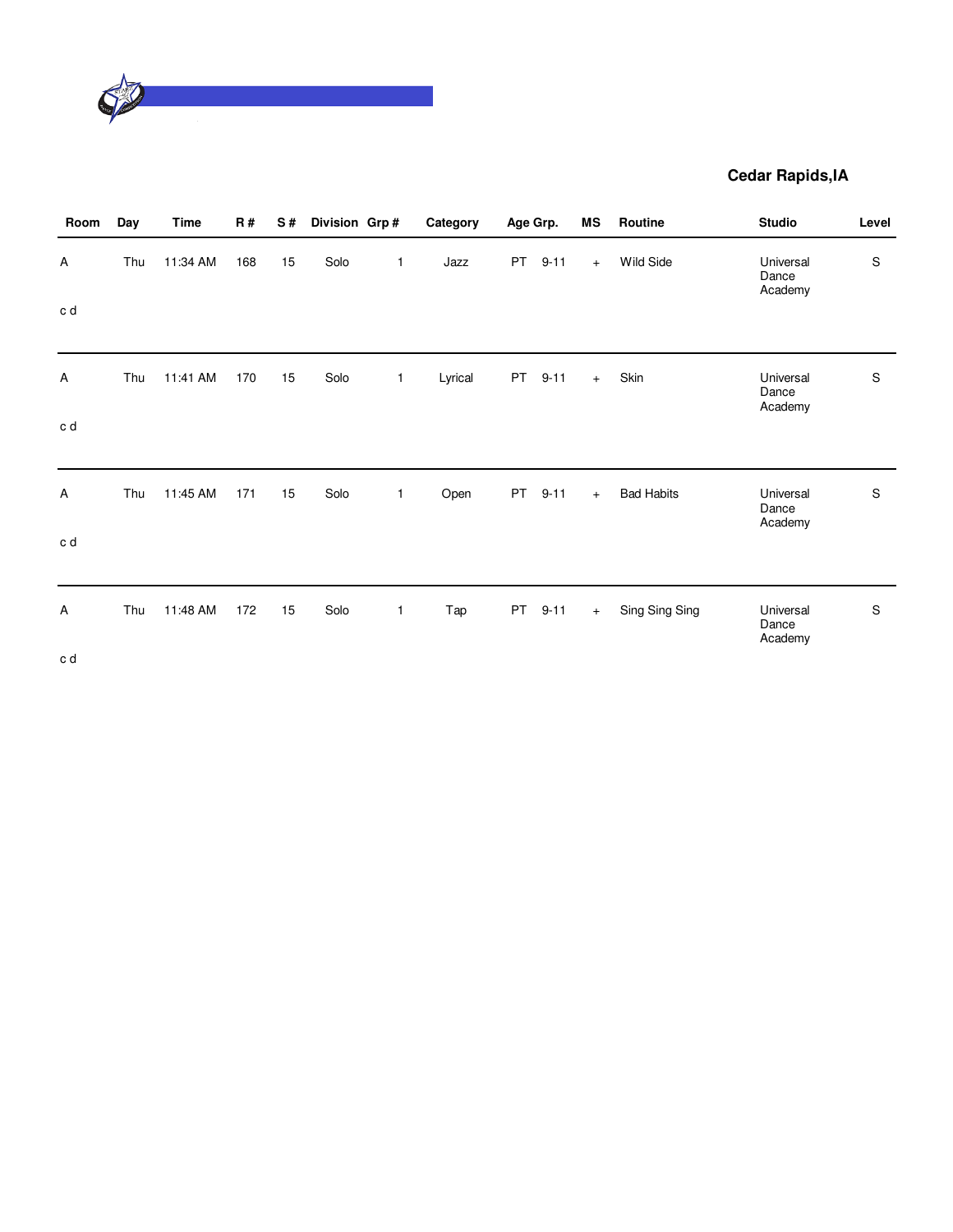

| Room | Day | <b>Time</b> | R# | S# | Division Grp# | Category | Age Grp. | ΜS | Routine                                                                                      | <b>Studio</b> | Level |
|------|-----|-------------|----|----|---------------|----------|----------|----|----------------------------------------------------------------------------------------------|---------------|-------|
| Α    | Wed | 06:55 PM    |    |    |               |          |          |    | --Judges Break--                                                                             |               |       |
| Α    | Wed | 09:43 PM    |    |    |               |          |          |    | --Awards - High Point & Awards<br>Improv--                                                   |               |       |
| Α    | Thu | 11:52 AM    |    |    |               |          |          |    | --Awards - High Point & Awards<br>Improv--                                                   |               |       |
| Α    | Thu | 02:26 PM    |    |    |               |          |          |    | --Awards - High Point--                                                                      | Awards        |       |
| Α    | Thu | 07:28 PM    |    |    |               |          |          |    | --Awards - High Point & Awards<br>Improv--                                                   |               |       |
| Α    | Fri | 12:13 PM    |    |    |               |          |          |    | --Awards - No High<br>Points & Lunch Break--                                                 | Awards        |       |
| Α    | Fri | 03:27 PM    |    |    |               |          |          |    | --Awards - No High Point Awards<br>& Dinner Break--                                          |               |       |
| A    | Fri | 07:28 PM    |    |    |               |          |          |    | --Awards - All High<br>Points--                                                              | Awards        |       |
| Α    | Sat | 09:00 AM    |    |    |               |          |          |    | --Grand Nationals Solo &<br>D/T Shootout Rising<br>Starz Mini - Preteen -<br>Teen & Senior-- |               |       |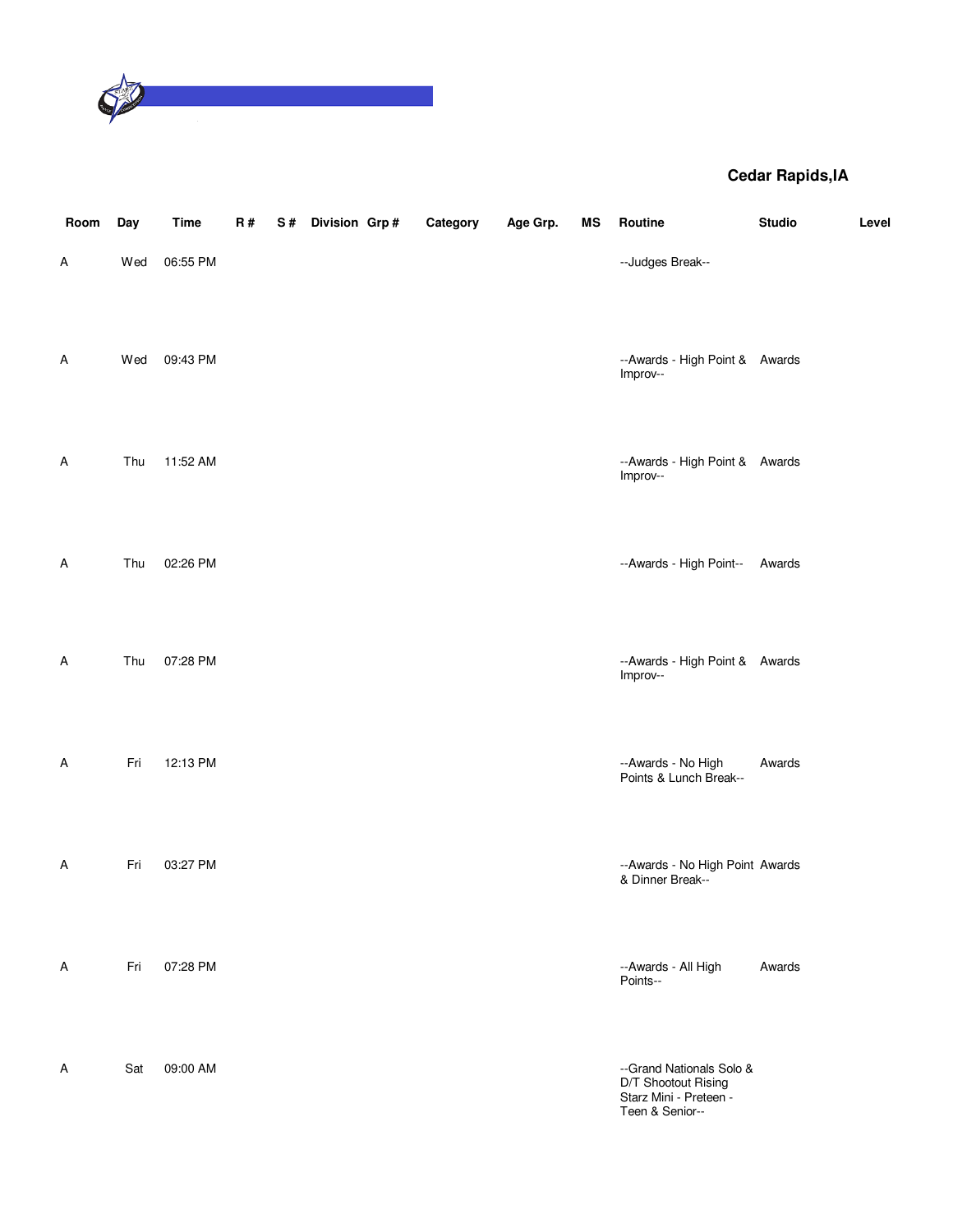

| Room | Day | <b>Time</b> | R# | S# | Division Grp# | Category | Age Grp. | ΜS | Routine                                                                                 | <b>Studio</b> | Level |
|------|-----|-------------|----|----|---------------|----------|----------|----|-----------------------------------------------------------------------------------------|---------------|-------|
| Α    | Sat | 10:20 AM    |    |    |               |          |          |    | --Grand Nationals Solo &<br>D/T Shootout Starz -<br>Mini - Preteen - Teen &<br>Senior-- |               |       |
| Α    | Sat | 11:45 AM    |    |    |               |          |          |    | --Grand Nationals<br>Awards & Lunch--                                                   |               |       |
| Α    | Sat | 01:00 PM    |    |    |               |          |          |    | --Standout Dancer<br>Routine--                                                          |               |       |
| Α    | Sat | 01:15 PM    |    |    |               |          |          |    | --Grand Nationals<br>Goups - Rising Starz -<br>Mini - Preteen - Teen &<br>Senior--      |               |       |
| Α    | Sat | 02:55 PM    |    |    |               |          |          |    | --Grand National Groups<br>- Starz - Mini - Preteen -<br>Teen - Senior--                |               |       |
| Α    | Sat | 04:50 PM    |    |    |               |          |          |    | --Grand National Group -<br>Awards--                                                    |               |       |